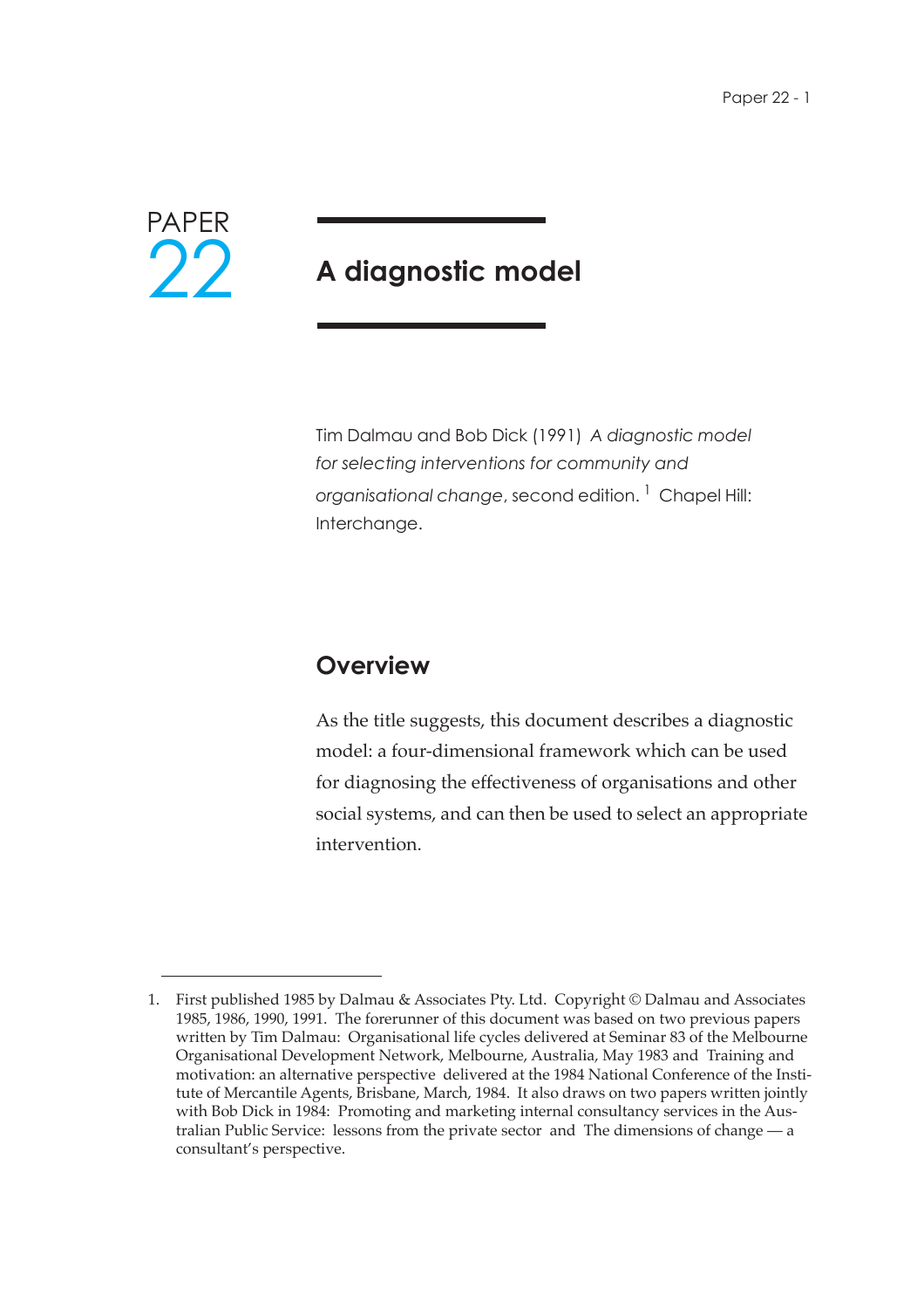# **Contents**

| Card 1 interventions: practices/procedures35<br>Card 2 interventions: directions/purposes36<br>Card 3 interventions: identity/unity 39 |
|----------------------------------------------------------------------------------------------------------------------------------------|
|                                                                                                                                        |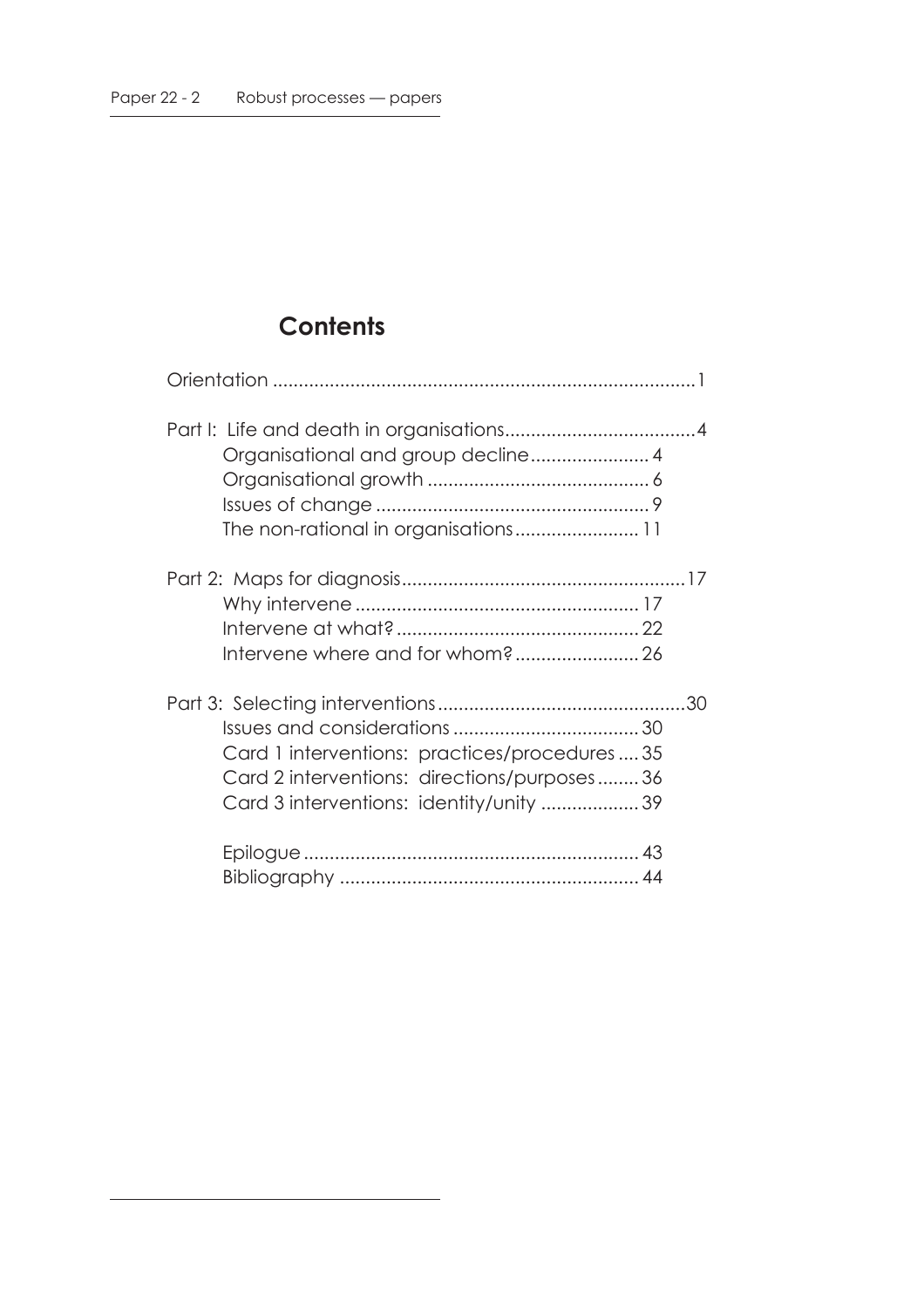Before we get down to business, as it were, perhaps we should explain what we mean by an intervention. An "intervention technique" (or just "intervention") is a step by step procedure by which community or organisational change may be brought about.

It is, if you like, a recipe for change. As an internal or external consultant or change-agent, you are often called upon to make interventions. You have to decide what is the real nature of the problem with which you are dealing and what type of intervention is appropriate to bring about the desired change.

There are many interventions which have been described in books and articles. In fact there are recipe books for organisational change and community change. They often have titles such as "organisational development" and "community development". Not all of the recipe books let you know when to use a particular recipe. Even fewer tell you how fail-safe the recipe is. Some recipes turn out well in the hands of a casual amateur. Others depend on the expertise of a *cordon bleu* chef. The recipes themselves are usually good, but less often easy to use.

This paper describes *how to choose an intervention*.. It gives you a set of questions to ask yourself. Your answers will tell you the type of intervention you need. Later documents will describe the interventions themselves in more detail.

The model outlined below has arisen from our thinking and work with a number of clients in which questions of corporate identity, culture and mythology have been important. It seems to us that interventions designed to work with these aspects of organisational life are in short supply in the literature and practice of consulting, process design and change management.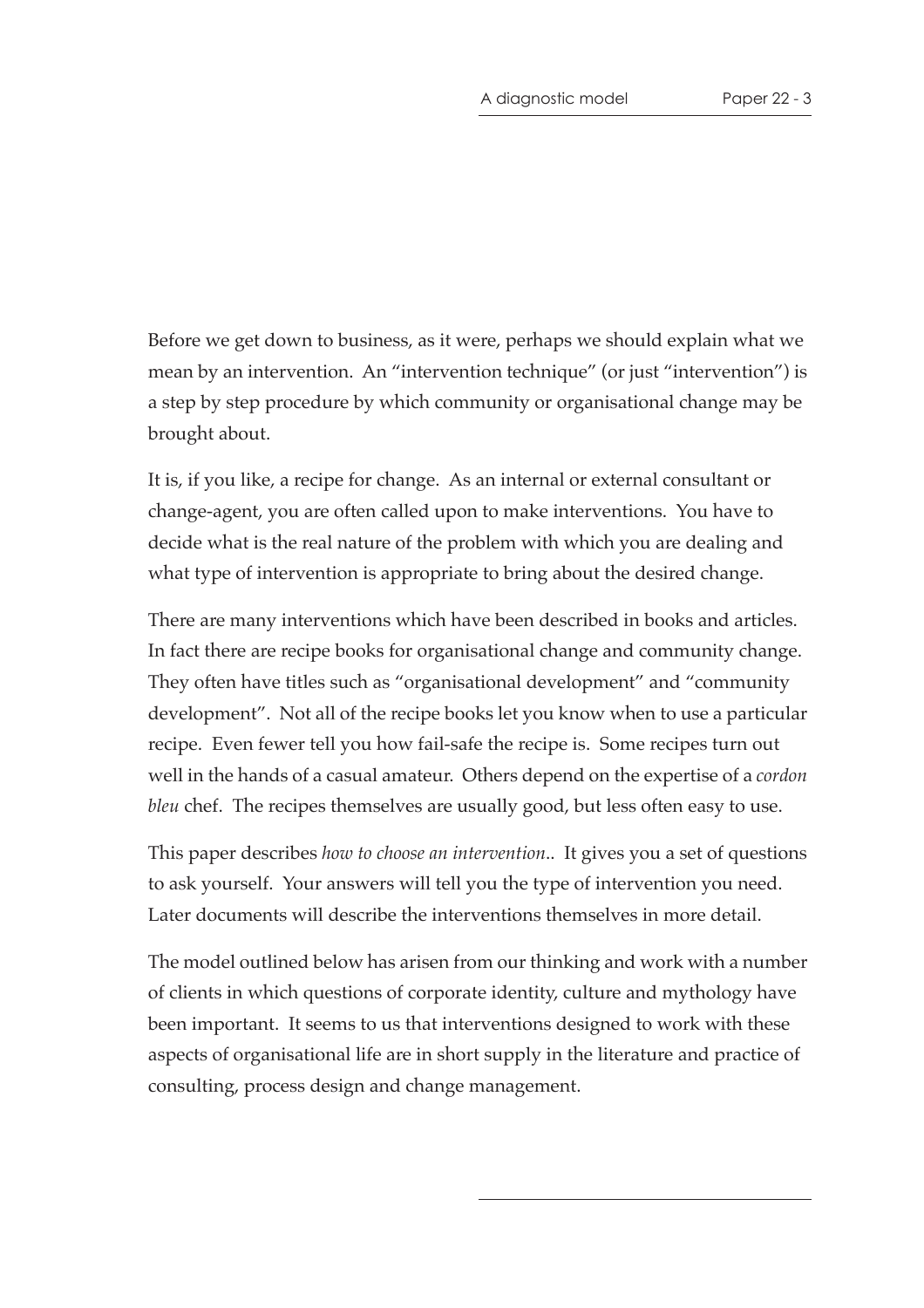There is a body of literature and knowledge from the field of anthropology which does address issues to do with ritual, symbolism and mythology. It does not always marry this adequately with the more "rational" aspects of ideology, belief and normative systems in organisational life. Hence, we have been concerned to develop diagnostic models which achieve this sort of integration. Their intention is to point to appropriate intervention strategies for managers, consultants and change agents.

Like all models, the diagnostic framework outlined below is in a state of continual development and modification in our minds and in the way we use it in practice. Consequently, we would value any comments and suggestions from the reader.

This paper is divided into three parts:

**Part 1 Life and Death In Organisations.** As an introduction and context to Part 2, this part outlines a model which seeks to describe long-term growth and decline of groups and organisations. The model is most applicable to macro views of organisations, although it can also be used to explain system behaviour in smaller groups and has been used with family systems.

**Part 2 Maps For Diagnosis.** This part guides the reader through a series of questions about why change is needed, what sort of change is required and who are the people to be involved in the change and where are they.

**Part 3 Selecting Interventions.** This part discusses the use of various change and consulting intervention strategies in the light of the diagnostic framework outlined in Part 2.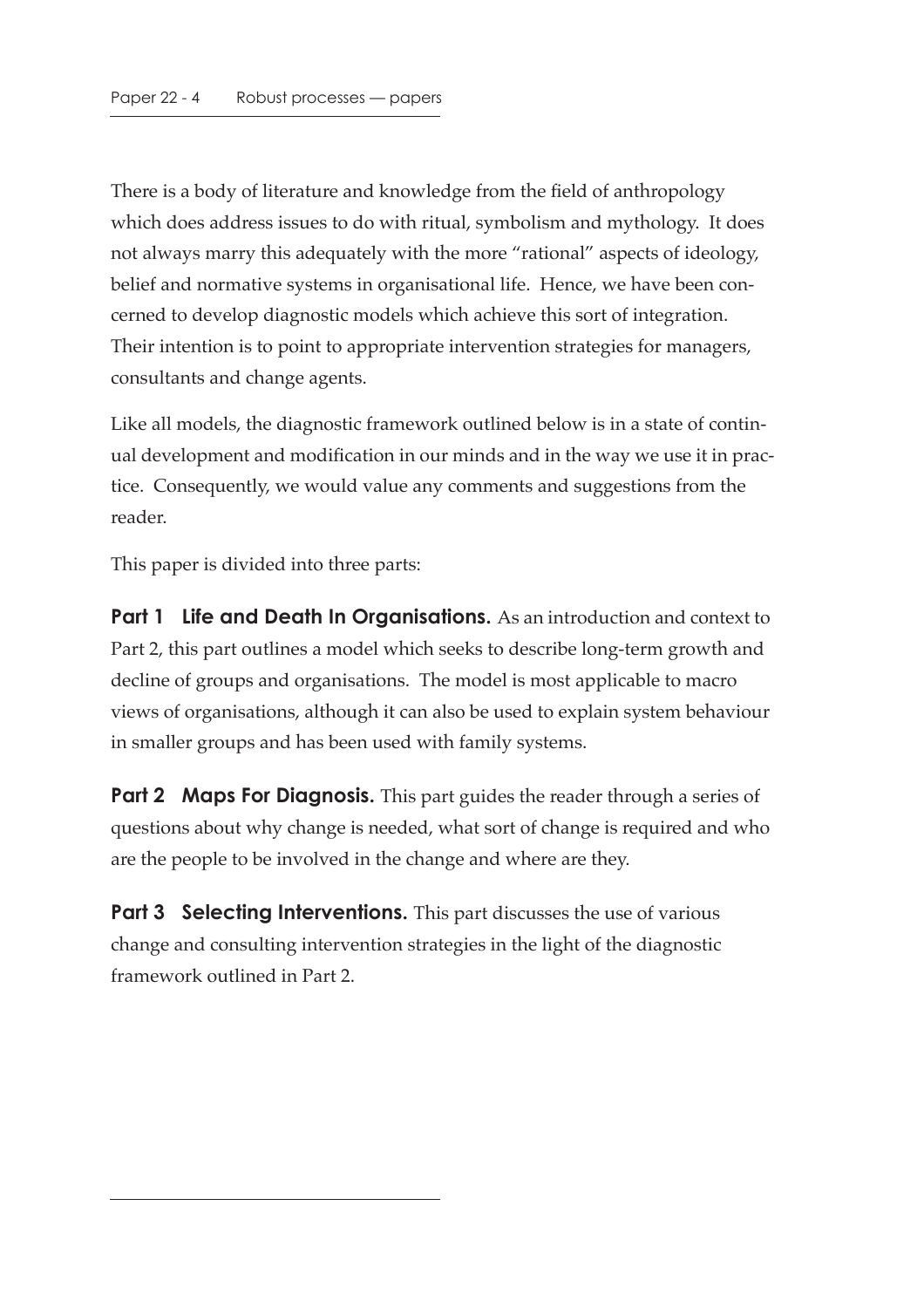# **Part 1 Life and death in organisations**

Beginnings and endings are important. For the person, birth and death are fundamental boundaries. Similarly, every aspect of a group comes into existence and develops; and every development is bound for decline. Paradoxically, decline also carries within it the potential for renewal.

Further, no group can remain ever unchanging—any effort to keep it that way will ultimately destroy it. Even in the short term it will render the group ineffective.

These are some basic assumptions for what follows. They apply to an organisation or group in its entirety. They apply also to any of its organic parts: its goal system, its programs, its structure, its roles, and so on...

### **Organisational and group decline**

The decline of any organisation (or a sub-unit, aspect, function, or the like) can be regarded as a series of steps related to *increasing doubt*.

At times the general functioning of a group may be highly acceptable to all. This may be indicated by high morale; the people involved are likely to be cohesive; there are common goals and congruent structures, and so on. We then say that the group exists in a state of *suspended doubt*. It is not that the group is functionally perfect. Rather, its members have for the time being unconsciously agreed to withhold doubt and scepticism. Everything is fine, or seems to be.

The first sign of decline appears when members start to tell leaders widely that things are not functioning as well as they might. Some doubt begins to be expressed. Colloquially, we might describe someone as saying: "We've got a problem here". The first and most typical response is denial: "No we haven't; everything's fine; let's not fiddle with the system, it's working well."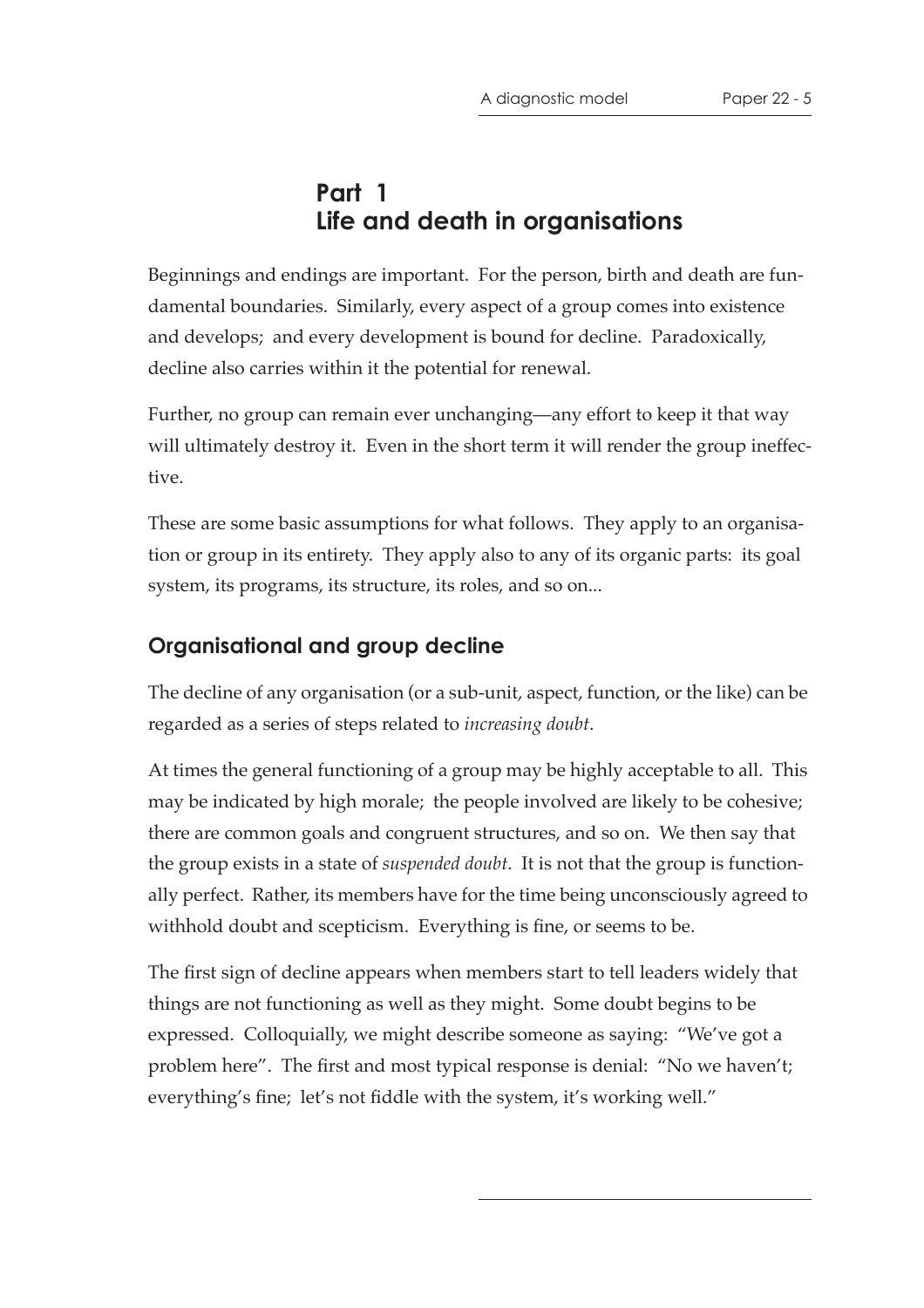The doubt is about the operations of the group—plans, decisions, coordinating mechanisms, policies, procedures, budgets, structures. It is called *operational doubt*. During times of suspended doubt, people's comments about the group are positive and characterised by enthusiasm and commitment. Operational doubt moves to a position in which the operational norms are questioned or challenged.

If such challenge continues, it is likely that leaders will ultimately accept the problem to some extent. They then attempt to institute changes designed to address the "problem." Their intention is to return the system to a state of suspended doubt. Colloquially, we might typify this response by: "Yes, we agree. But we've spotted the problem and we're working on it. All we need to do is fix up the system". Such attempts may involve setting up a committee, doing a needs analysis, undertaking an organisational diagnosis, hiring a management consultant, or the like ... all expected to establish accurately the nature of the problem and the most appropriate steps to get things "back on track".

Such attempts, in the long term, tend not to resolve the increasing doubt. In such cases, more often than not, the underlying goal is to "manage the person" asking the question rather than the question itself. The result is often that nothing is really done about the concerns of the members raising the questions. In turn, their questioning becomes more serious and their doubts deeper.

We now begin to see them questioning the purposes and goals of the group and seeking rational responses rather than the "standard party line". Their own conviction of belief is in doubt and it no longer undergirds their practice. Typically, members might say things like: "All this patching up is worthless; the whole system is bankrupt and we need to renew the whole lot; we no longer know why we are in this business."

Such doubt is termed *ideological doubt* for it questions the basic purposes and goals of the group. It is typically met by leaders with an ideology-based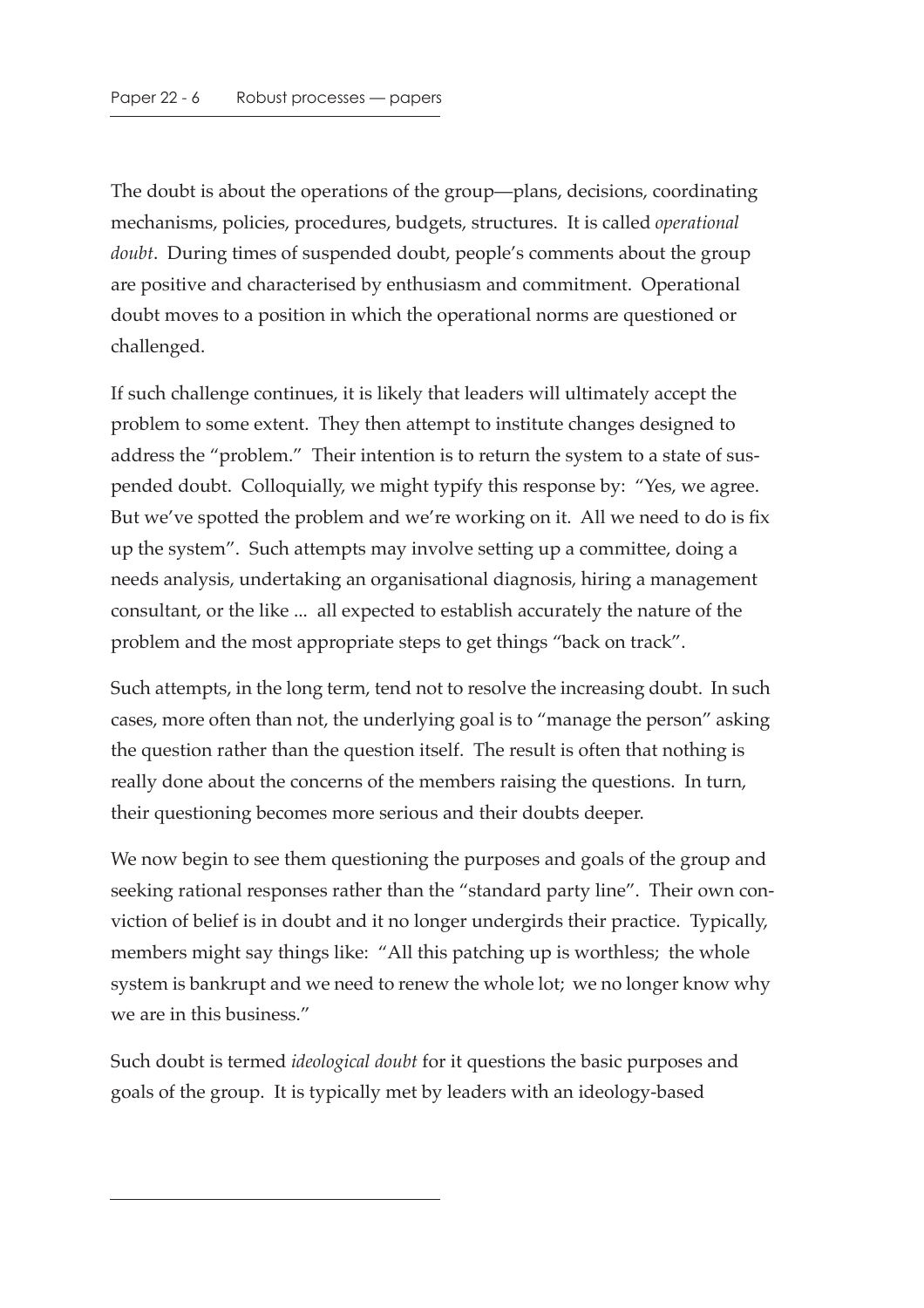response through recourse to the group's charter or such attitudes as are exemplified in the comment: "That's the way we've always done it and we will continue to do it that way".

The seeds of alienation are now setting in. The leaders tend to adopt progressively defensive responses to the increasing doubt. This period is characterised by rational argument and debate; conventional wisdom is challenged and the assumptions which underlie the group are critically examined.

If the group remains unresponsive to these concerns, doubt intensifies yet further. Alienation is widespread. The group may be viewed by many as oppressive and uncaring of such things as basic working conditions. Questions about moral or ethical values implicit in the group's goals or practices are now raised.

The situation reaches a point characterised by the response: "All this renewal is getting us nowhere; the whole system is losing its meaning for us." Leaders take up increasingly defensive and retrenched positions in the face of such doubt and tend to revert to highly arbitrary and autocratic management styles. Widespread commitment is lacking throughout the group. The general systems for communication and coordination break down very easily or become inoperable. The state is called *ethical doubt* . It is the last stage before ultimate breakdown or *absolute doubt*.

When absolute doubt is present there is widespread cynicism and despair. The system is barely workable. It may even cease to function, although this is not always the case. An organisation or group can still continue to exist when there is widespread absolute doubt, but will be very ineffective and inefficient. Its members get no rewards for their participation and contribution to common goals. There is widespread breakdown of basic management principles and practices.

In other words, people are saying, "What's the use — there is nothing at all in it for me". In times of high unemployment and uncertainty, such people in such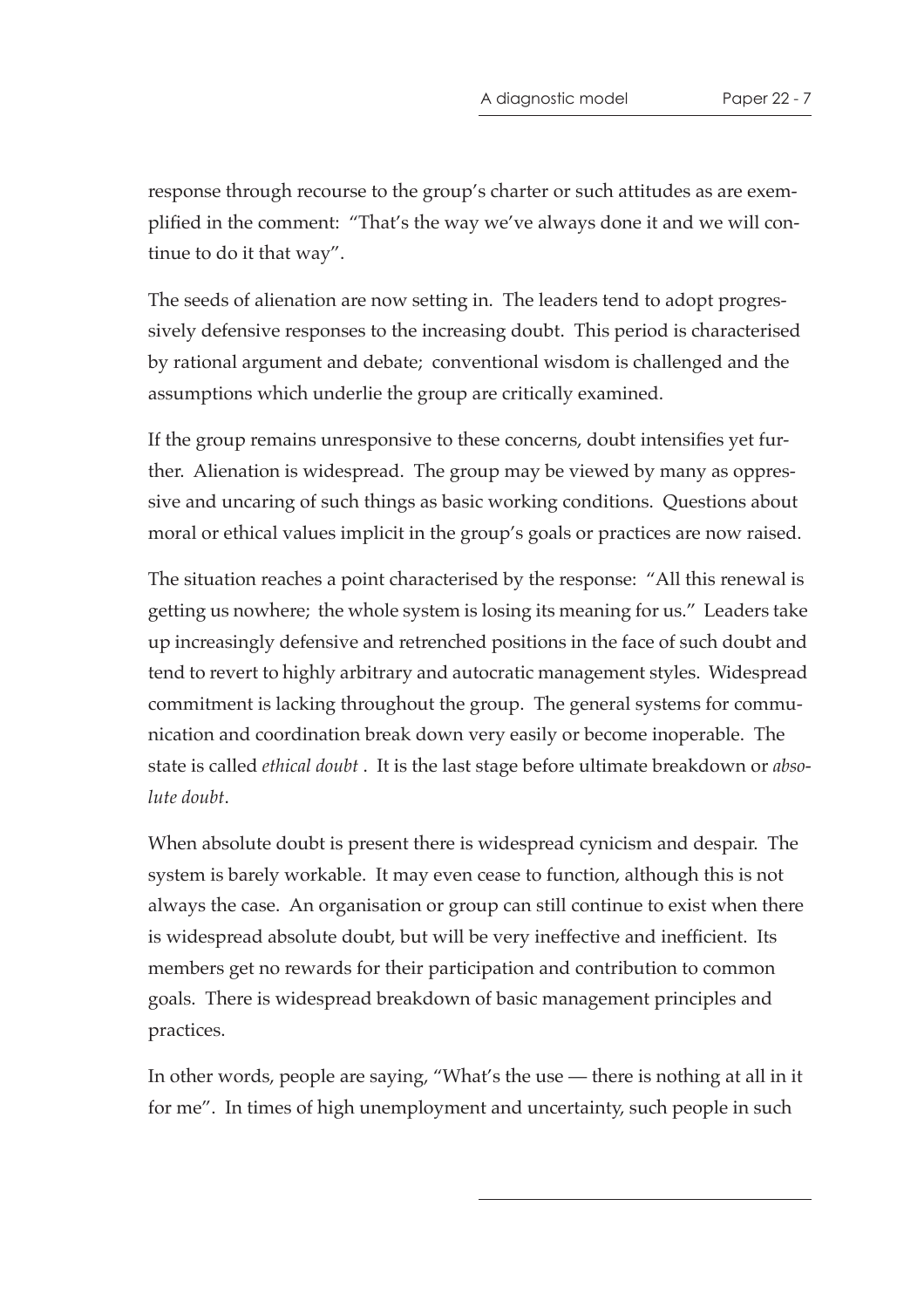organisations have fewer options for going to other organisations. They may therefore suppress such doubt. It manifests itself in various forms of covert fight and flight behaviour (*cf*. Dick: 1979, p.4).

These various stages of doubt are represented in Figure 1.



# **Organisational growth**

In order to grow, an organisation has to answer three basic questions:

- 
- 1 Who are we? What is our identity?
- 2 Why are we here? What is our purpose?
- 3 How will we give expression to our response to the "who" and the "why"? — What processes will we use to achieve our goals?

These questions can be examined in reverse order...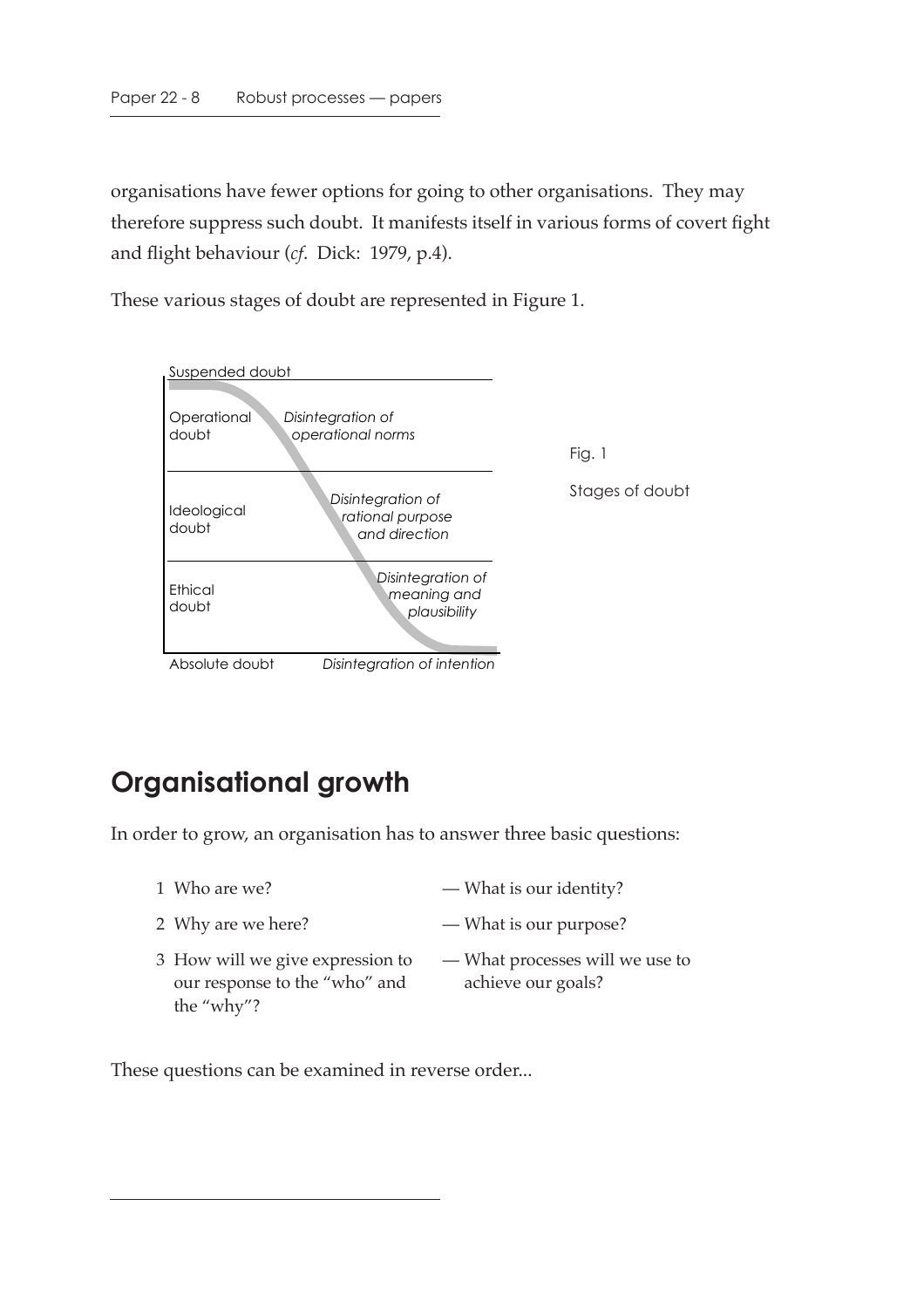The most obvious components of a group are its normative procedures. These include such things as its programs and actions, its roles and the relationships among them, its policies, its communication patterns, and its treatment of members. In other words, they are its standard operating procedures: what it does and how it does it. These components are collectively termed the *norm* level or element of the system.

The second element or level is *belief*. By this we mean the group's rational statements of what it hopes to achieve. They are embodied in documents and through key people as statements of purpose or mission, broad aims, goals and objectives. At a more basic level they are the "credos" of the group.

The third element is that of *myth*. This has to do with the unstated values and assumptions which are at the heart of a group. It is from these that its statements of purpose and its goals derive.

By the word myth we mean an essential "core of truth" or basic sense of identity which a group possesses. This should not be confused with more common understandings of myth as fairy tale or unsubstantiated story.

Myth is a collective phenomenon residing in the group or organisation, beyond articulation by any one individual. It is concerned with the fundamental assumptions we use to order the variety of our experience and give it meaning. It precedes rational statements of purpose, and is composed of largely unconscious values and processes. Though pervasive it is yet elusive in the rational world; it deals with time yet is outside of it; it is passed down through the organisation from one "generation" to the next. It is essentially non-rational or, as Egan defines a similar concept, arational. (Egan, 1983, p. XIV-1)

It contains the collective dreams of the group's members, their fears, hopes and visions. It is expressed in ritual, ceremonies, humour, traditions and stories of the past (Peters & Waterman, 1982, pp: 75-78). It is historical: an organisation gathers from its history its meaning of the present and its vision of the future.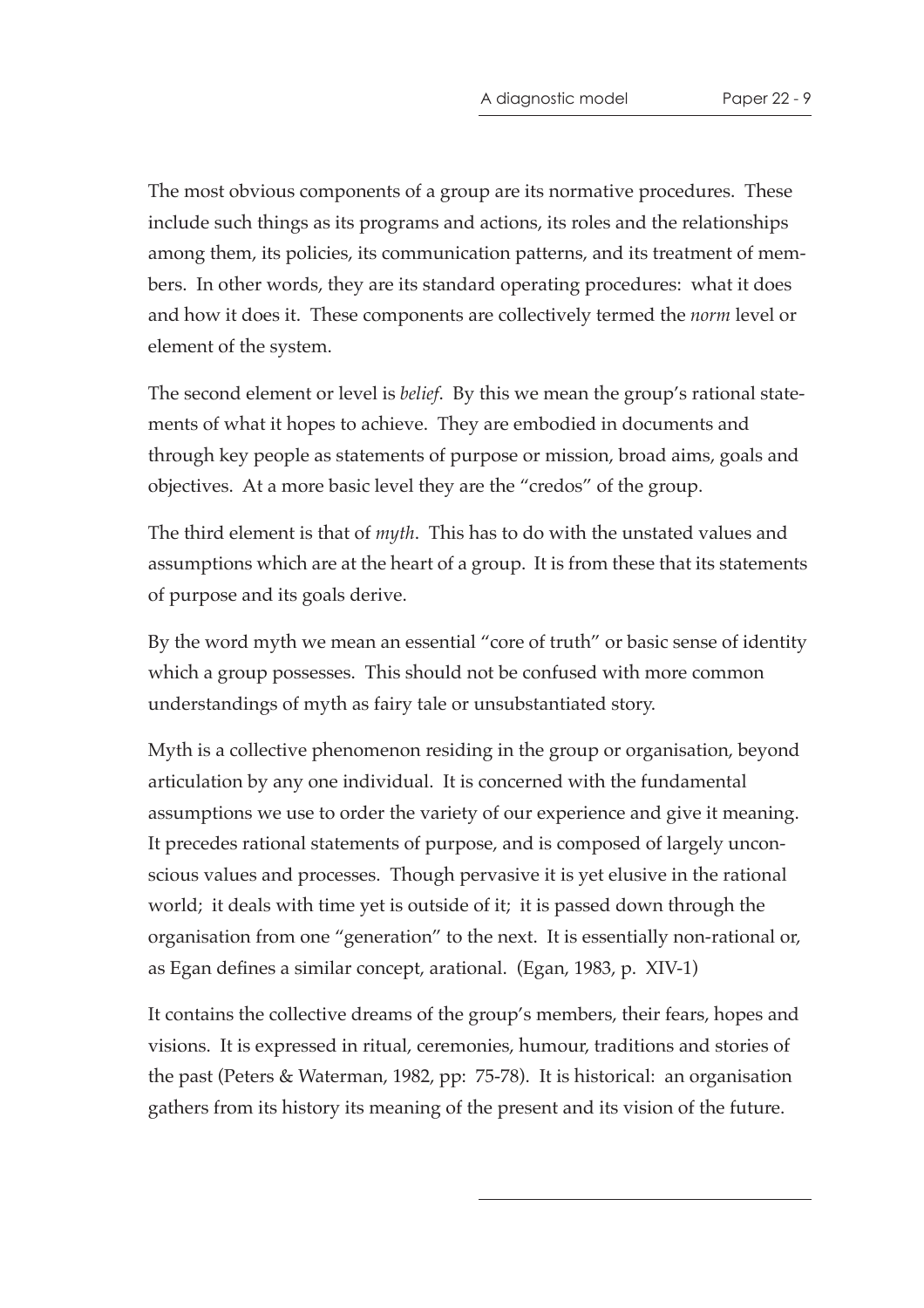What we are dealing with here is the unconscious corporate life of the organisation or group as expressed through symbol and the use of ritual. As Turner (1970, p. 33, p.39 and p. 146) puts it...

*"... ritual symbols are partially shaped under the influence of unconscious motivations and ideas. Emotions are portrayed and evoked in close relation to the dominant symbols of cohesion and continuity, often by the performance of instrumentally symbolic behaviour. Such emotions and acts of behaviour obtain no place among the official, verbal meanings attributed to such dominant symbols. Ritual tends to assert the higher unifying values of the widest effective congregation".*

This is represented in Figure 2.

|               | <b>NORM</b> What do we do and<br>how do we do it? | • decisions<br>• budgets<br>• policies<br>• relationships<br>$\bullet$ communic'n<br>• plans<br>• organisation<br>• roles<br>• activities                              |
|---------------|---------------------------------------------------|------------------------------------------------------------------------------------------------------------------------------------------------------------------------|
| <b>BELIEF</b> | Why are we here?<br><b>RATIONAL</b>               | • objectives • broad aims<br>• goal statements<br>• mission statements<br>• belief statements<br>• ideological rationale                                               |
| <b>MYTH</b>   | <b>NON-RATIONAL</b><br>Who are we?                | • rituals<br>• assumptions<br>• intuitions<br>• visions<br>$\bullet$ traditions<br>• hopes<br>$\bullet$ fantasies<br>$\bullet$ fears<br>$\bullet$ feelings<br>• dreams |

Fig. 2

Norm, belief and myth

The healthy group, well-designed and functioning effectively, has a congruence between its myths, beliefs and norms. It is in touch with its myth. It has articulated its purpose and formulated its goals based on the myth (its identity) and is engaging in practices which dynamically express its purposes and goals.

If there is incongruence (acknowledged or not) among its myth, belief and norm then the group will be characterised by confusion, lack of commitment, conflict and decline.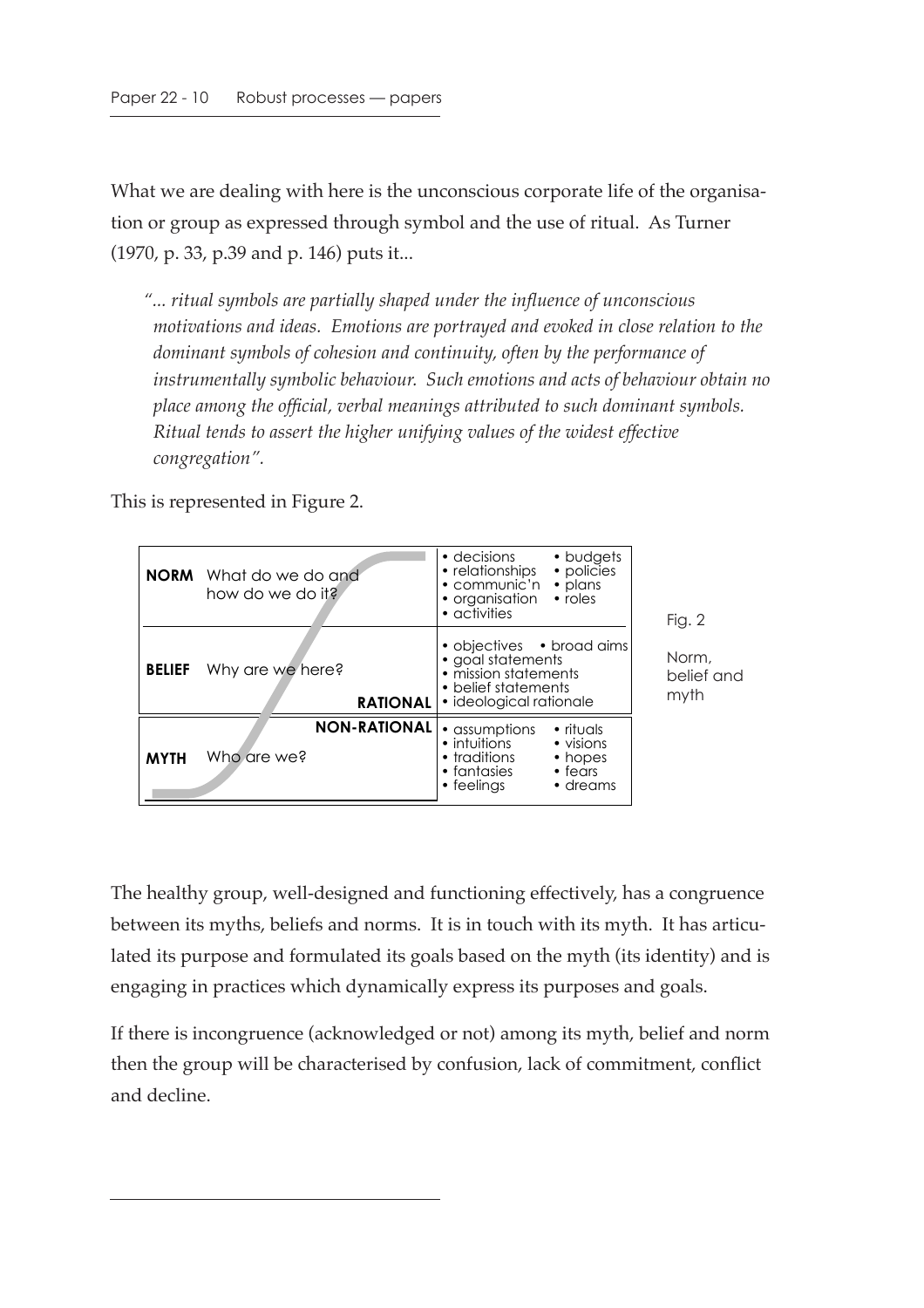#### **Issues of change**

This view of systems embodies a crucial assumption about system maintenance. In order to remain healthy and effective a group must from time to time make contact with its myth, and reformulate its beliefs and behaviours.

A common response to threat is to try to restore the status quo. Yet deviations from the status quo within systems can be the source of new beginnings. John Sherwood of Management Design Incorporated (MDI) talks of "management by strategic surprise through attention to weak signals." In other words, it is one of the responsibilities of leaders to nurture and foster what might be called deviant thinking. Its fruits can then be subjected to scrutiny so that new forms and expression of the myth and belief of the group can be realised in new ventures, new programs, new goals and new directions.

It is also important to realise that many older forms, practices and traditions of group or organisational practice may no longer be consistent with either the belief or myth of the organisation. They may need to die (indeed, to be "buried" with appropriate ritual and celebration). This is particularly true of larger bureaucratic organisations. Over time they often generate departments, sections, and units which become ends in themselves and no longer fulfil critical organisational functions. We expect the incidence of such groups to rise in the future, with increased technology and rate of change in the work place.

We can distinguish between *incremental* and *radical* change. Incremental changes are designed to return the system to a state of suspended doubt. As such they are almost always new ways of expressing old purposes and goals. However, much organisational change needs to touch the myth, particularly when it involves the reformulation of purposes and goals. This is radical change. It is rooted in the group or organisation's myth. It develops new beliefs, new purposes, new goals, different roles and norms.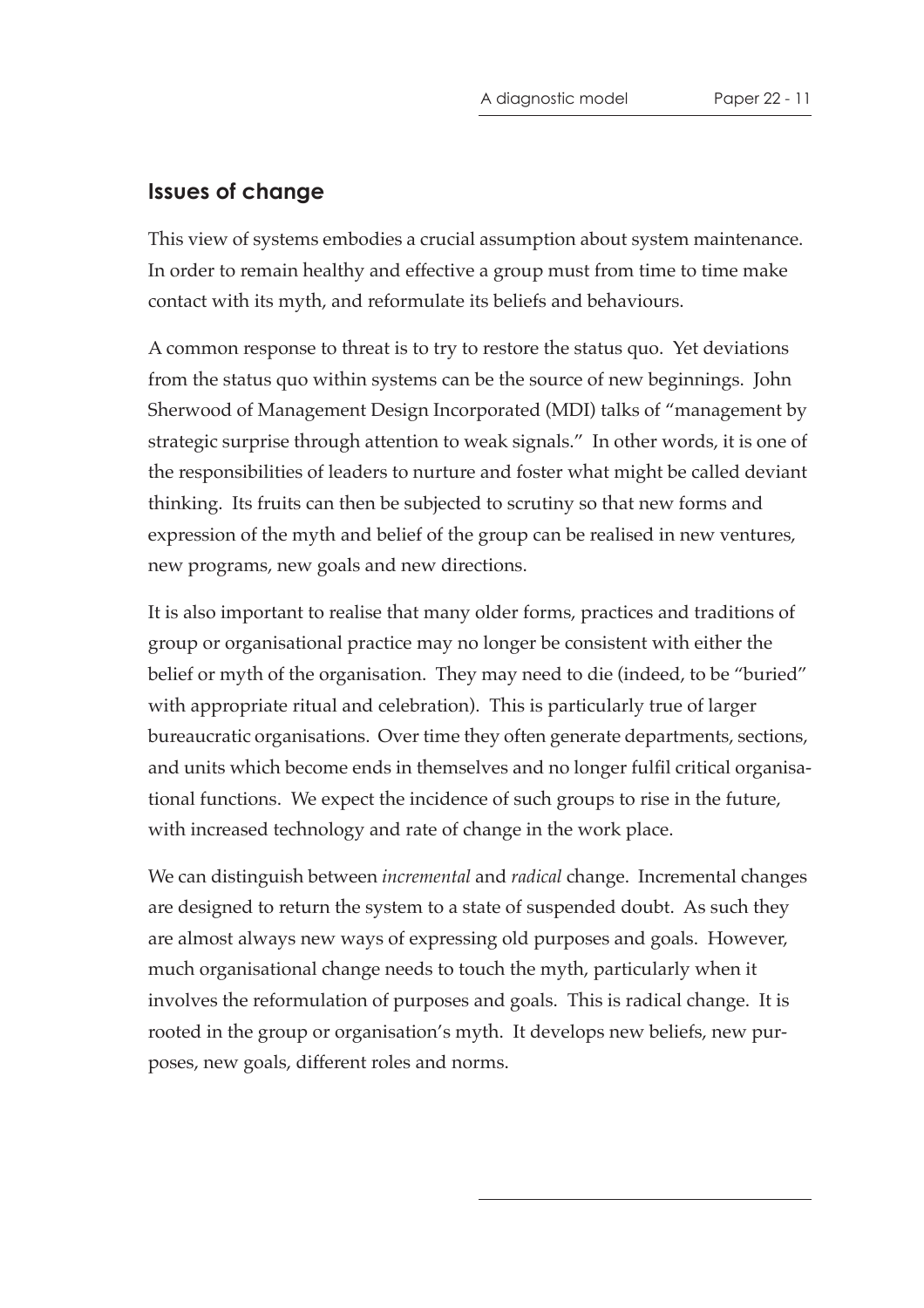It is unfortunately true that many problem-solving approaches to radical change are often inhibited or even doomed to failure. Problem-solving as conventionally practised is essentially a tool for incremental change, intended to return things to a predetermined state or condition.

If there is a breakdown of the belief or myth systems within the group, conventional problem solving is not enough. By itself, it may well cause problems to multiply at a rate faster than they can be solved. As a consequence, an apparent paradox results. The more skilled the group *apparently* becomes at solving the problems, the more complex the problems become.

Rational means of group or organisational change cannot meet non-rational doubt and needs. Social technologies that directly address the myth and belief systems of the group are needed in such cases. Unfortunately, such technologies are as yet mostly underdeveloped. They are therefore not widely practised by the mainstream of management consultancy or change agentry.

This is not surprising given that we are "dealing with" highly complex and bizarre unconscious corporate phenomena in the lives of human groups and organisations. Discussions with Vin Ryan of Melbourne have suggested to us that the work of anthropologist Victor Turner may give the consultant or change agent some ideas about what are the major issues facing her at such a time.

Turner speaks of the importance of *liminal periods*. A liminal period is a period of marginality. It exists between structures, between situations. It is a transition between an existing order of things and one yet to be born (Turner, 1970, pp.93 - 111). Within such a period, one is likely to find "transitional-beings" or "liminal personae" who seem necessary to the transition. The liminal persona is defined by a name and a set of symbols which give an outward and visible form to an inward and conceptual corporate process.

The organisational analogue of such persons seems to be the "innovator" and/or "early adopter" spoken of in agricultural extension models of organisational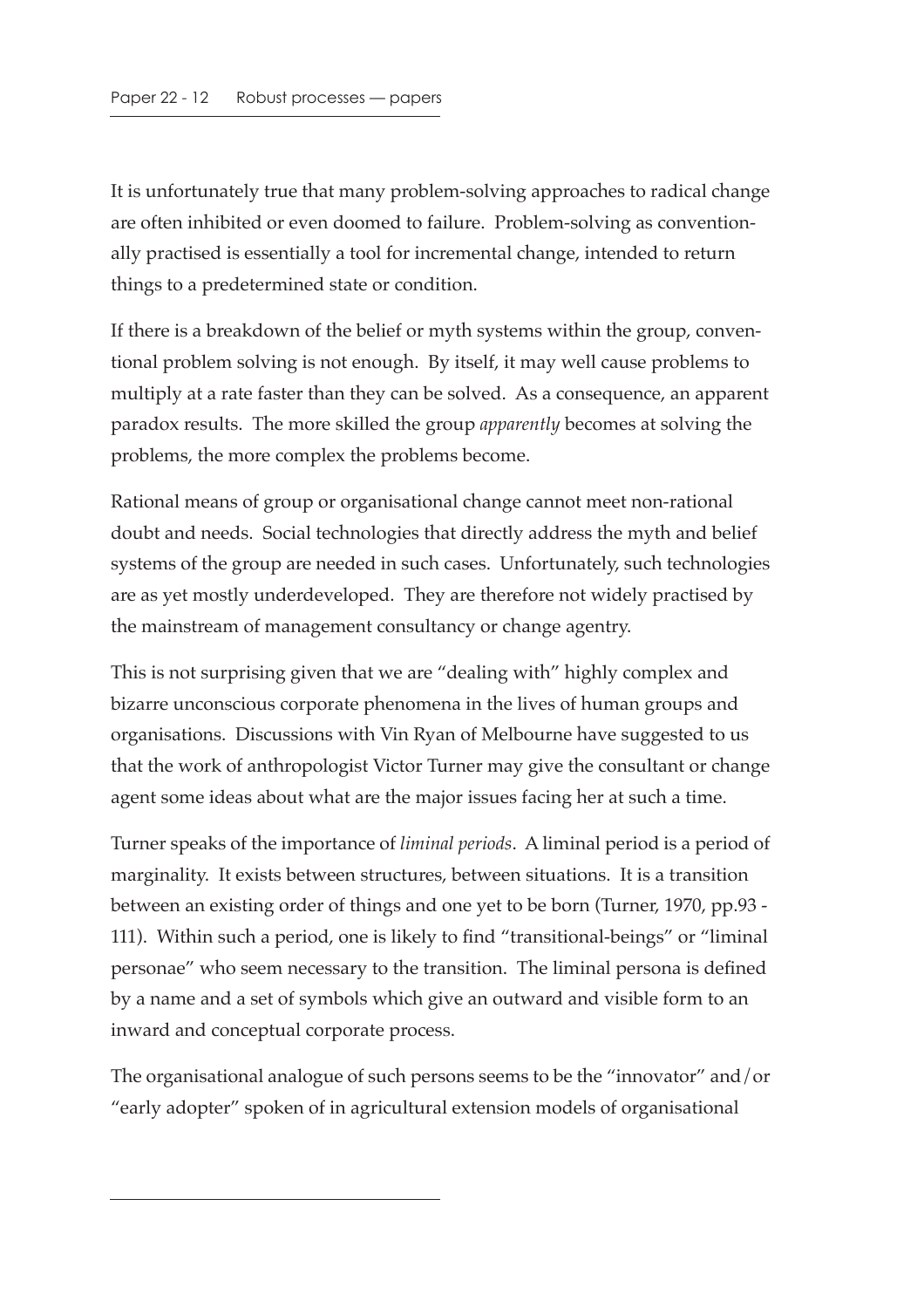change (Dalmau & Dick, 1984a, p.24). However, it is unfortunately true that most organisations give little thought or energy to developing symbols around such persons, let alone rituals designed to express new corporate myths. Peters and Waterman (1982) do point out the value of such practices, particularly as they pertain to "skunk works", the sites of new and innovative developments and thinking in organisations.

The liminal period is also likely to be characterised by "structural invisibility, ambiguity and neutrality" (Turner, 1970, p.99). In an organisation or group there are many different kinds of privileges and obligations, many degrees of superordination and subordination. However, in the period of change such distinctions and gradations tend to be eliminated producing a "scarcity of jurally sanctioned relationships and...emphasis on axiomatic values expressive of the common weal" (Turner, 1970, p.101). In such a period people confront one another, as it were, integrally and not in compartmentalised fashion as actors or roles. The person emerges from behind the mask. (In a sense, there is no mask left to hide behind.) Although it is a period of structural simplicity (or a relative absence of structure) it is nevertheless also one of cultural complexity.

Managing change at such times is not easy: the corporate unconscious life is too complex. Turner (1970, p.108) suggests the need to find symbols and rituals. These allow the organisation's members to engage with their own corporate reality and experience. They can thus be taught to "think with some degree of abstraction about their cultural milieu and given some ultimate standards of reference." John Sherwood and his colleagues have described techniques for uncovering the corporate myth, and so to address this purpose.

#### **The non-rational in organisations**

The notion of a non-rational or arational component worthy of direct intervention for change has received interest only in the recent past. Three approaches, in particular, are worthy of more scrutiny: the ideas of John Sherwood and his col-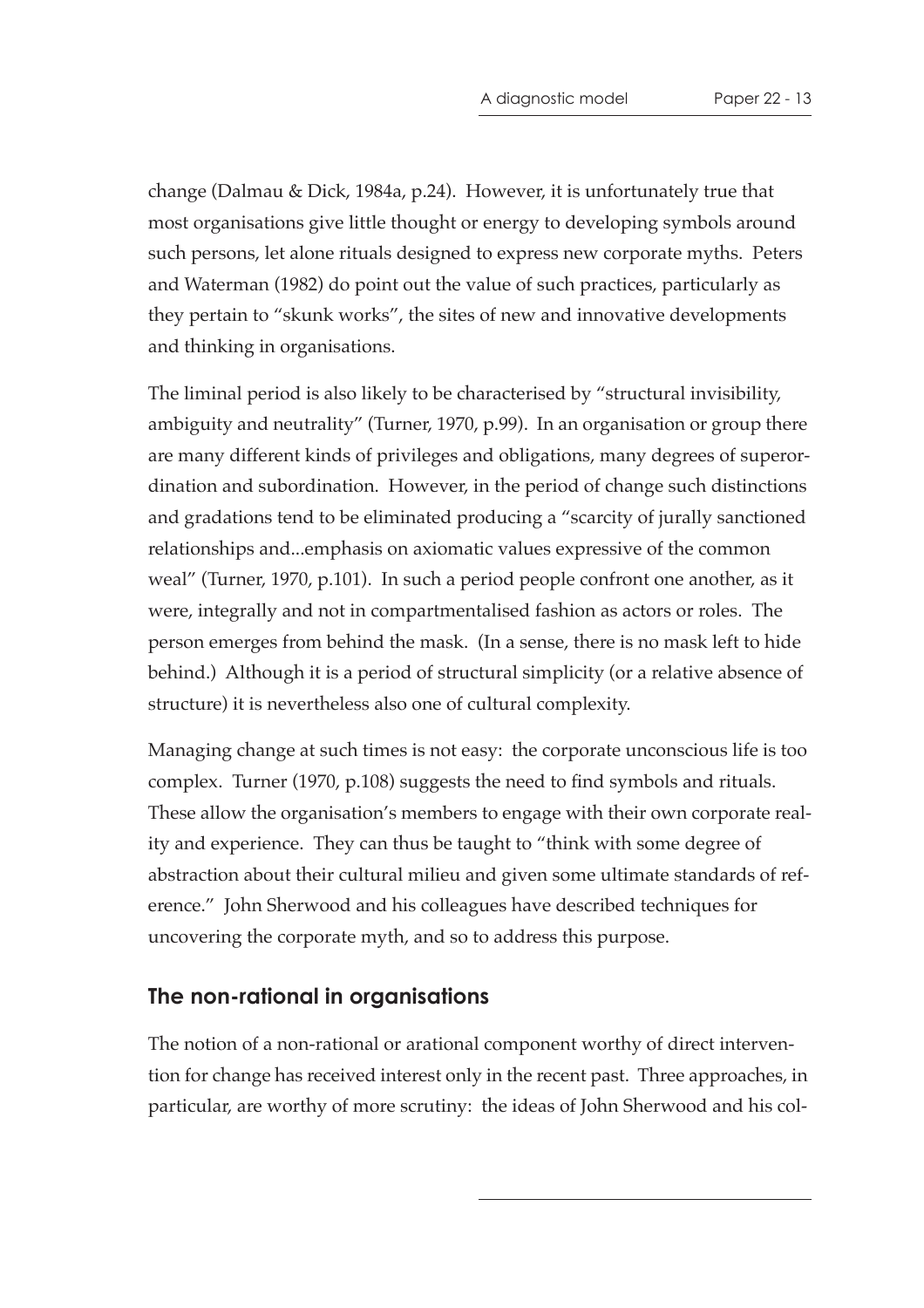leagues at MDI, those of Gerard Egan, and those of Chris Argyris and Donald Schön.

For Sherwood, the non-rational is located in the myth of the organisation or group. It is usually covert and pervades both the formal and informal systems. It is a collective phenomenon and is beyond articulation by any one individual, as has been elaborated earlier. It is the *source of power*.

According to this view, leaders do not use their own power given them either by virtue of their charisma or role. Rather it is the group or organisation which empowers the leader or manager.

This is done in order that coalescing and utilisation of the power may allow the group to realise its identity (myth) and its purpose (belief) effectively, efficiently and sensitively.

The group gives power; the process begins in the group and the group possesses its power through *shared meaning* at the non-rational level. This shared meaning arises from corporate efforts in the past and a common vision of the future.

For any given group this power of shared meaning provides the base for corporate action of the group. Without it, entropy ensues.

It is expressed in the idiosyncratic stories, rituals, habits, symbols and traditions of the group. Sherwood and his colleagues have developed a number of technologies for uncovering, articulating and consolidating the myth of a group or organisation using structured inductive processes for medium and large groups (Sherwood, 1977). The work of Ira Progroff and his colleagues at Dialogue House is more suited to small group and individual foci (Progroff, 1975).

Egan, on the other hand, talks of an arational covert culture within groups. (Egan, 1983, Chapters II and XIV). He suggests that the design and functioning of systems is determined by both rational and arational factors: he speaks of the *logic* and the *literature* of the organisation. The organisation's logic refers to the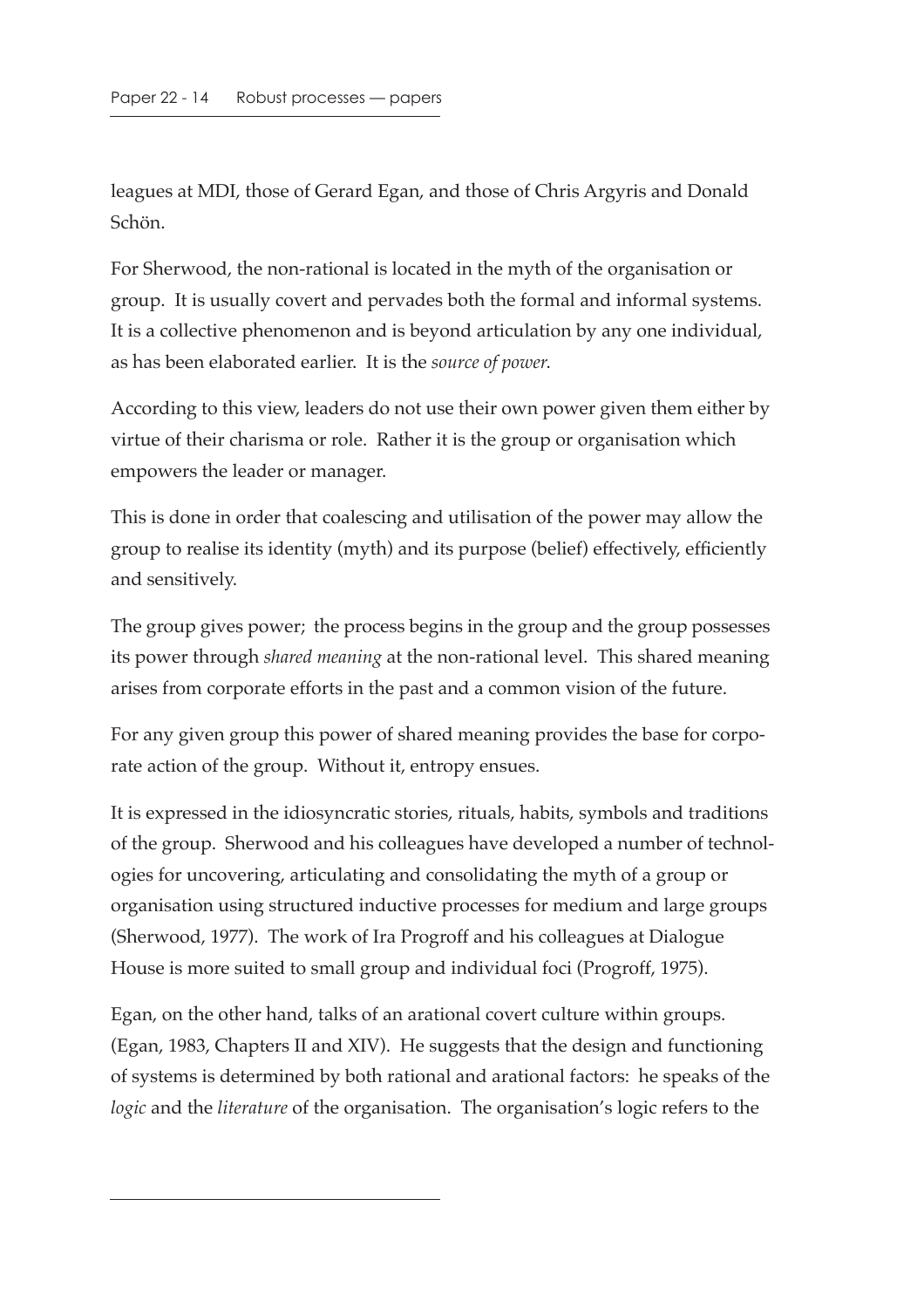designing, planning and systematic coordination of the organisation's operations. The literature is asystematic and unpredictable. It is expressed within the stories of what "it is really like to work (and live) here."

In contrast to Sherwood and his colleagues, Egan suggests that the informal organisation is the covert culture with both rational and non-rational elements. Sherwood seems to view the myth of the group or organisation as pervading both the formal and informal systems. Egan suggests there is an over-emphasis on the rational aspects of systems and pleads for a more balanced view of the role of the arational.

His work is particularly useful for it contains a comprehensive framework of overlapping and interacting categories for understanding the arational covert culture of a group. (Egan, 1983, p.XIV-2). Each category contributes in its own way to the total culture of the group...

*Beliefs*. These consist of the beliefs, values, assumptions, understandings, and dogmas of the group or organisation.

*Ways of viewing the past*. These include the history, the stories, the critical historical incidents and the myths of the organisation that shape the present. Included also are the founders, the heroines and heros, the exploits, the folklore, and the traditions of the group.

*Aspirations*. Included here are the dreams, hopes, fears, visions and the longings of the members of the group and of the group itself.

*The "oughts", "shoulds", "musts"*. Here are the norms, standards, policies, rules, laws, and taboos, mostly unwritten, which govern the behaviour of the members.

*The language*. The components include the kind of speech, the verbal and nonverbal language, the symbols, the slogans, signs, songs and metaphors. They say something about the priorities and values of the system.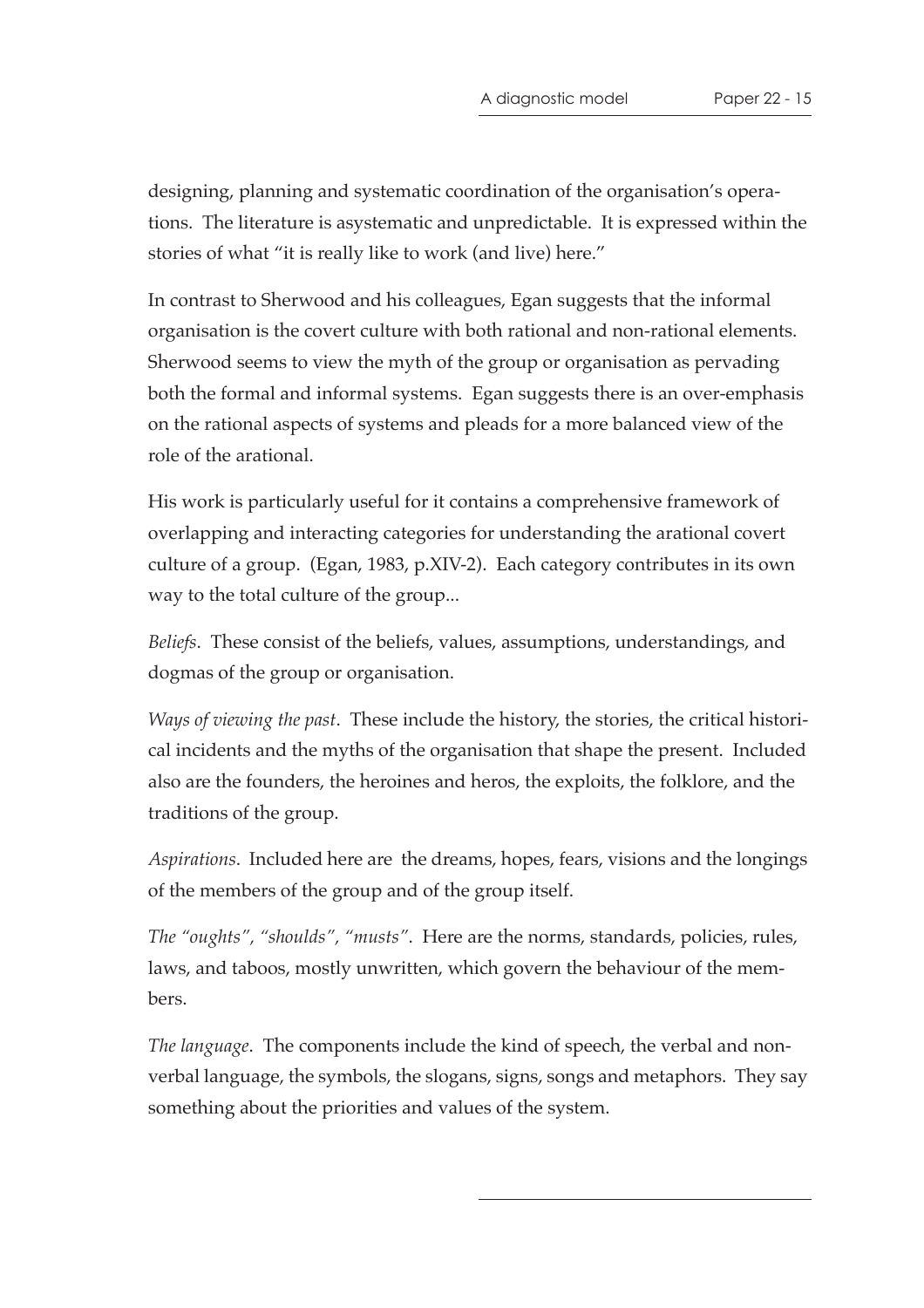On closer examination, the two approaches complement each other nicely. On the one hand, Egan offers a richer understanding of the non-rational in systems. He goes on to explain how the categories outlined above interact dynamically with one another. On the other hand, Sherwood has developed a number of processes for change agents and managers to tap and articulate the non-rational in groups and organisations.

Egan suggests that the belief and aspirational components of organisational culture maintain the norms and standards of the present. He gives these two components (beliefs and aspirations) a good deal of importance and suggests that they are significant foci for change efforts.

The work of Argyris and Schön (1974) is relevant here, for they talk of the belief components of culture as being *governing variables*. They also suggest that certain sets of governing variables are more common in the covert culture of groups, institutions and communities than others.

This set of more common governing variables is called Model I. Some examples follow...

*"I am the one who is to define unilaterally the purposes of this organisation." "Winning in this system is to be maximised and losing is to be minimised."*

*"Reason is to be extolled: emotions, especially negative ones, are to be ignored."*

Governing variables are chosen, inherited or absorbed from the surrounding culture. They generate action strategies designed to achieve the desired governing variable. The choice of governing variable then has consequences for the actor, for other people in the group and for the group itself.

As Egan points out:

*"For one person the value of winning may be very important (governing variable).... I will hesitate to cooperate with others if this means that they might win instead of*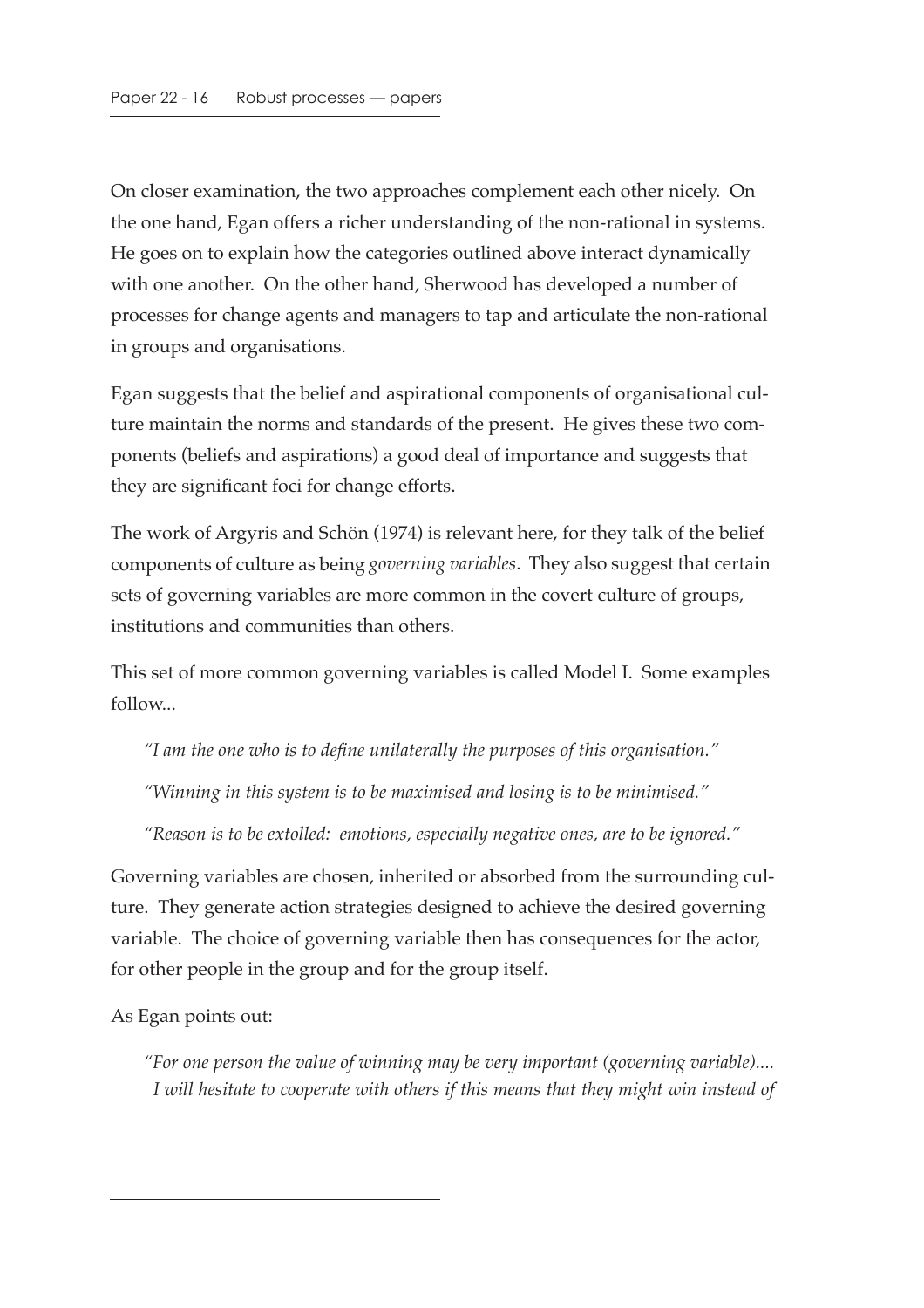A diagnostic model Paper 22 - 17

*me (action strategy). ... The person bent on winning is viewed with suspicion. The legitimate needs of other people are pushed aside and the goals of the organisation become secondary to winning (consequences for system, for self, and others) if this can be done without blowing his or her cover. In Model I systems "cover your arse" is a standing injunction (another governing variable)." (Egan: 1983, p.XIV-5)*

Learning is inhibited in systems operating on Model I governing variables and such systems are probably never as effective in achieving their goals as they might be. This lack of effectiveness is usually masked in several ways.

By examining the history, assumptions, aspirations, principles and patterns of behaviour, and the language of a group or organisation, one can discover its governing variables. In most organisations many of these governing variables will have a Model I quality about them.

On the other hand Model II systems operate on different sets of governing variables. In turn this produces different action strategies and different consequences for the system and self.

Examples of Model II governing variables are...

*"Free and informed choice on the part of the members of an organisation is important."*

*"Cooperation and collaboration is desirable."*

*"Valid and timely information is important for effectiveness, efficiency and quality of life."*

Argyris (1982) and Argyris and Schön (1974) develop these concepts extensively. They provide some technologies for uncovering the governing variables in groups or individuals, with a view to moving systems from Model I to Model II styles of operating. Whilst there are no such things as pure-form Model I or Model II systems, Model II behaviour by individuals, groups and organisation is seen as preferable.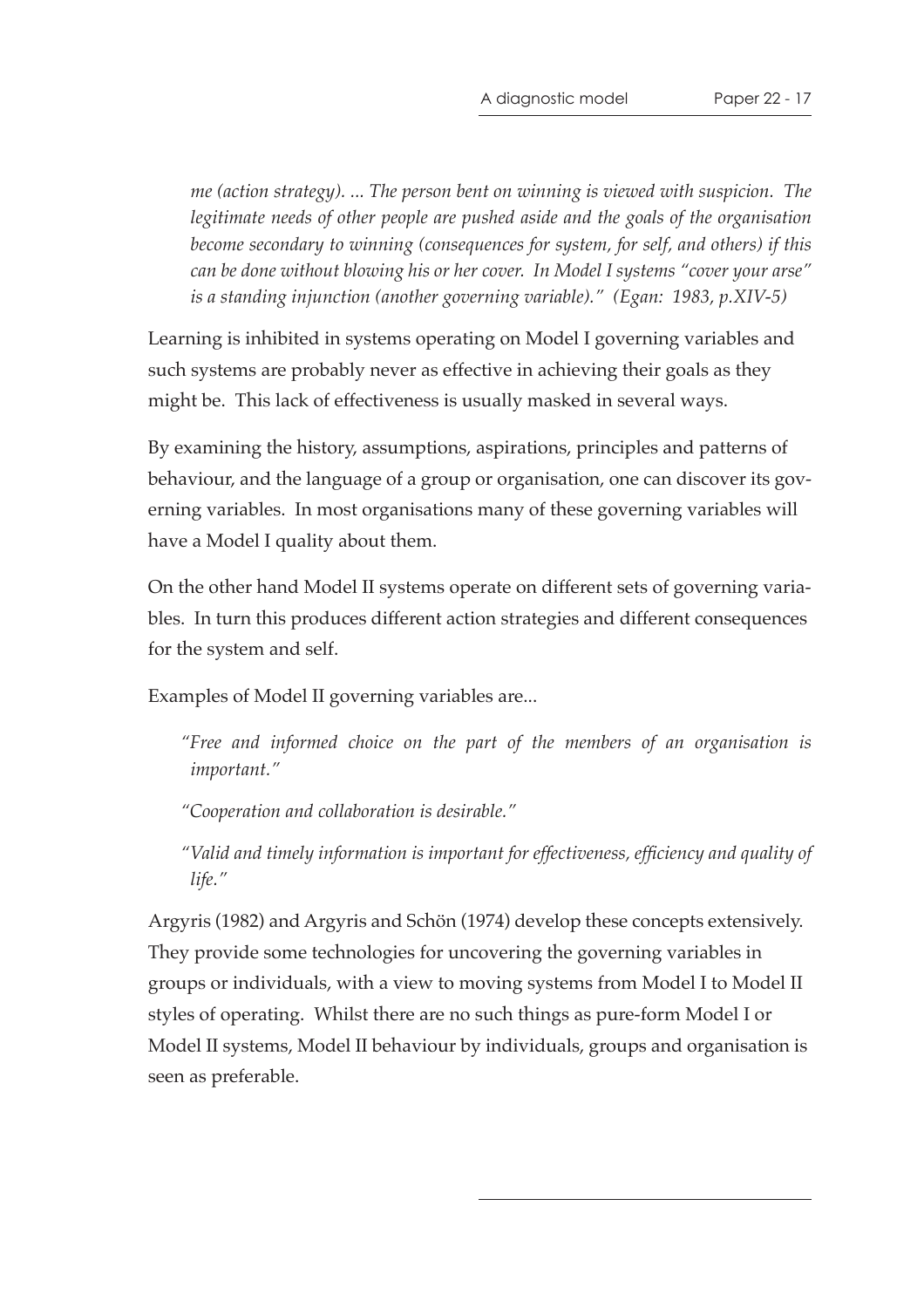It is not our intention to explain the work of Argyris and Schön in depth. Rather, we wish to consider it in relation to that of Sherwood et al and Egan in so far as it deals with the non-rational in groups and organisations.

Argyris and Schön provide concepts and technologies for tapping some of the covert culture or myth of the group. However, their approach is very cognitive in style, and as such tends to miss some of the more "intuitive" aspects of design, process, underlying ideological norms, and modes of inquiry. (Mitroff & Kilmann: 1978). Furthermore, it is limited in that it tends not to highlight the idiosyncratic aspects of culture for any given particular organisation or group.

As Egan points out:

*"Most of us have adapted to Model I systems. We have been born into them; we think, feel and act Model I." (Egan: 1983, p.XIV-6)*

The Argyris and Schön work is very useful in tapping general Model I culture or myth in an organisation. It does tend, however, to concentrate on the belief aspects at the expense of the history and language of the system.

Facilitating change in the cultures of both systems and individuals is an arduous process: the interactive web of traditions, hopes, beliefs, norms, behaviours and language is not easily changed. But understanding is increasing. We now know a lot more about how central the non-rational is to the effective functioning of organisations. We also now have technologies for tapping much of the idiosyncratic myth of a given organisation. We have methods for working with those parts of the myth that come from the more general culture (Model I myth) in order to make systems more congruent and effective (move them to Model II behaviour).

However, we still do not have the technology for dealing with an organisation in which there is quite dramatic and substantial disintegration of corporate myth; in other words, which has reached a state of ethical or absolute doubt.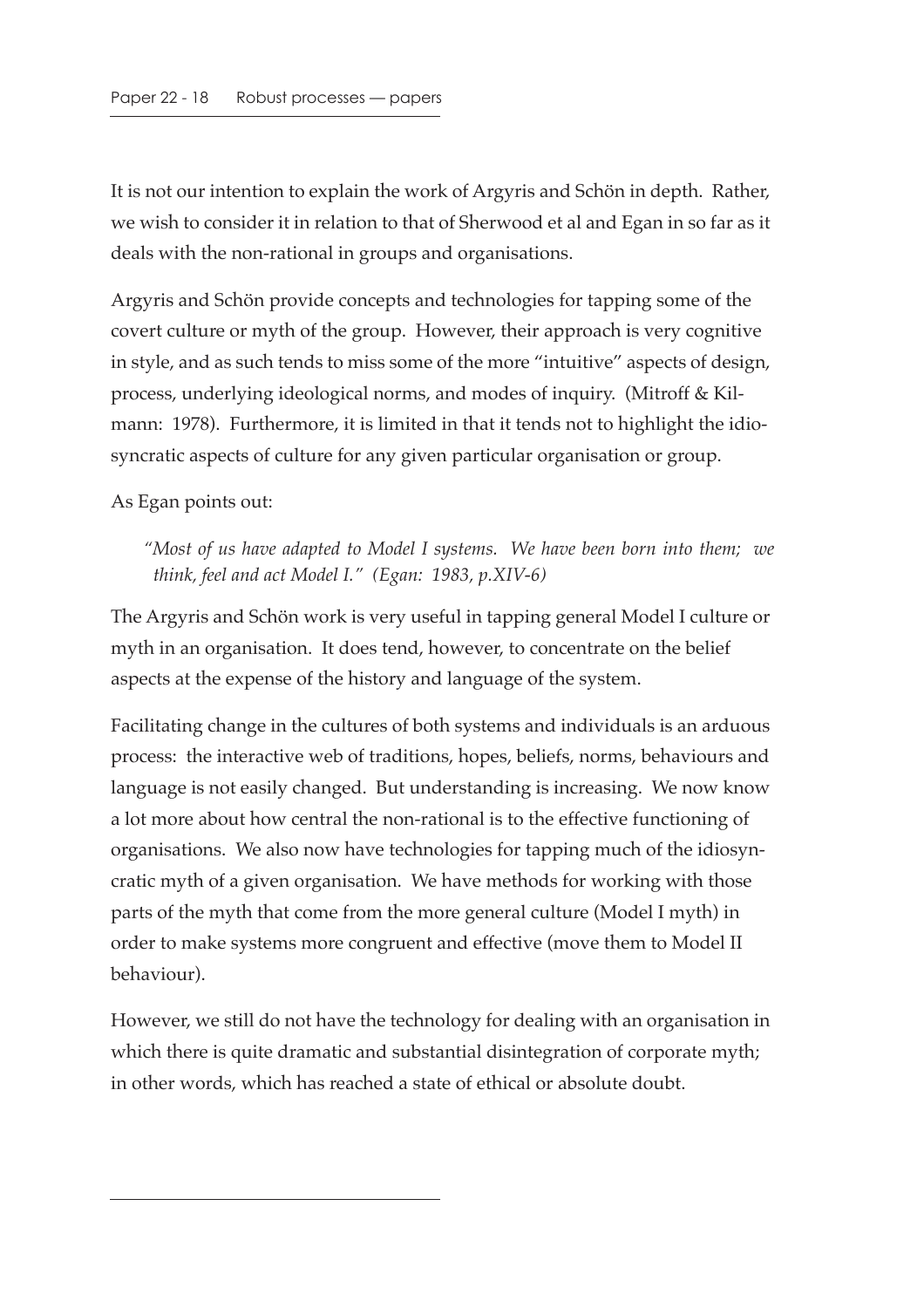Sherwood and his colleagues seem to suggest that the uncovering of an organisation's myth (particularly through its corporate history and language) is a consolidating process of itself, particularly in the liminal period as discussed above. This is true in many cases. But we have also come across instances where the disintegration is so bad that such techniques simply do not work.

This is particularly the case with some large government bureaucracies and quasi-autonomous agencies. It may well be that the larger the organisation, or the more goal-oriented rather than product-oriented it is, the greater the difficulty. Perhaps the corporate body finds it hard to "contain" the boundaries of its symbolic and ritual-based life. Hence, the more difficult it is for such organisations to maintain their unconscious corporate identity (myth) or to form and develop new expressions of identity and unity.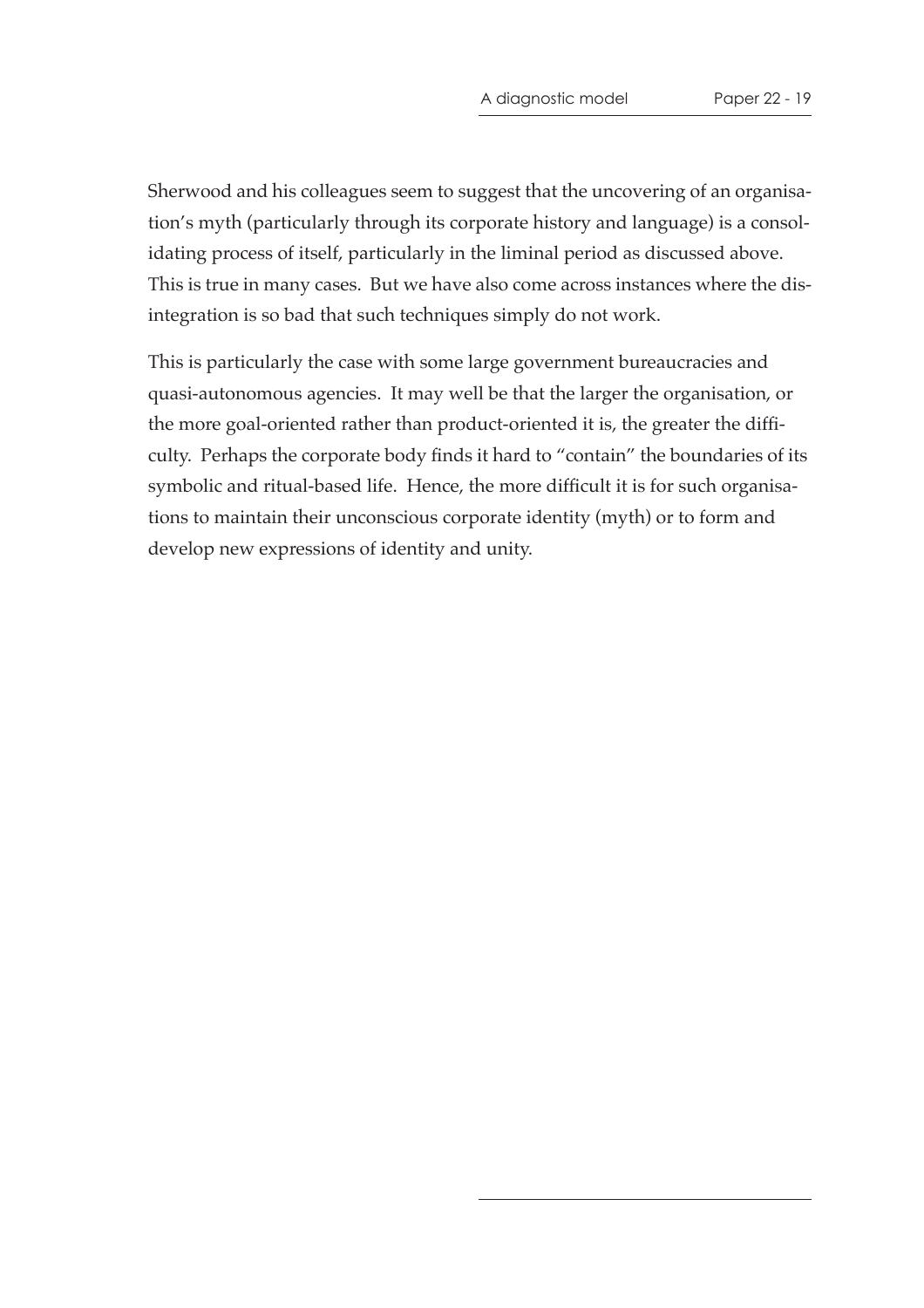## **Part 2 Maps for diagnosis**

This part of the paper describes *how to choose an intervention*. It gives you a set of questions to ask yourself. Your answers will tell you the type of intervention you need.

You will be guided through three sets of questions. The first of them asks you *why you think change* is needed. The second asks what *sort of change* is required is it to do with the jobs that individuals do, or is it more about coordination between individuals, or is it a matter of their liking or disliking for each other? The third asks *who are the people* to be involved in some way in the change, and where are they?

For each set of questions there will first be an overview, to give you a feel for the approach. This may sometimes be followed by a more detailed set of questions for the actual choice of intervention.

#### **Why intervene?**

As has already been demonstrated, organisations, communities and other social systems proceed through a cycle of growth and decline. All being well, there is a peak of existence when most things go well. The further a social system is from that peak, the greater the depth of change that is required. As a change agent or consultant, your first task is to establish the depth of the change process you are contemplating.

The possible depth of intervention varies. A relatively concrete and superficial intervention may be adequate. At the other extreme you may require a complete reworking of what the system tries to do, and how and why it tries to do it. On this continuum, three points can usefully be distinguished.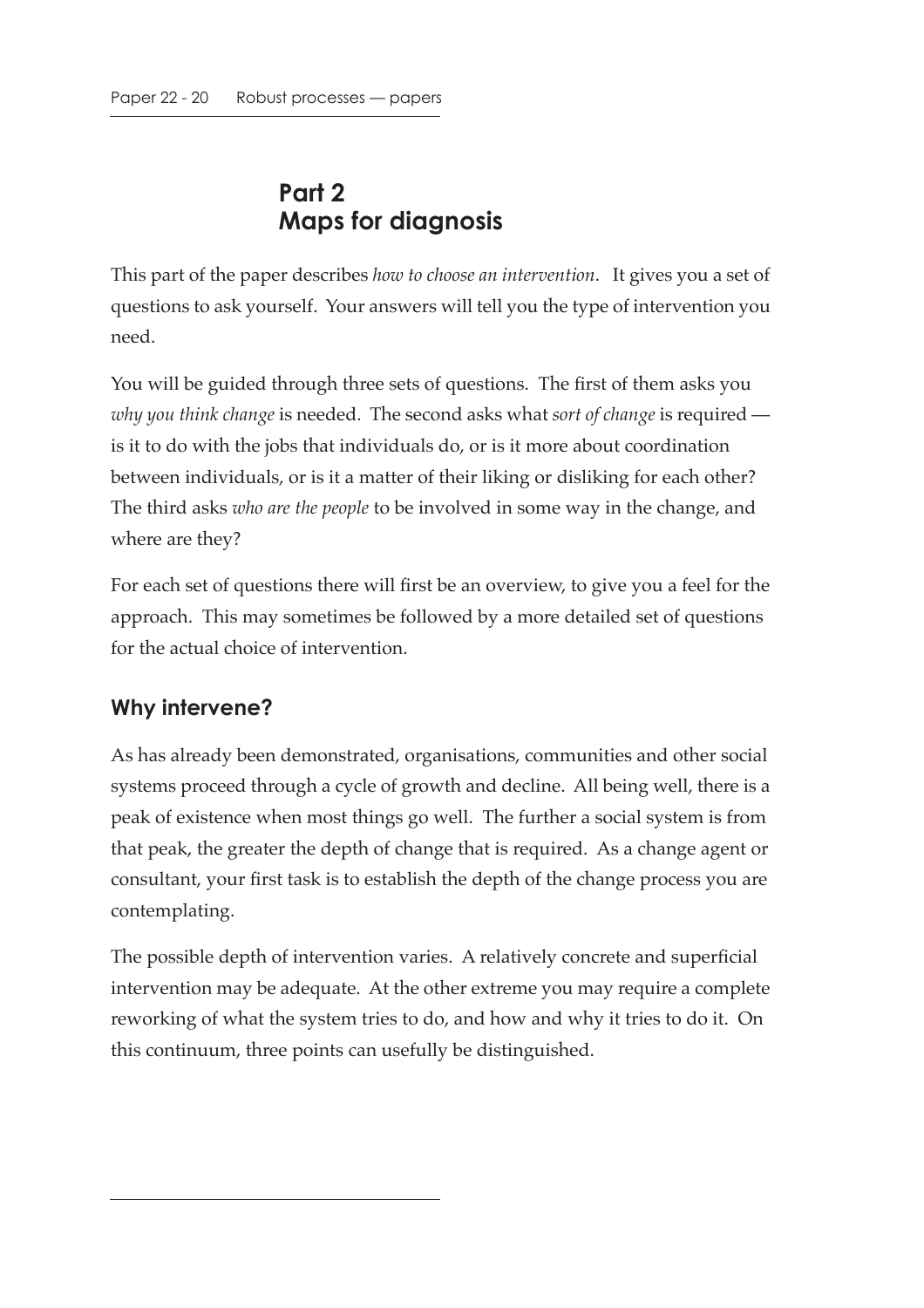Some interventions need only be reasonably shallow. Their main purpose is to "fine tune" the social system. Done well, they lead to changes to actual operating procedures, and other minor improvements in the way things are done.

They are appropriate when the system is not very far from its peak of performance.

Almost all the people in the system are agreed on what the system should be doing. They are also agreed that the system almost always succeeds in doing it. But they think it could do even better.

This can be described as a level of change in *procedures and practices*.

As an example, consider a group of travellers about half-way through a long journey. Their tour is at level one if they are agreed on why they are travelling, where they want to go, and in general terms the route they want to follow. There may be some debate, however, about which airline to choose, and about who ought to look after the tickets.

They probably find such debates reasonably easy to resolve. All that is required is that they give time to doing so, and are willing to listen to one another in the interests of the journey as a whole.

Another way of thinking of level one is in terms of the time perspective of the problems. The issues and improvements are all immediate. The intermediate and long-range goals of the people are not in question.

At a second level, interventions focus on a revision of the long term goals and directions of the system. Such interventions are appropriate for systems where the doubts go beyond concern about mere procedures. There is uncertainty about what the system should be doing. A lot of people may still be committed to making the system work. But they may be working at cross purposes. Or they may believe that a lot of what they do seems distant from the real purpose of the system.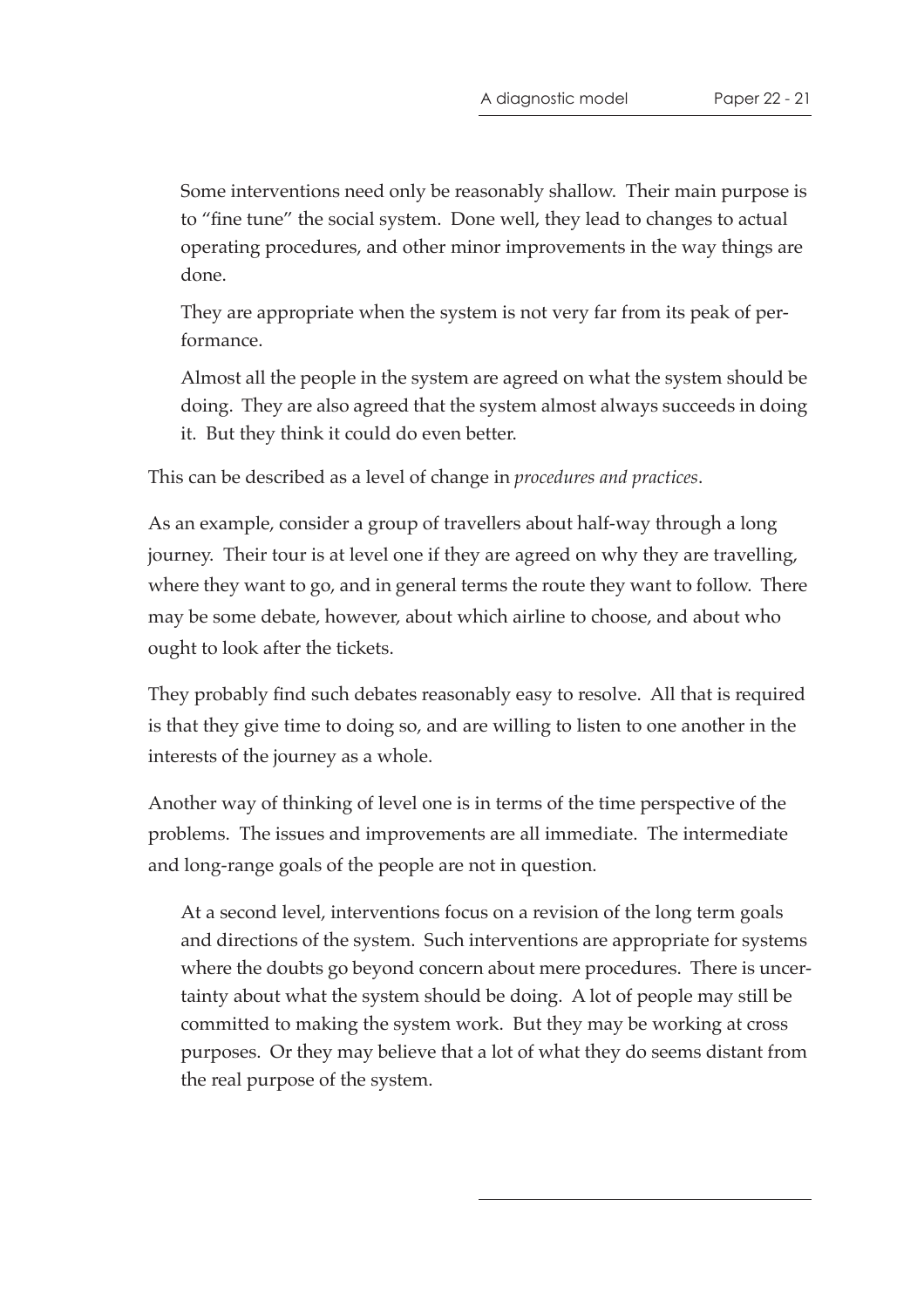When a second level intervention has succeeded in its purpose, and the people in the system are agreed on their long-term goals, it is then usually appropriate for the change to proceed at level one, refining operating procedures.

This second level can be described as one of *purposes and directions*.

In the example of the travel group, the travellers are still agreed why they are travelling. There are strong differences of opinion, however, about the route they should follow, and the destination might even be under question. There is little point in discussing details about airlines until they are agreed on their destination and route. Once agreement is reached, however, they will probably find it useful to give some time to the day-by-day trifles as well.

You will notice that the time perspective is intermediate or long term.

You will notice, too, that there may be many immediate issues and concerns. Indeed, there usually are. But many of these cannot be resolved because the intermediate or long term goals of the group are unclear.

The third level of intervention is intended to help systems which are in deep trauma. They have lost their way entirely. Most of their members have given up trying. Those who still persist are frustrated by their inability to secure any help whatever from most of those in the system. In reality, the system no longer exists. The people are separate entities, going through the motions, but with no real interest in the system or its behaviour. An intervention for this level must help a system rediscover its identity, and become a real system once more instead of an accidental collection of individuals.

If an intervention at level three is successful, it is usually followed by further change at levels two and then one.

This third level may be described as one of *identity and unity*.

The travellers of the example used earlier are now in doubt about the reason why they travelled. Some have probably left the group. They probably no longer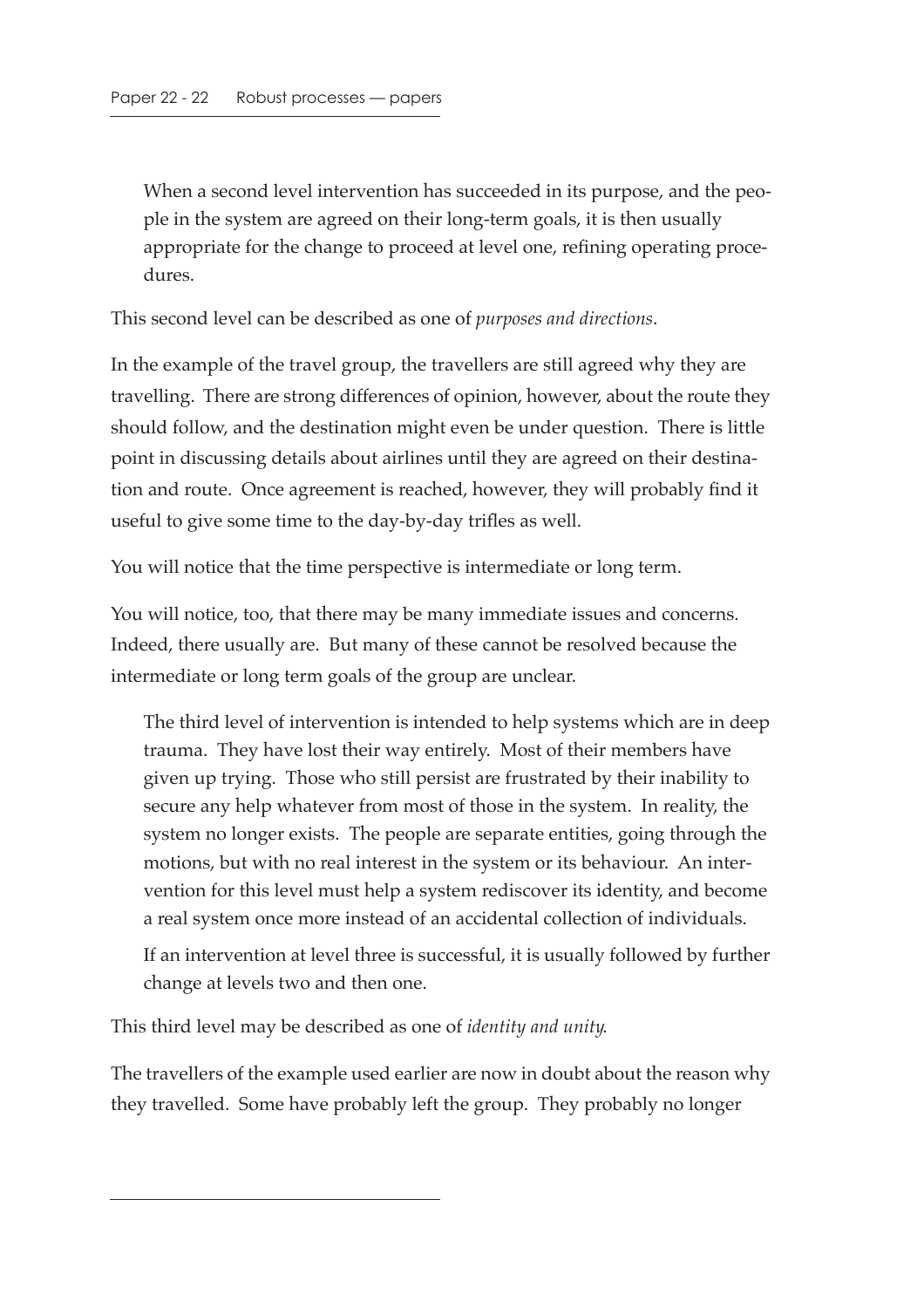travel as one party; or if they do, it is more from force of habit than from desire. Some of them probably show behaviour quite at variance with their presence in a travel party: for example reading fiction when travelling through interesting scenery or meeting interesting people.

The time perspective has become irrelevant. It is the very existence of the group which is the issue.

The three different depths of intervention may be visualised as three "cards" stacked one behind the other (see Figure 3) and your task as a consultant is to establish which of the "cards" you should "pull from the pack", so to speak.



By now you have probably formed a rough idea about the level at which any intervention into the social system should begin. Now follows a more detailed approach to the same issue.

Below is a set of statements. To use them, decide on the social system you will consider — your organisation, your community, your family, or the like. Choose a group of people who are reasonably self-contained in most respects, or who have a common goal not shared by others in related systems (like the group of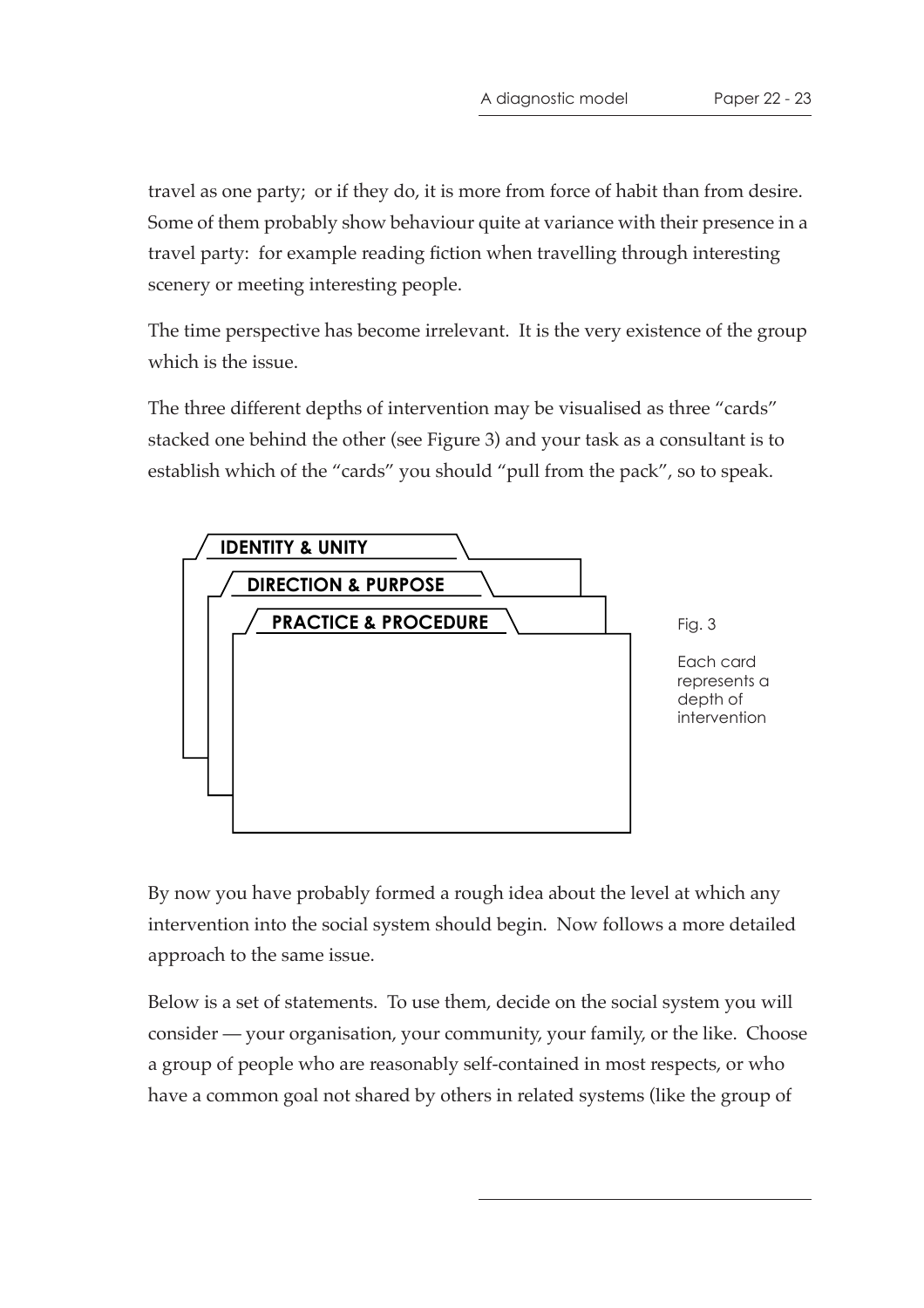travellers, for example). Read through the statements from start to finish. As you read each statement, ask yourself how true it is of the system you are considering. (*Note*: In practice we have strong reservations about a change agent answering these questions "alone", without the involvement of those affected by any contemplated change process.)

A word of caution. These questions are not easily answered on someone else's behalf. The problems that people complain about to others are often at level one, concerning operations and procedures, even when they arise from a profound malaise and a sense of isolation and futility.

You will probably find a band of two or three adjacent statements that are a more accurate description of the group or organisation than are the other statements in the list.

- 1 We are an effective system. We function well. There are probably some minor improvements we could make if we looked for them. But there is no urgency about doing so.
- 2 We are doing well, though we could clearly do better with a little "fine tuning" to some of our day-by-day operations.
- 3 We are doing a worth while job, and doing it reasonably well. But our real aims are sometimes frustrated because we often go the wrong way about handling the details.
- 4 We are enthusiastic people. But a lot of our effort goes into trifles which don't have a lot to do with our real aims.
- 5 We know what we are trying to accomplish in the long run. If we are to achieve it, though, we will have to reorder our short term priorities, perhaps substantially.
- 6 We have a fair idea of what we're trying to accomplish. But we have little notion of how to go about it.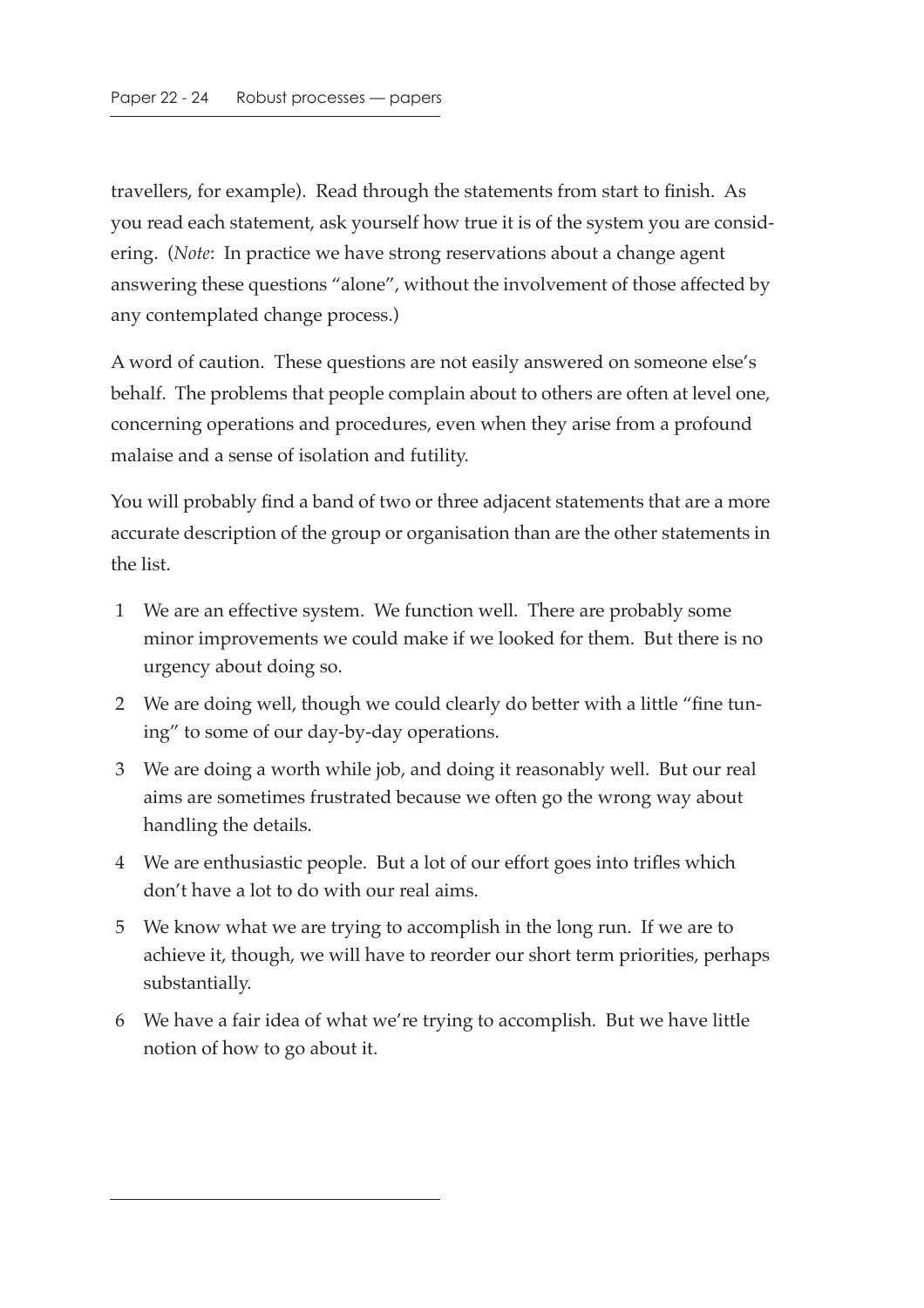- 7 A proportion of us are still in there, working away eagerly. But a lot of the time we seem to be pulling in different direction, and a large number of us have given up entirely.
- 8 We often do things very badly. But that doesn't matter, because the things we do well are usually futile anyway.
- 9 System? What system? We are just an accidental collection of individuals waiting for an opportunity to leave.

If the responses of you and your colleagues clustered mostly around statements 1, 2 and 3, this probably indicates level 1 as the most appropriate starting point for any change.

If the responses clustered around statements 4, 5, and 6, level 2 interventions are probably indicated.

Responses clustered around statements 7, 8 and 9 are indicative of level 3.

If your responses to these statements reinforced the decision you had already made, then you will have no difficulty in choosing the level. On the other hand, if this decision differs from the earlier one, your best strategy is probably to start at the deeper level of the two.

Some other dimensions are still to be considered. For now, remember the depth of intervention for later reference.

 Level 1 *Practices and procedures* Level 2 *Directions and purpose* Level 3 *Unity and identity*

#### **Intervene at what?**

The second dimension to be considered identifies the type of problem the intervention will focus on, and the type of information that will have to be consid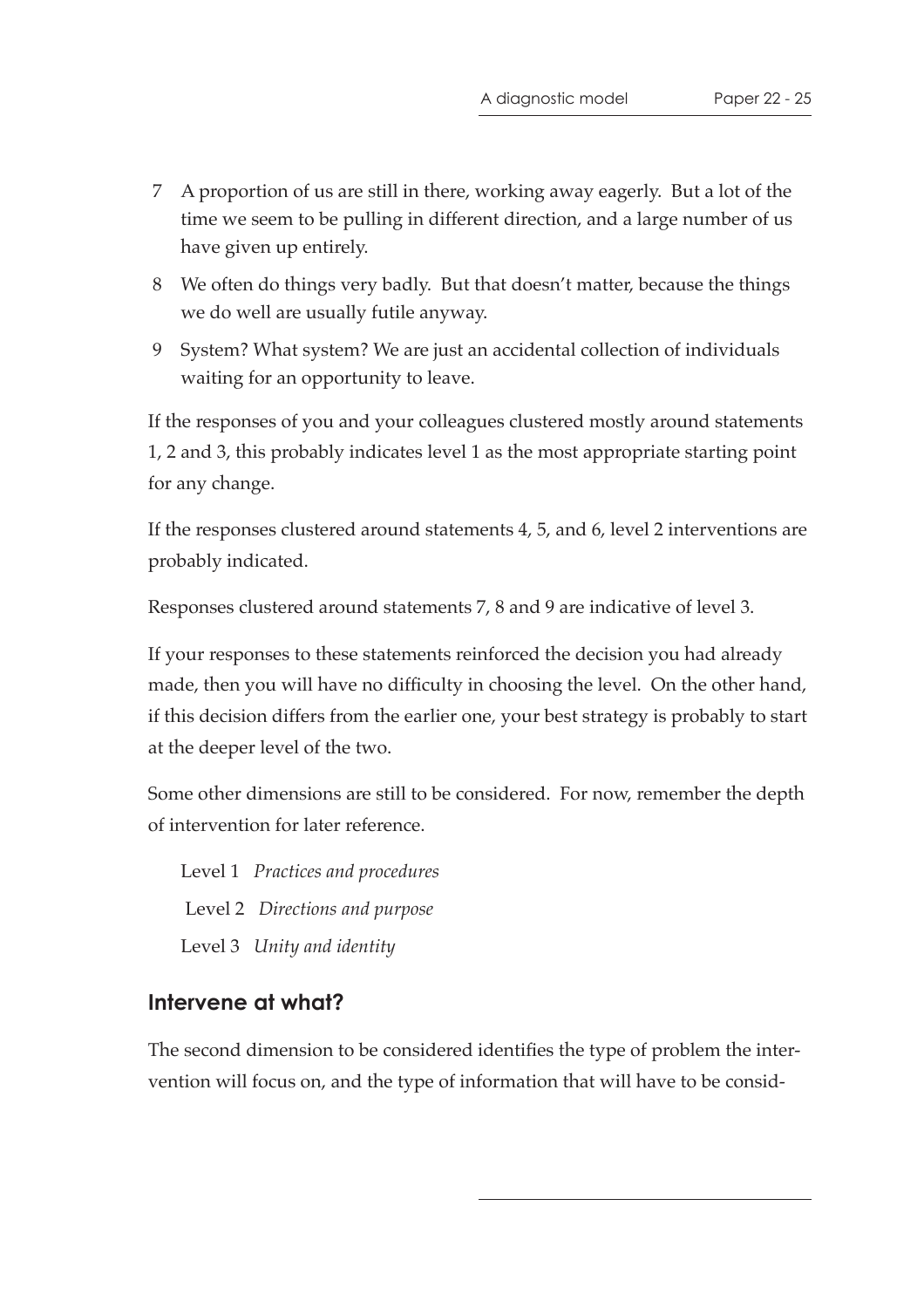ered. Again, there are three levels. The labels used for each are derived from the type of information appropriate to that level.

An overview of the three levels is given immediately below. This is followed by a more detailed description of each.

**Level one** is that of primary information. Primary information is concerned with the actual job that people are required to do.

If a person's work is mainly clerical or administrative, primary information is the information needed to handle what happens between the in-tray and the out-tray. If the work is mainly practical, primary information is the information needed in the performance of the actual physical task. In addition to information, this level includes material physical resources.

In both instances, the physical resources are those used directly in the task. They might consist of pencils, paper and telephone, or tools and equipment and sheet metal, for example. The information includes instruction on how to do the work, and (for an administrative task) the actual information incorporated into a task by writing it into a report or building it into a design or record it on a form.

This level of primary information is also called the *task* level of intervention.

At this primary level the central problems and concerns often arise directly from the technology and equipment used. A frequent expression of the problems is in the form of low motivation, and sometimes high levels of monotony and boredom.

For example, imagine you are one of a number of cooks in a large hotel or restaurant. If intervention is required at the primary or task level, this may be because the ingredients needed to prepare the meal are not available.

**Level two** consists of the information needed to coordinate the first level. At the primary level, people exchange information and materials which are incorporated into the job they are doing. The secondary level, on the other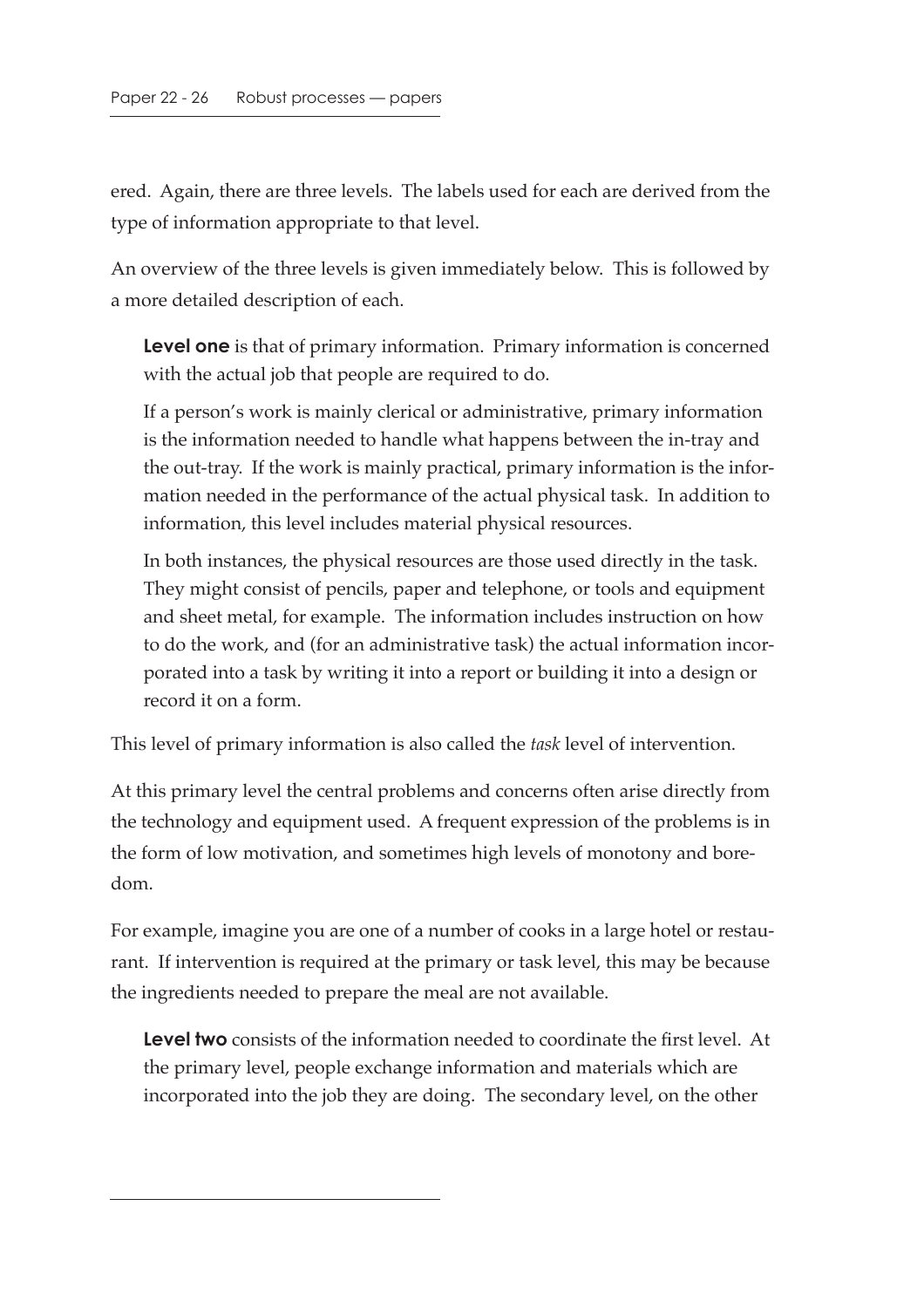hand, consists of information which is not included directly in the job, but which influences what is done at the primary level. It might also be called management information.

Note that both primary and secondary levels involve a traffic between people. But where the primary traffic is for incorporation in the job, the secondary traffic is about such things as when to do the job, and who to do it for.

If I give you information you need to write a report or to enter onto a form, that is primary information. If I give you information about when the report is required, or what order to do the tasks in, or who to get information from, that is secondary information.

Another title for the second level is the *role* level of information.

Where there are problems at the secondary or role level, they are often expressions of the structure of the social system.

The secondary level is often less obvious than the primary level, and therefore more often overlooked. Truck drivers, for example, think that their contribution to their company's profits comes from the goods they shift from point to point. But for each transfer of goods, several transfers of coordinating information is needed. Truck drivers sometimes do a better job of shifting goods than of filling in forms and notifying the office of their progress. They are then neglecting the secondary information, even though the company's profits depend as much on accurate information as on the successful transfer of goods.

For the cooks we considered earlier, secondary information might include information from one cook to another that the main course will be ready by half past six, so a good time to have the soup ready for serving might be about a quarter past six.

**Level three** information is the information about our attitudes towards or liking for each other. It is often not given in so many words, but has to be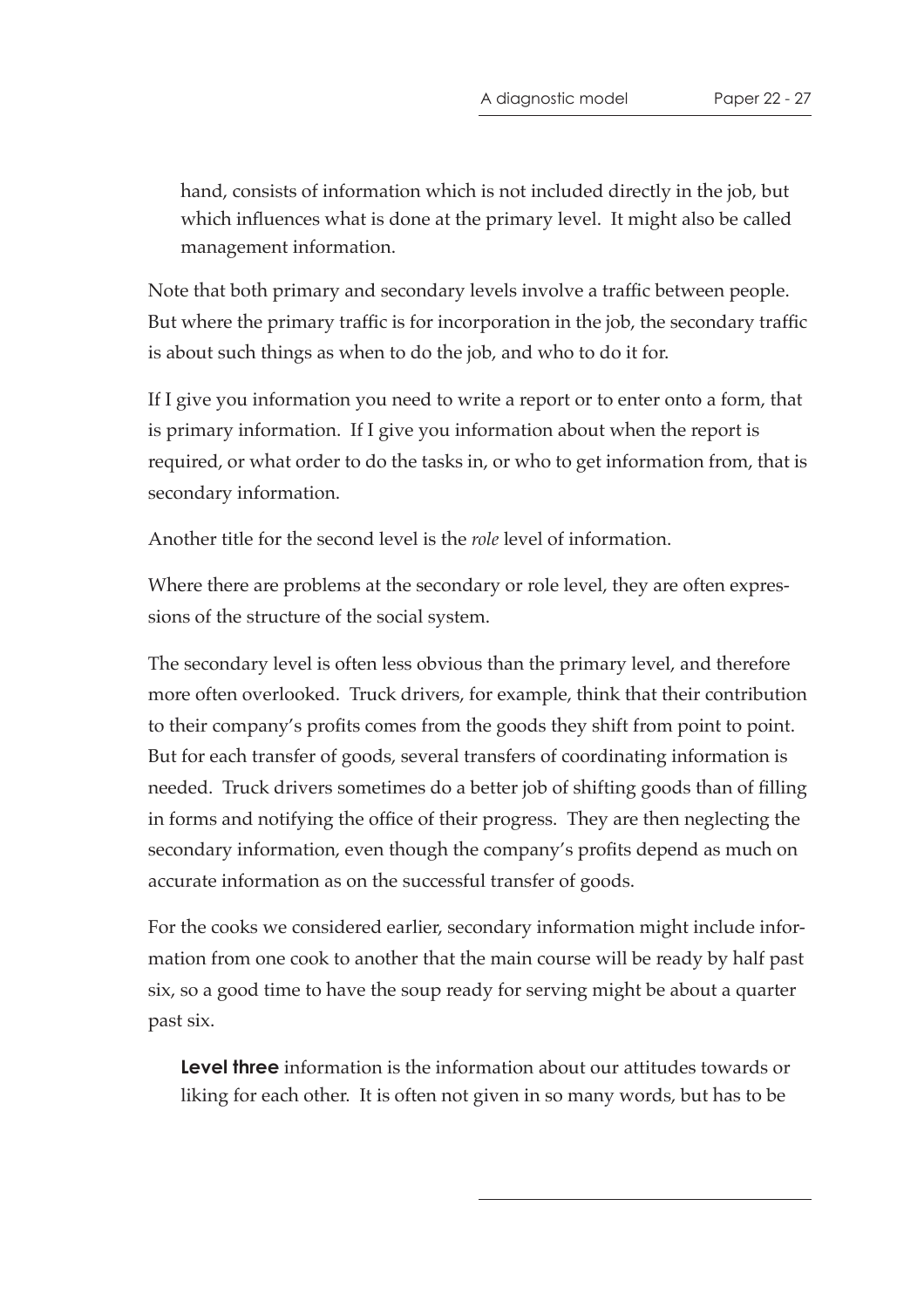assumed from the way in which we give people the primary information and materials and the secondary information.

Although this tertiary information may be carried by other information about the task, or about coordination, it is not directly related to either of them. It may be thought of as the information which has psychological effects.

The tertiary level of information is therefore more about the management style or communication style people use. It can be called the *style* level.

When its origins lie in the larger organisation or social system, it is often related to what people call the "climate" or "culture" of a system.

Take cooks again as an example. It may be that the hotel is a very busy place in which people don't have much time to talk to one another. But because of this, people feel neglected. If some of the cooks barely talk to each other because they dislike the way orders are given, this is an example of the results of a tertiary flow of information.

To summarise the three levels of information at individual and at system level —

| 1 Primary   | information is about task and technology |                           |         |        |           |
|-------------|------------------------------------------|---------------------------|---------|--------|-----------|
| 2 Secondary | <b>March 200</b>                         | $\mathbf{u}$ $\mathbf{u}$ |         | role " | structure |
| 3 Tertiary  | 11                                       | $\mathbf{u}$ $\mathbf{u}$ | style " |        | climate   |

To help you make your final choice of the level of information on which change in the social system might focus, here is a summary of the characteristics of the three levels.

**Primary:** The problems relate to the tasks of the people rather than to the coordination of those tasks.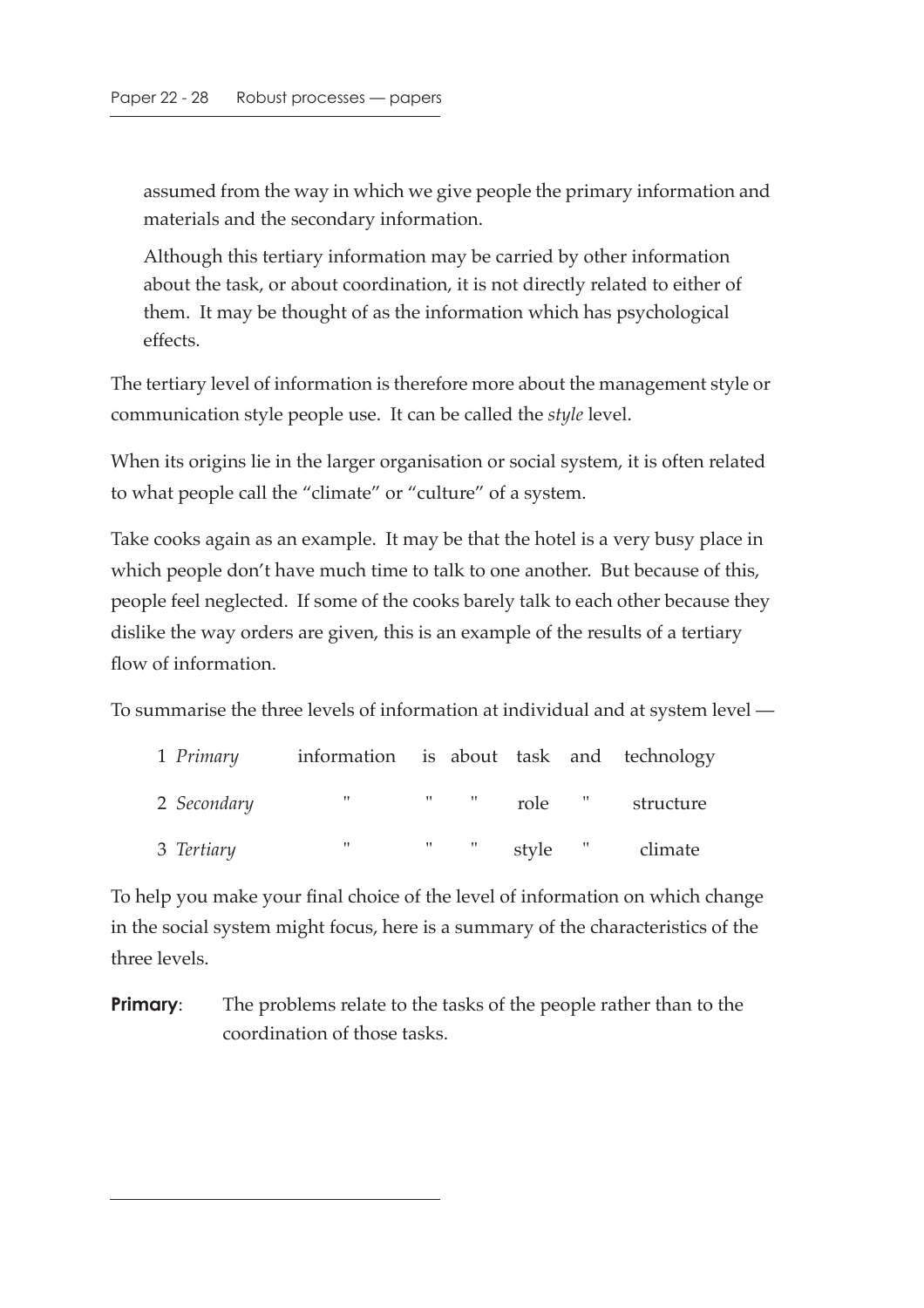Where there are problems in the traffic between people, it interferes with the transfer of materials, or information needed for building into the task itself.

Where the problem arises beyond the people concerned the origin is most likely to be the technology used.

A common manifestation of the problem is boredom and low motivation.

**Secondary**: The problems relate not so much to the tasks as to the coordination and management of those tasks.

> Where there are problems in the traffic between people, it interferes with the transfer of the information needed for coordination and management.

> Where the problem arises beyond the people concerned the origin is most likely to be the structure of the social system.

> A common manifestation of the problem is uncertainty about who is to do what, and conflict about priorities which differ from person to person or section to section.

**Tertiary:** The problems relate more to the relationships between people as people than to their formal relationships or their tasks.

> Where there are problems in the traffic between people, it is because of the attitudes they read into each others' words and actions.

Where the problem arises beyond the people concerned the origin is most likely to be the climate of the social system.

A common manifestation of such problems is high levels of personal dislike and antagonism.

As with the cards before, as a consultant it is possible to visualise this stage of the diagnosis as deciding upon which "row" of the chosen card the problem or contemplated change now resides within (see Figure 4).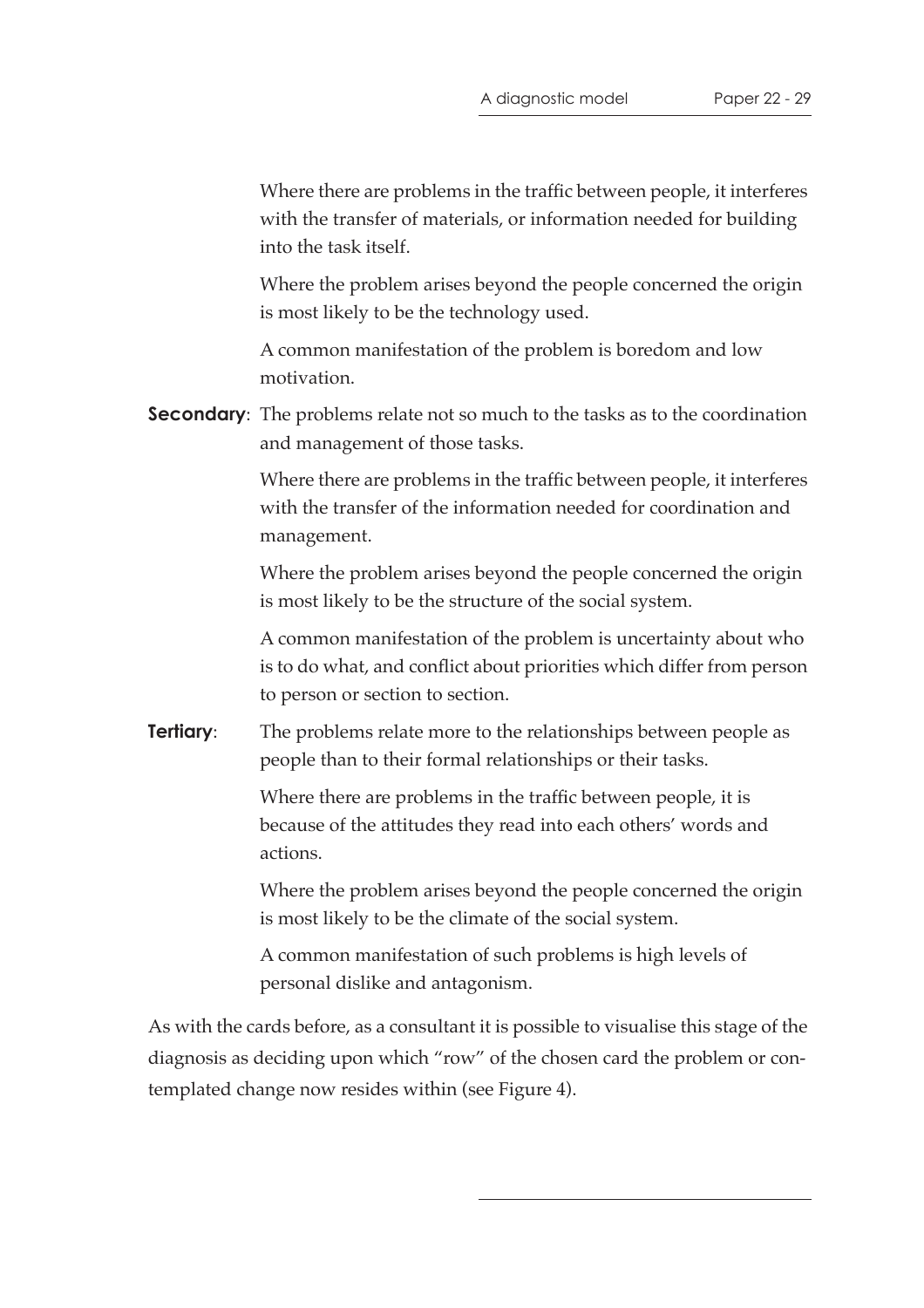

You should now have made a decision about the type of information the intervention will focus on —

**Primary**, to do with tasks and jobs

**Secondary**, to do with roles and coordination

**Tertiary**, to do with attitudes and "personalities".

It is likely, by the way, that these three levels are all present to some extent. The question to ask yourself is this: Of the three, which is the one which seems to be the major focus of people's dissatisfactions? Which seems the most promising starting point if people's major concerns are to be addressed? If you are in doubt, we suggest the second level.

#### **Intervene where, and for whom?**

The third dimension concerns the location of the intervention. It is to do with where within the social system the problems mostly occur. It is also concerned with identifying the people who are affected to any important extent by the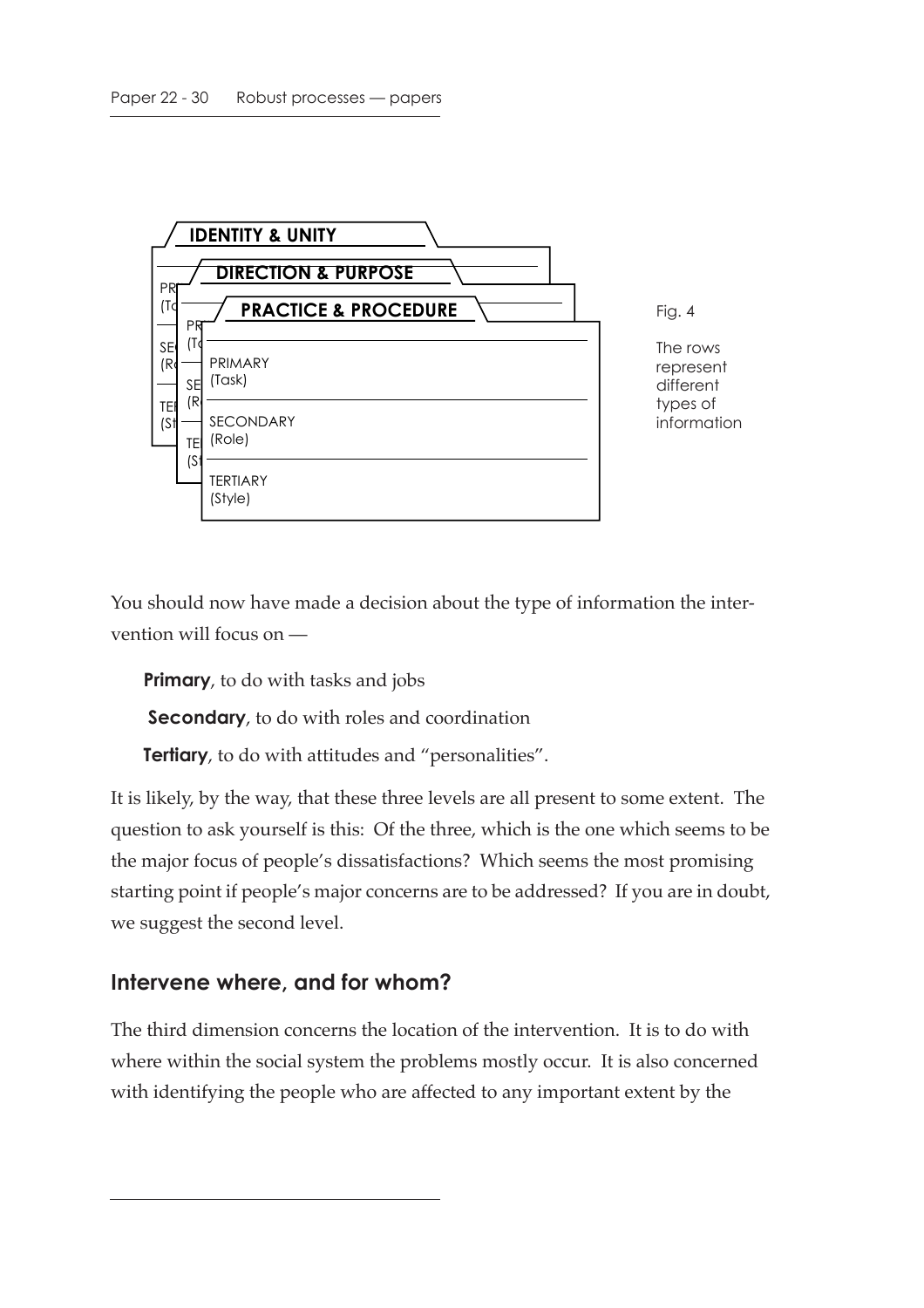problem, or would be affected by the change or the way in which it is carried out ( the "stakeholders", to use the common terminology).

Think of a continuum which ranges from a single person to well beyond the normal boundaries of an organisation or social system. Some of the points along this continuum are listed in the box below.

| Individual                | e.g. | Clerical officer             |
|---------------------------|------|------------------------------|
| Pair                      | 11   | Pair of technical officers   |
| Group or team             | 11   | Section or branch            |
| Intergroup or interteam   | 11   | Sections, brances, divisions |
| Organisation or community | 11   | Department or organisation   |
| Wider environment         | 11   | National community           |

Examples of the continuum individual to environment

There are other points which could have been identified along the continuum. In an organisational setting they include divisions, branches, and the like. Most interventions, however, are designed for one of the points identified above.

This is usually an easy dimension to settle. There are two questions to be answered.

- 1 Who are the people affected by the problem in a direct or fairly direct manner, and who are in a position to begin to resolve the problem?
- 2 Who are the people not directly affected by the problem, but who have an important influence on the nature of the problem and its solution?

The problem solving will probably begin with the group identified in your answer to question 1; but you will most probably also need to consult with those identified by question 2.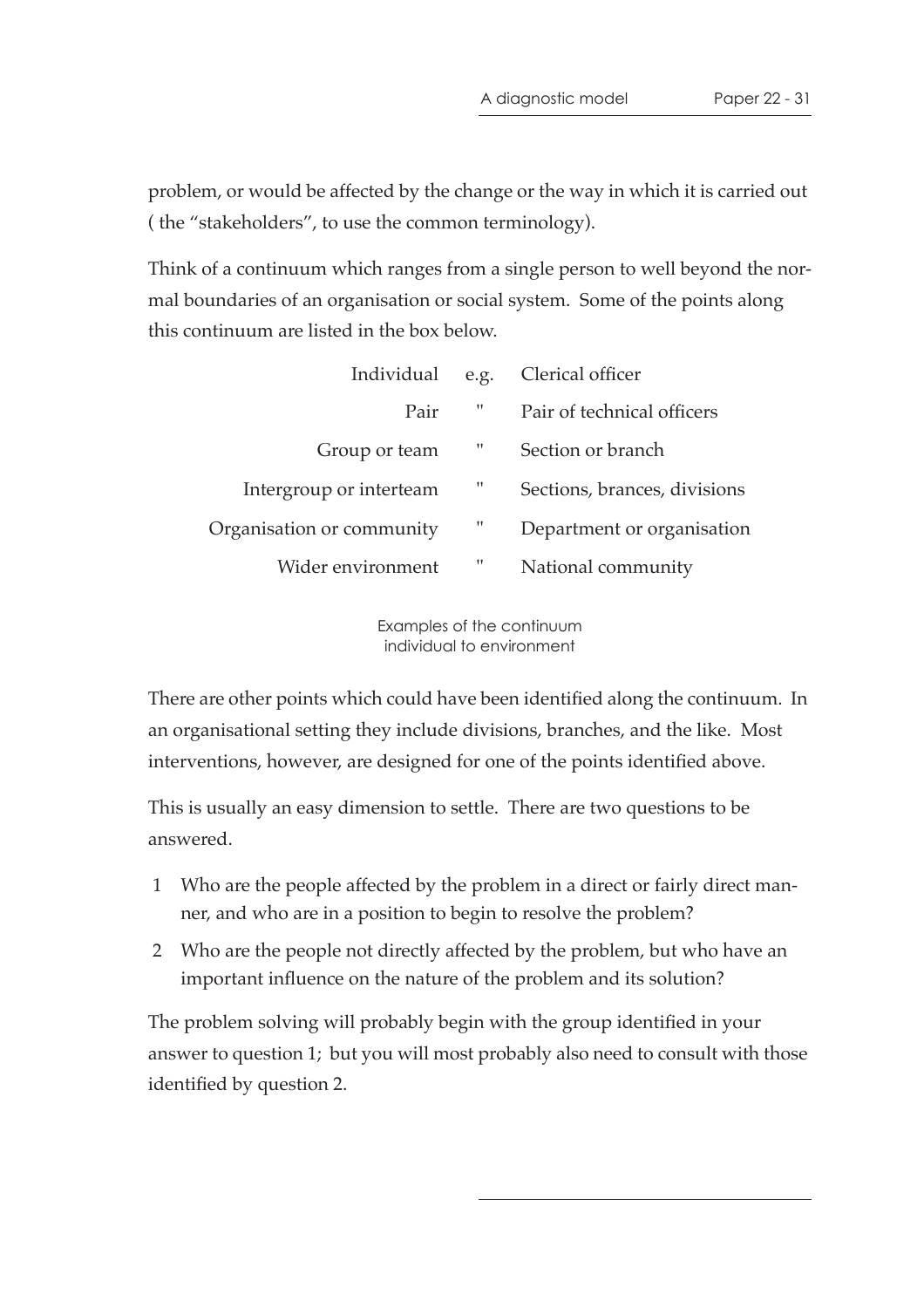The people you identified in question 1 may be a suitable starting point for an intervention. There is a simple method you can use to check if this is so. You probably began this exercise with some idea about which problems need attention. We will now consider the group of people you have chosen, and see how many of the important problems do lie sufficiently within their area of responsibility.

Any person or group has some freedom to decide what to do. The limits to this freedom are influenced by the links between the person or group and the rest of the social system of which they are part. For example, consider a group with a group task to perform — a team playing some competitive game, perhaps.

The team is probably expected not to exceed a certain amount of use of resources. There may be only  $\chi$  dollars available, for instance, to cover travel and refreshments. Think of these resources as inputs.

The team is probably also expected to achieve a certain level of performance. It might be something like finish in the top quarter of the premiership table.

There may be many different ways in which the team can achieve that standard of performance within those resources. If the team can change its approach to the game without increasing its use of resources or lowering its performance, it probably need do no more with people outside the team than consult with them.

Now apply a similar reasoning to the group of people you have selected. Of the presenting problems, how many can you and they together remedy without adversely affecting the resources they use or their standard of performance? If you can address most of the problems without adversely affecting resources or performance, you can probably proceed on that basis. On the other hand, if most of the problems cannot be remedied without changing the resources or performance, the group of people you selected is probably too small.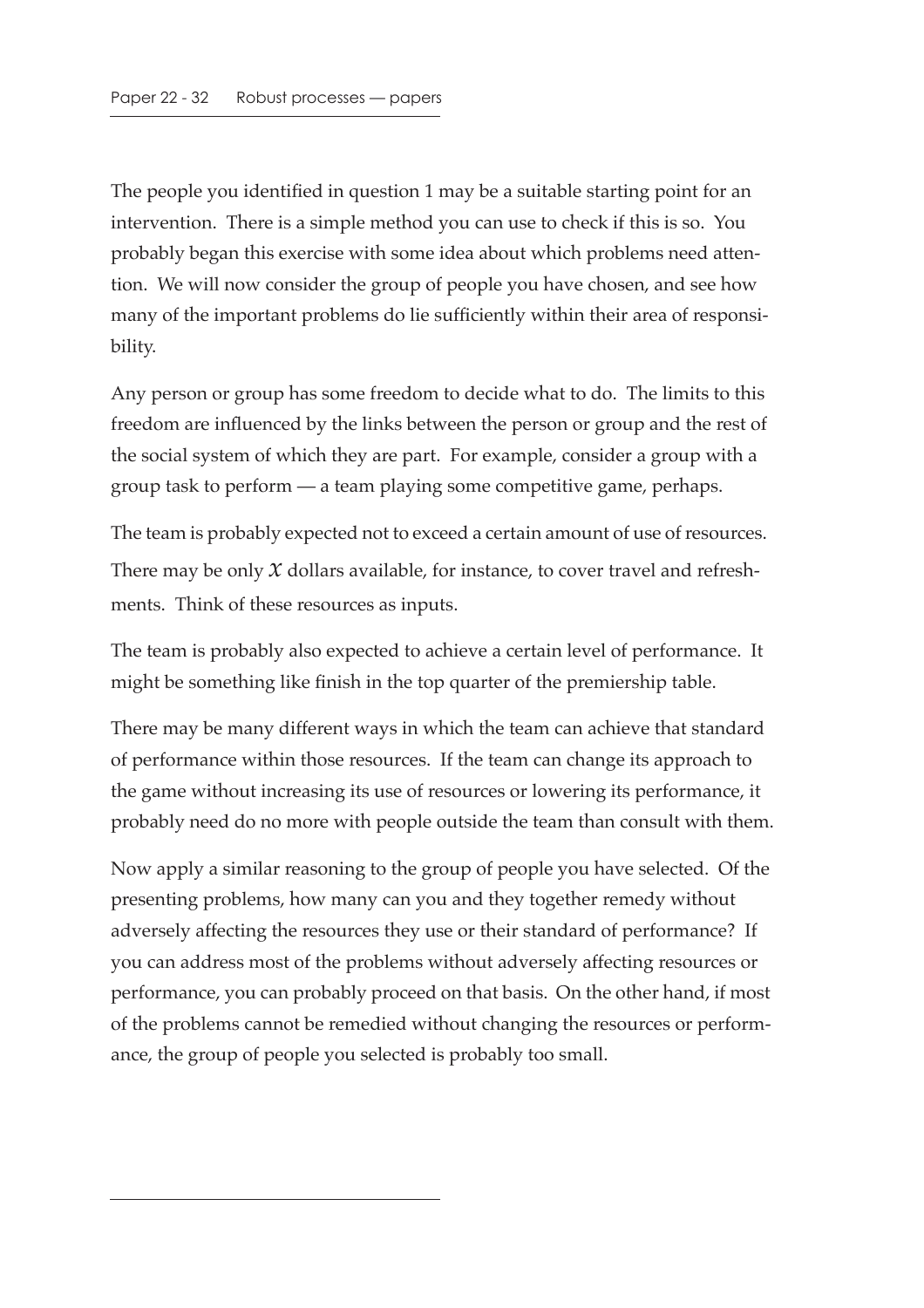If the problems you are considering originate in the technology or structure or climate of the wider social system, you may have to begin at organisation level. If the depth of intervention you have in mind is at the level of directions and purposes, or unity and identity, and if these problems are not localised within the group you have selected, this too suggests that you might have to choose a larger group of people to start with.

To return to our card system, it is possible to visualize the third dimension of our diagnostic model as choosing a "column" within the selected card (see Figure 5).

| <b>IDENTITY &amp; UNITY</b>                                                                  |                        |                            |        |      |  |  |                      |       |  |
|----------------------------------------------------------------------------------------------|------------------------|----------------------------|--------|------|--|--|----------------------|-------|--|
| Pair Croup Interart Org'sn<br>السائم والمسل<br>Env't<br><b>DIRECTION &amp; PURPOSE</b>       |                        |                            |        |      |  |  |                      |       |  |
| ΡR<br>Indiv'll Pair Croup Interary Org'sn<br>Env't<br>(Tc<br><b>PRACTICE &amp; PROCEDURE</b> |                        |                            |        |      |  |  |                      |       |  |
| <b>SE</b><br>(Ro                                                                             | ΡR<br>(To<br><b>SE</b> | PRIMARY<br>(Task)          | Indiv' | Pair |  |  | Group Intergp Org'sn | Env't |  |
| TEI<br>(S <sup>†</sup> )                                                                     | (R<br>TE<br>(S         | <b>SECONDARY</b><br>(Role) |        |      |  |  |                      |       |  |
|                                                                                              |                        | <b>TERTIARY</b><br>(Style) |        |      |  |  |                      |       |  |

Fig. 5

The columns represent the scope of the intervention

The diagnostic model outlined is just that: a model. Like all models of human behaviour it gets a bit blurred at the edges when compared with reality.

It is highly unlikely that all important and relevant aspects of a problem or contemplated change process will fit neatly within one of the "boxes" on one of the cards. Put another way, it is rare that an issue boils down to, say, simply one of direction and purpose related to role relationships for a particular workteam.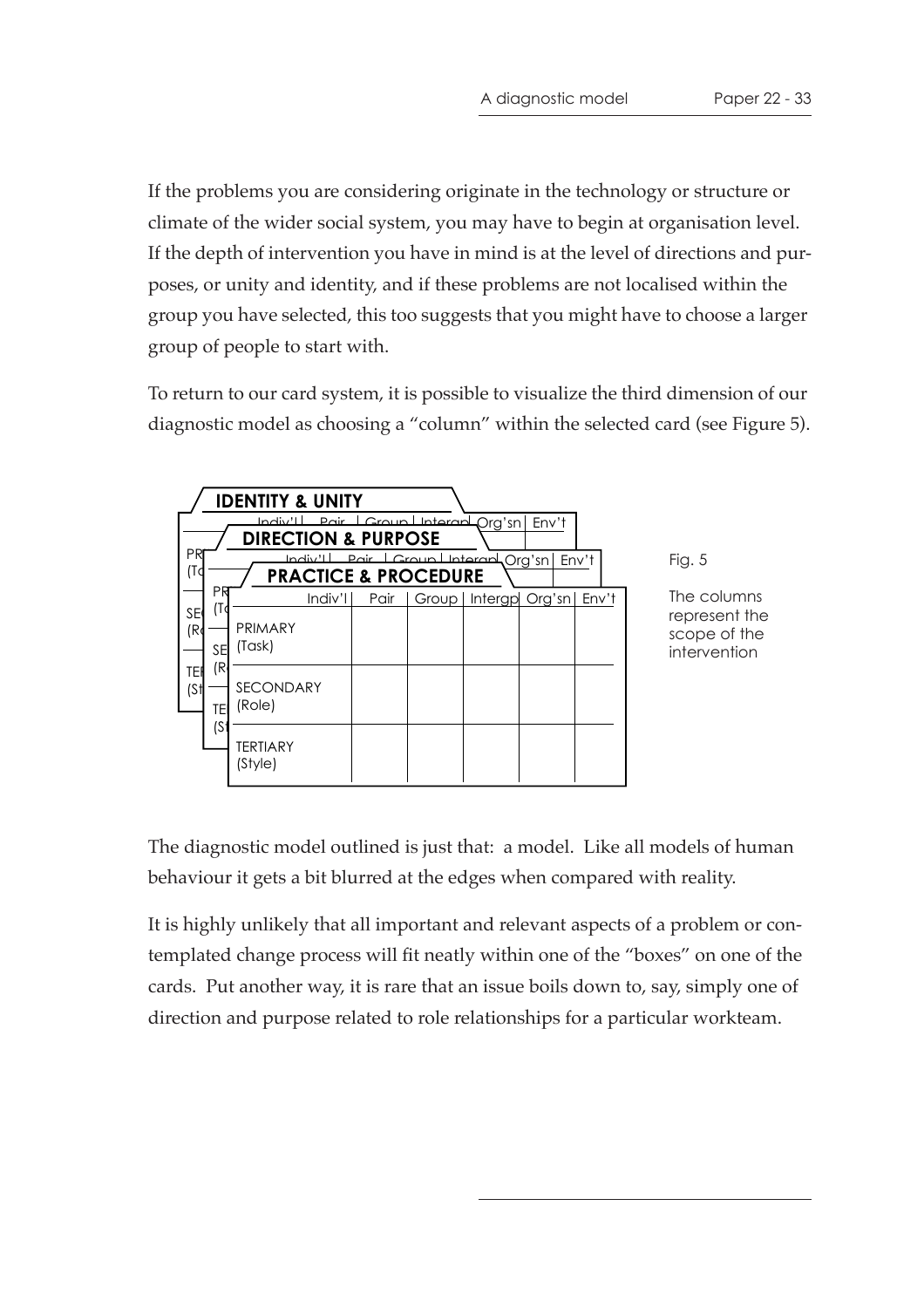However, using the model it is possible to build up a "map", if you like, of the important aspects. You can begin from there to develop a contingency-based step-by-step process.

The same model can also be used for choosing the most appropriate intervention or interventions with which to address the problem or change process. An introduction to this use of the model is given in the next part of this document.

### **Part 3 Selecting interventions**

#### **Issues and considerations**

This part of the paper is designed to illustrate how to use earlier material. It discusses how the diagnostic framework outlined in Part 2 can select the most appropriate intervention or interventions with which to bring about the desired change. However, we feel it is salient to highlight some considerations which we believe pertain to managing change, no matter what the type of intervention chosen.

We are reminded of the statement... "to every complex problem there is a simple solution and it is always wrong"!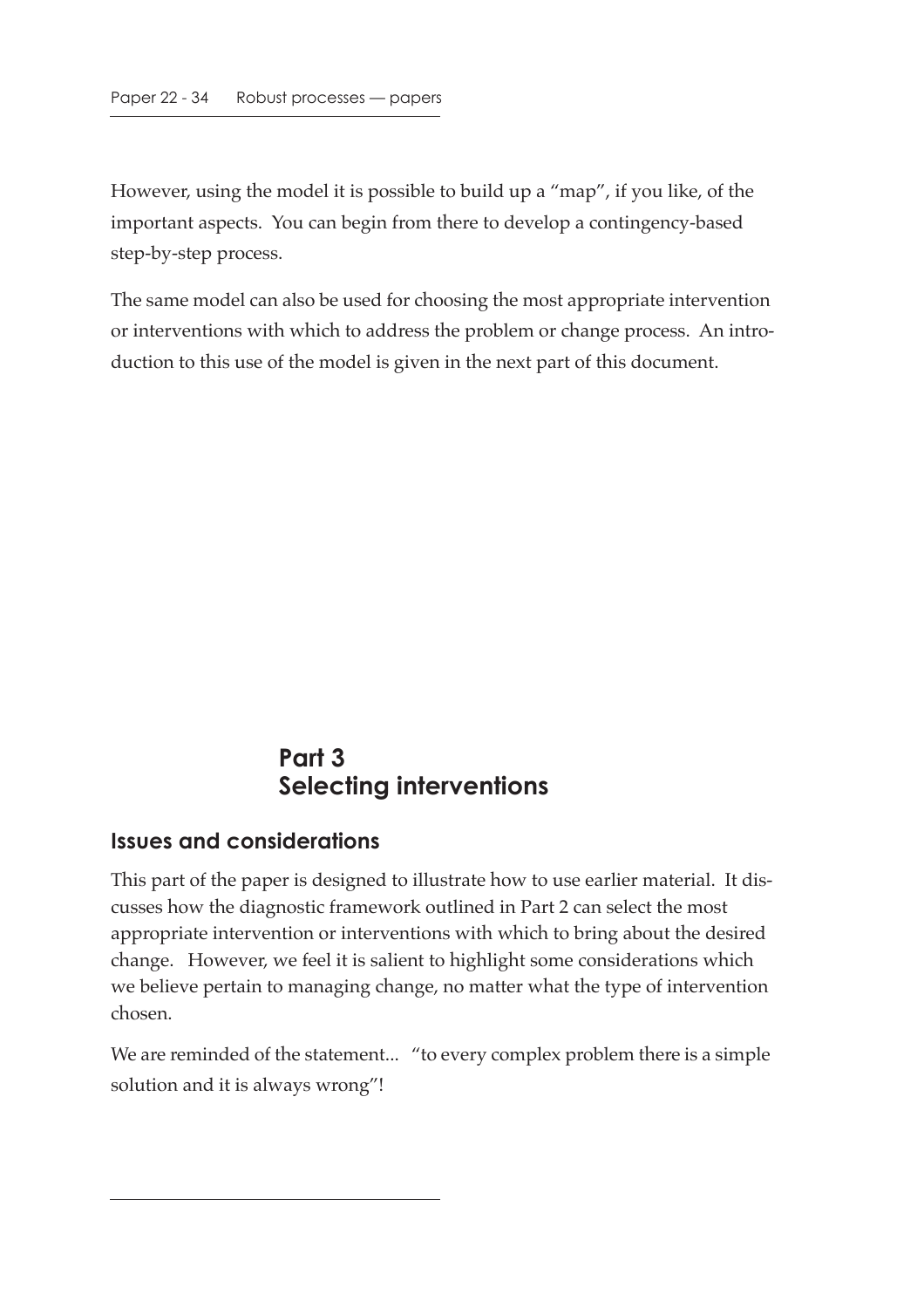Put it another way. We hope that the reader contemplating using the diagnostic framework already described, understands that things are never as simple and straightforward as they seem. In order to cope with the complexities of choosing appropriate interventions, a number of factors need to be considered.

The first issue is one to do with *uniqueness and multiplicity*. We have a strong sense that a consultant or change agent almost never in practice uses a single strategy or intervention. For example, it is often equally possible to approach a problem to do with interpersonal conflict in the workplace using either conflict resolution, role negotiation or team-building strategies. Furthermore, it is often likely that having chosen one of these strategies with which to resolve certain difficulties there will be a need to use one or more similar strategies at a later stage in the change process.

Consequently, we find it helpful to think in terms of a *lead strategy* or *lead intervention*. By this we mean the approach which the diagnostic framework indicates may be an appropriate *beginning* to the change process.

This then leads to a second consideration: *review and redesign*. You have to develop some understanding, some "maps" of what you are doing. But it is our experience that the beginning of change in an ordered and intentional manner usually surfaces information which will not readily be incorporated into the initial maps.

For this reason we suggest the use of the diagnostic framework on a number of occasions throughout a change program. The iterative use of the framework should lead to better and more refined diagnoses. The result will be more relevant and timely interventions. Such later interventions are consequent upon repeated use of the diagnostic process, and so we can talk of *lead and consequent interventions*.

Furthermore, to reiterate something we pointed out in Parts I and 2 of this paper: there is an implicit hierarchy in the nature of interventions, depending upon the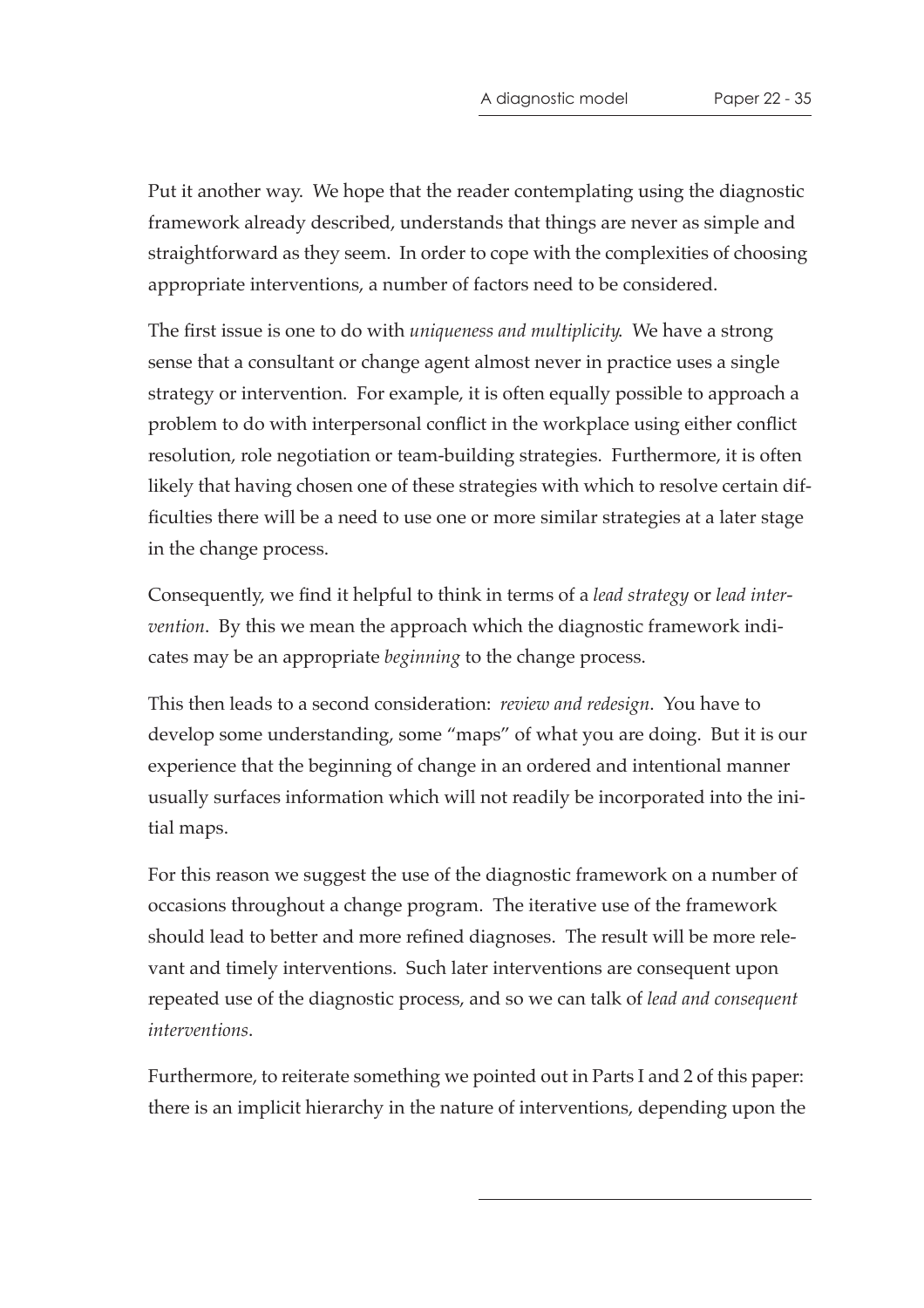nature of the problem to be addressed. The use of strategies appropriate to Card 1 (practices and procedures) is inappropriate if the root of the difficulty lies in Card 2 (directions and purposes) or Card 3 (identity and unity).

Say, for example, that there is evidence to suggest widespread decline of the corporate myth among the group or organisation members. Myth-building is indicated as the lead intervention. It may be followed, perhaps, by consequent interventions to do with common goalsetting or strategic planning. These may then be followed by interventions to do with practices and procedures, such as role negotiation, action-planning, budgetting, or the like.

Needless to say, we don't recommend introducing interventions at the level of Card 3 (identity and unity) without also planning to intervene at Cards 2 and 1 also. There may be some organisations which exist solely for the good and satisfaction of their own members, or for the expression of a common mythology or belief system (for instance religious organisations). But in most organisations there is more to it than this. Insight and good feeling among people in the workplace are likely to be regarded, of themselves, as indulgent and pointless unless they lead to other things. Increased productivity, better quality of work life and more effective corporate strategic action are likely to be desired. And all of these involve action at Cards 2 and 1.

It is perhaps worth noting at this point a comment concerning the independence of the various dimensions of the diagnostic framework.

The framework is designed to be what Gerard Egan calls a "working model": a set of relatively abstract constructs which are intuitively satisfying and allow the user to understand "enough" of what is going on. They will guide her in deciding upon appropriate action that is *relevant, timely and effective*. The model implicit in Part 2 of this paper has yet to be subjected to any form of empirical test of its validity (and we are not sure how one might go about doing so).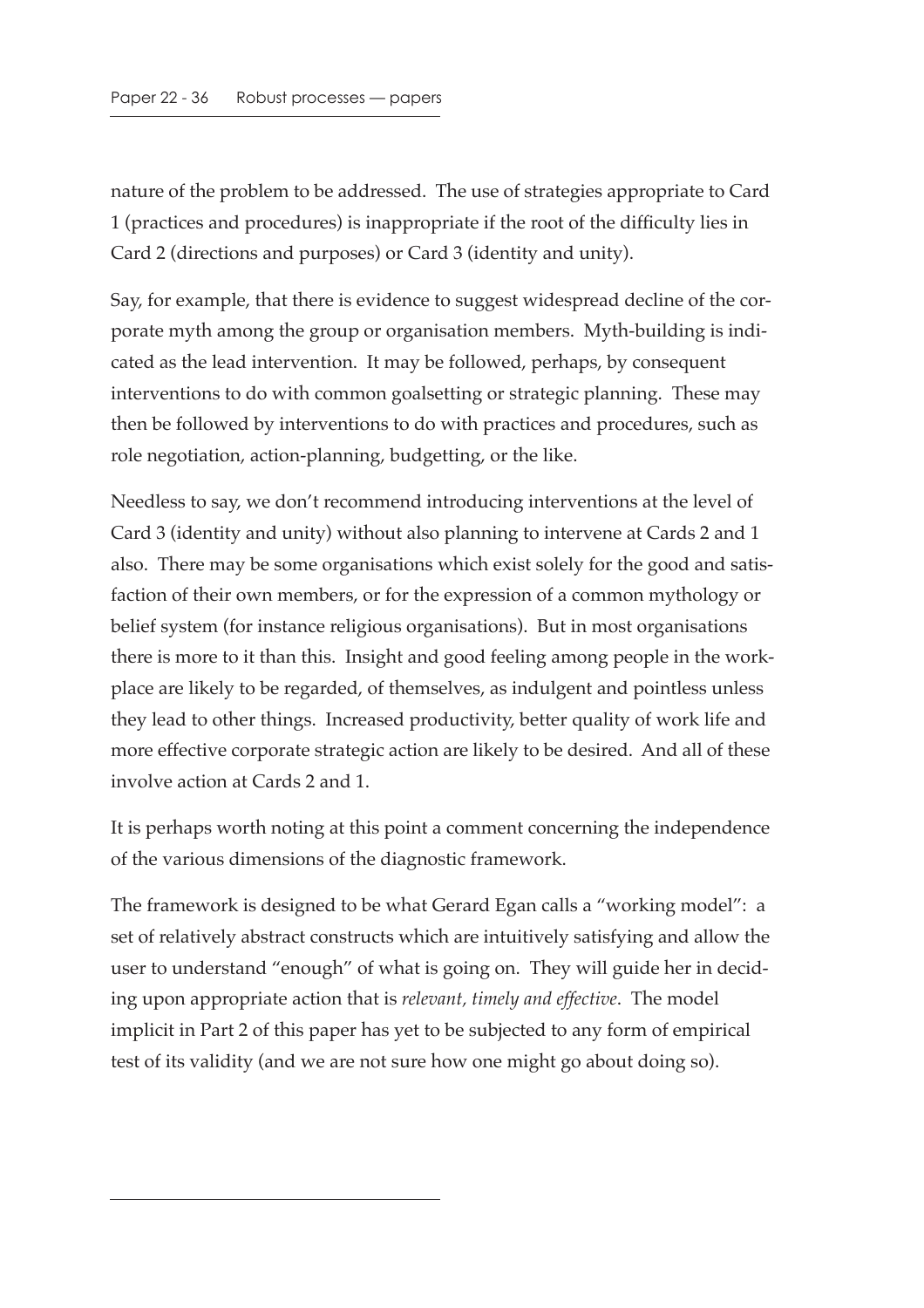The reader may have noticed that whilst the variable to do with the *scope of an intervention* (individual through to environment) is almost certainly independent of the other two, there may well be some dependence between the other two variables of *depth of intervention* (identity and unity through to practices and procedures) and *type of information* (primary through to tertiary). Despite this, we have found the variables discrete enough in practice to allow their use in the diagnostic framework in relevant and effective ways.

There are also some broad and more general issues which need to be considered. Bob Dick and Hollis Peter in their workbook *Implementing participative personnel practices* (available from the Work Organisation Branch of the Department of Industrial Relations) spell out some of them (pp. 1.1 - 1.3)...

*Participation*: To what extent do people have opportunities to influence the decisions that affect them, their work and their environment?

This issue has to do with the way decisions are made and the way people who work together relate to one another.

*Communication*: To what extent does the quality of face-to-face contacts and other interactions among people help or hinder the attainment of group goals?

This issue is to do with the interdependence between the nature and quality of people's relationships and the efficiency and effectiveness of the work they undertake together.

*Flexibility of choice*: To what extent are the formal and informal practices of a group flexible enough so that choices will be made in different ways about different issues to serve the different needs of different people?

This issue is to do with the fact that the type and amount of choice exercised by people in their day-to-day experience is profoundly important for their satisfaction, mental health, creativity and well-being.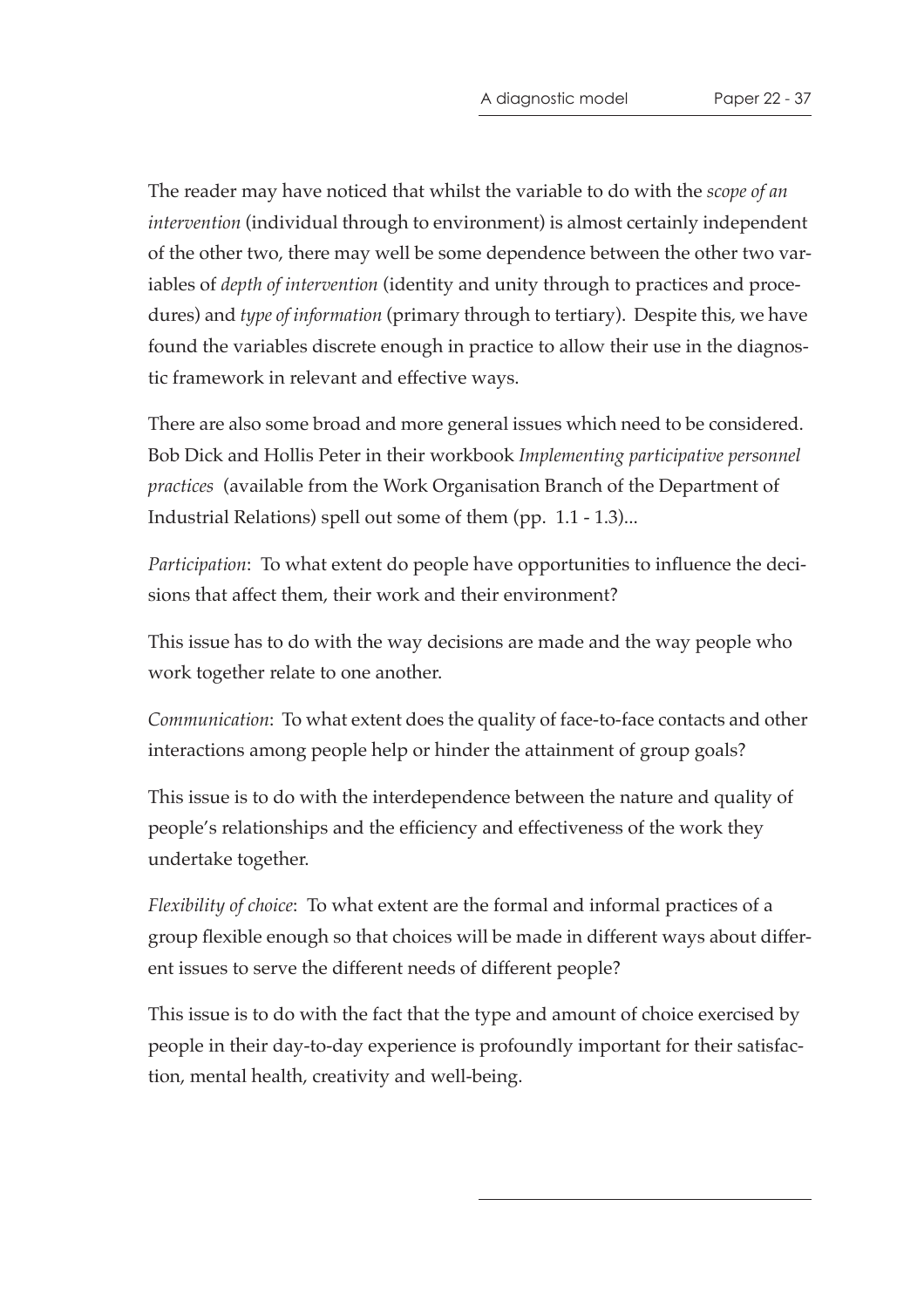*Contingency*: To what extent are variable norms, structures and procedures used by a group of people to meet some common goal?

This issue is to do with the fact that there is no one right way to organise and structure the work and relationships of a group of people. Just as people have personalities, so do groups. As with people, the observed behaviour of groups belies a hidden complexity of commitments and assumptions; and members of the group themselves may not be aware of many of them. Organisations and groups are each unique; what works for one will not necessarily work for another.

*Competence*: To what extent do the leader and others charged with overseeing the conduct of policies and procedures have the necessary skills and abilities to do so effectively?

This issue is to do with the fact that the successful implementation of any system depends more on the skills of the people involved (particularly the skills of communication and problem-solving) than on any formal structure of the systems themselves.

*Shared meaning*: To what extent do the members of a group or work unit possess a common sense of who they are, why they do the work they do, and how they go about things the way they do?

This issue is to do with the fact that the sense of identity and experience in a group of people is their richest resource for change. Ways need to be found for working with and supporting a group of people so that this is taken into account. People themselves need a sense that the means used to organise practices are consistent with their sense of group identity and common purpose. More will be said of this later.

*Intentionality and purposiveness*: To what extent does the manager, consultant or change agent go about sustaining present practices and introducing new ones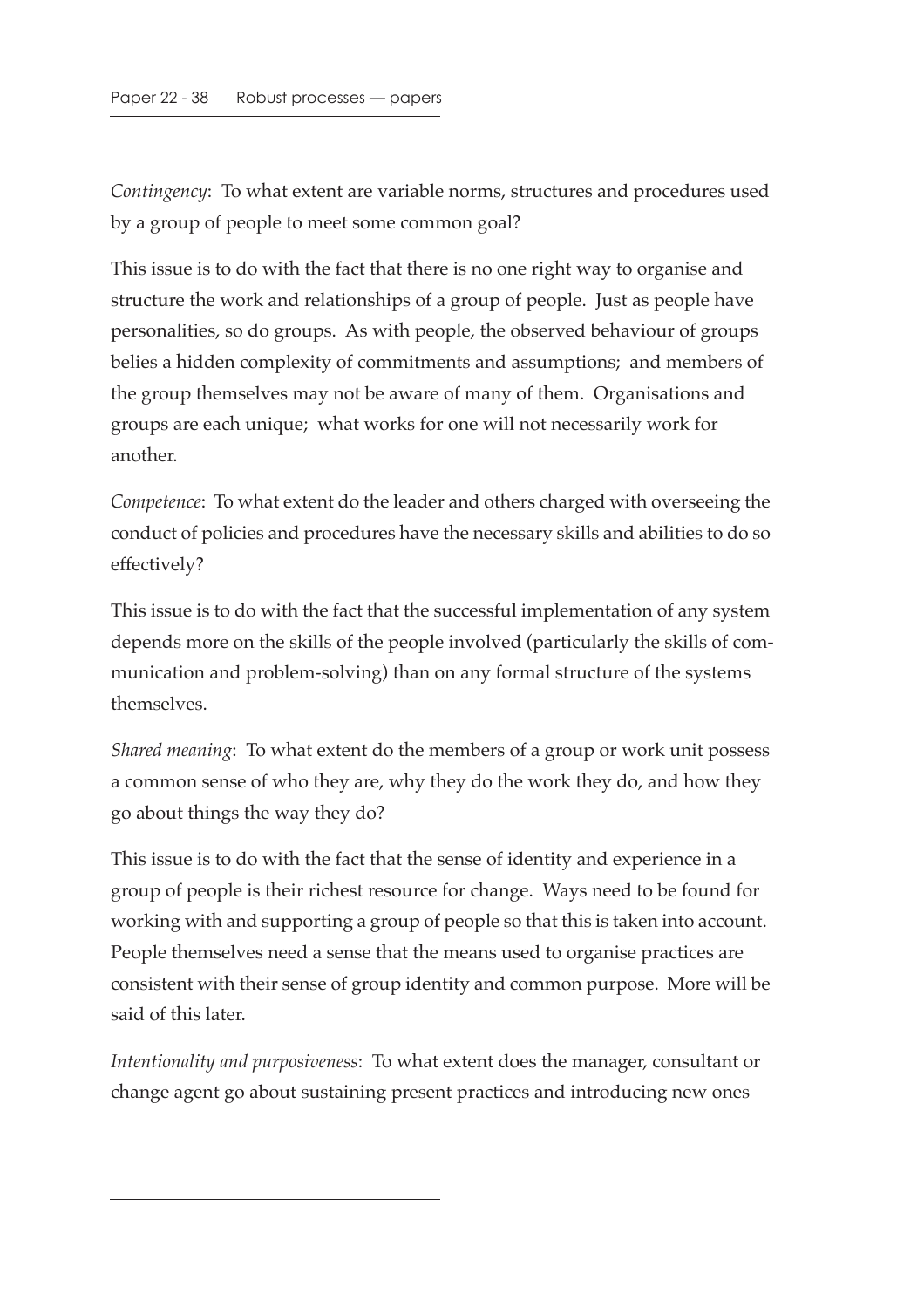with clear ends in mind, with perseverance and courage in the face of resistance, and in ways consistent with the basic purposes of the group?

This issue has two aspects to it. One is to do with the fact that the larger the total organisation, then the less clear the intent and purposes behind various ways of going about things. In other words, the means become the ends; and it is then much easier for conflict to develop about policies, procedures and changes. The other issue is to do with the fact that a leader really needs three different sets of skills. As Ed Schein describes them, they are the technical skills of management, interpersonal skills, and emotional skills. This latter group consist of such things as perseverance, courage, risk-taking, ability to stand alone in the face of resistance and so on.

Organisations exist essentially to accomplish work that cannot be performed by one person alone. At the same time they provide a forum in which a number of individuals can come to share meaning through the doing of this work. In so doing they also provide a service to society and a source of livelihood, career opportunities, social interaction, security and self-fulfilment for their members.

In order for all this to occur there need to exist systems which integrate and manage the relationship between the individual and the organisation. They go by various names, but they are often collectively termed the personnel function. It cannot be stressed too much that such systems ideally are intended for the benefit of the members *and* the organisation in which they work.

Unfortunately, it is our experience that many members of large organisations feel as if these systems exist for the organisation but not for them. We suspect that there is some validity at times to this perception. The reasons seem to centre on the breakdown of a some important principles related to participation and equity. The principles are...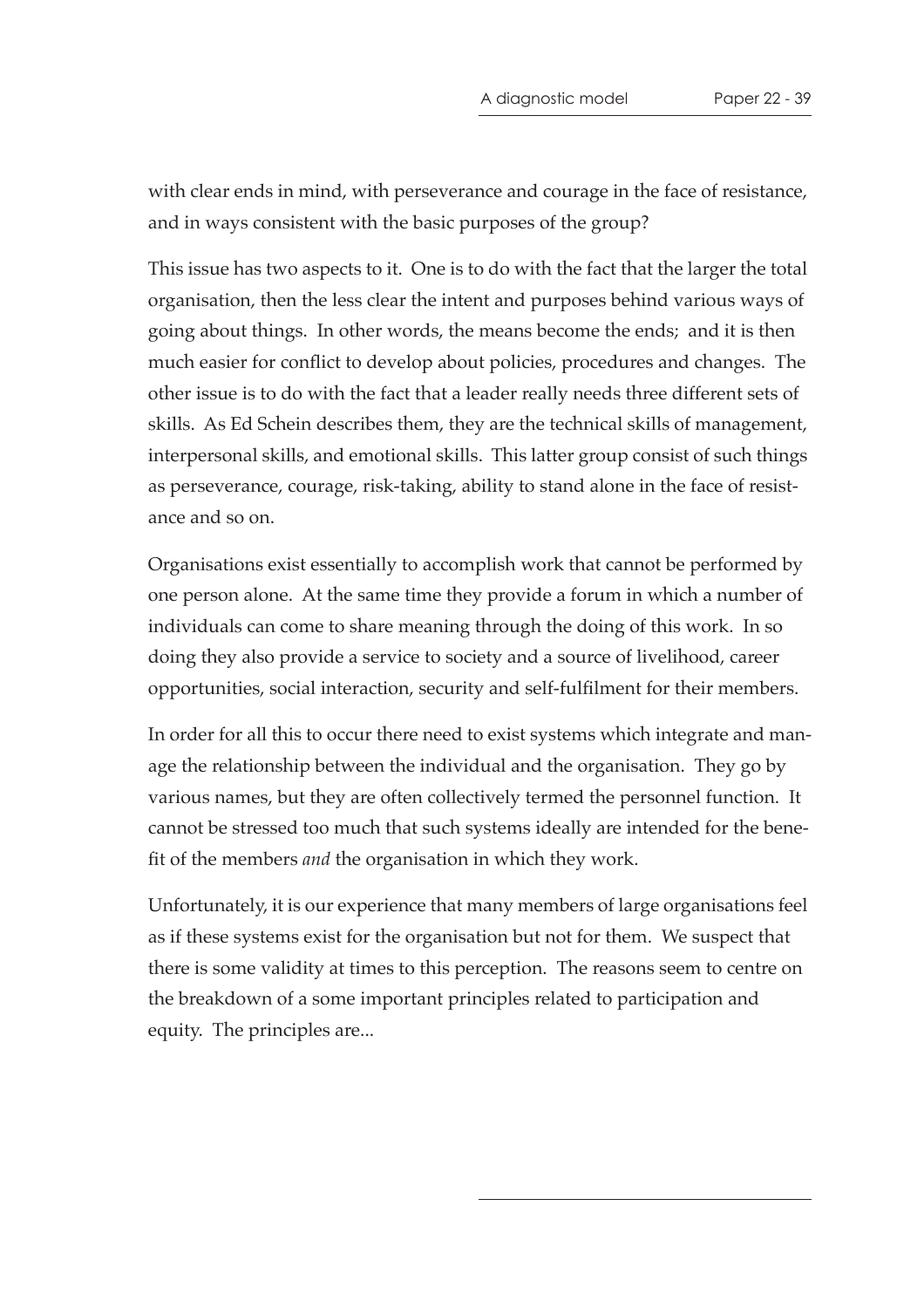- 1 that the quality of work done by members of group or organisation is dependent to a large extent on the quality of information and decisions received from others,
- 2 that therefore a higher level of participation in decision-making is usually desirable,
- 3 that this is particularly the case where decisions can only be implemented with both the understanding and the acceptance of the people involved,
- 4 that practices and procedures directly affect the welfare of an organisation's members,
- 5 that decisions which affect an individual's welfare are likely to be the source of strong beliefs and feelings which will colour both understanding and acceptance, and
- 6 that the practices and procedures of change management used should therefore be highly participative in nature.

However, there are also some other factors which come into play at this stage. The degree of participation allowed members of a group or organisation in decisions which affect them is largely determined by managers above them. It is dependent on several things: the roles and responsibilities assigned to them; their capabilities as perceived by management; the manager's preferred style; and the perceived costs and benefits to the manager and the organisation as a whole.

The costs include the time and energy taken to provide information and to organise participative processes. More especially, the key issue in the manager's mind is often the perceived risks in sharing with employees more information than they strictly need to know to perform their jobs. At the heart of these and other perceived costs is often the question of control and power. Information is often a very useful source of power. The sharing of information may appear to involve the devolution of too much power.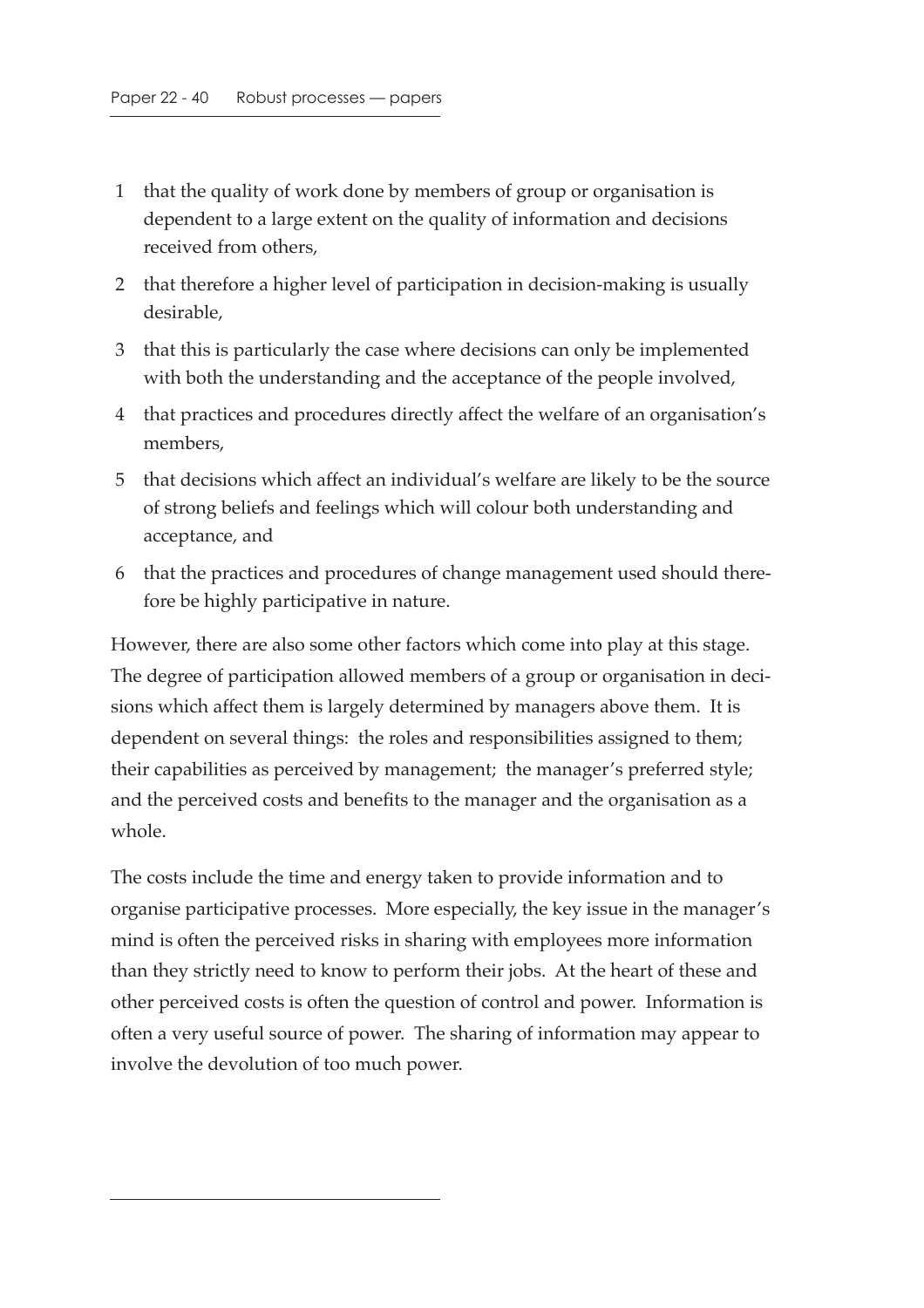However, there are risks in operating out of such a world view. The consultant or manager who does so is more likely than not to trigger a host of defensive responses by her subordinates. The result may be the creation of more problems with which she will need to deal.

The benefits of developing and sustaining participative change management practices can be quite substantial. Where a change agent uses and fosters high levels of participation, subordinates are likely to be more highly motivated to work. They are likely to use much more of their knowledge and skills in problem-solving, and to seek to acquire additional ones. The quality of decision-making within the work unit is likely to be better. Most importantly of all, members are likely to develop a much stronger sense of group identity and a coherent understanding of their basic directions and purposes. That is, participation helps the development of consolidated and coherent myth and belief systems; and these are pre-conditions for greater group and organisational efficiency and effectiveness.

#### **Card 1 interventions: Practices and procedures**

The interventions appropriate to Card 1 are often the most used by consultants and change agents. They are usually the easiest group to legitimise with manager clients, for they relate to the most visible aspects of organisational life and problems. They often become lead interventions, with other interventions appropriate to Cards 2 and 3 becoming consequent interventions, although if this does happen it usually leads to the need for recontracting by the consultant or change agent at a later stage in the change process.

They also pertain more to primary and secondary information issues than tertiary data. Indeed, as one moves through the cards one finds the range of "available" interventions tends to shift in emphasis from the primary through to the tertiary level. This is to be expected given that interventions designed to enhance the identity and unity of a group or organisation are tapping into the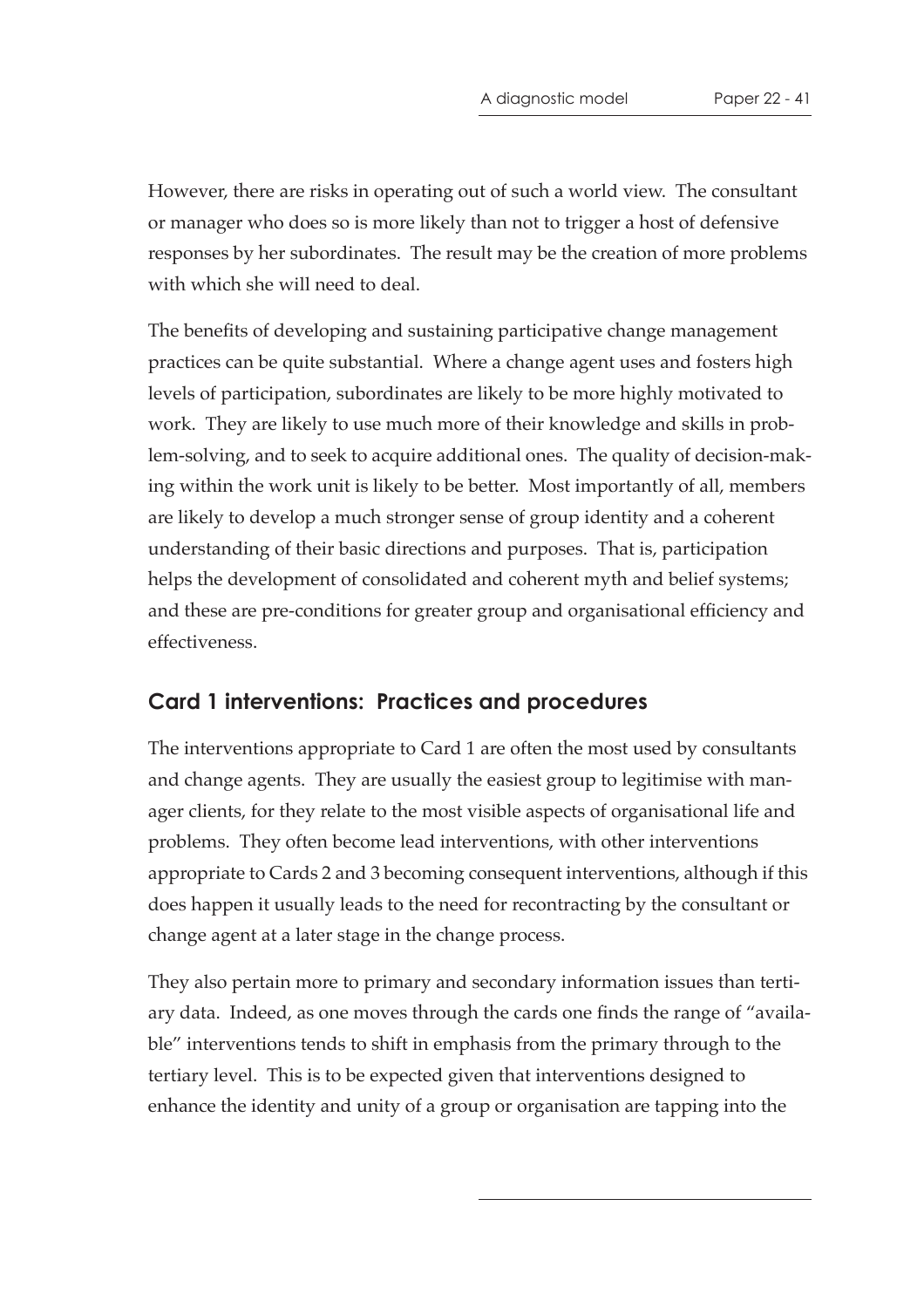unconscious life of the group. As such, they are often the source of many people's reactions to primary and secondary phenomena.

Card 1 interventions at the primary level (job-related and pertinent to practices and procedures) include such things as: job rotation, job enrichment, work simplification procedures, time management training, job-related problem-solving counselling, semi-autonomous work groups, technological change, research and development activities and some interventions designed around futurology.

Interventions on the same card at the secondary level (to do with roles and relationships and pertinent to practices and procedures) include such things as assertion training, interventions designed to alter the role-expressed aspects of personality, role negotiation processes, the use of search methodology for teambuilding outcomes, organisational restructuring and organisational mirroring.

Tertiary level interventions on Card 1 (to do with people's reactions about normative practices and procedures) often include the use of personal reframing using the principles and techniques of neuro-linguistic programming, conflict management strategies, team-building processes, facilitated confrontation meetings, inter-group image-exchange processes, and organisational mirroring.

The place of these various strategies and interventions on Card 1 are outlined in Figure 6. As can be seen from this diagram, any given intervention does not necessarily fall into one single "neat and tidy spot" on the card. Vertical and horizontal arrows indicate an intervention may be appropriate for different scopes of change or for different types of information issues. Oblique arrows indicate it may be appropriate on more than one card.

#### **Card 2 interventions: Directions and purposes**

Card 2 interventions are often more strategic in nature for they concern the belief system of the organisation or group. They are used often in group settings rather than with individuals, and are sometimes more difficult to use as lead interven-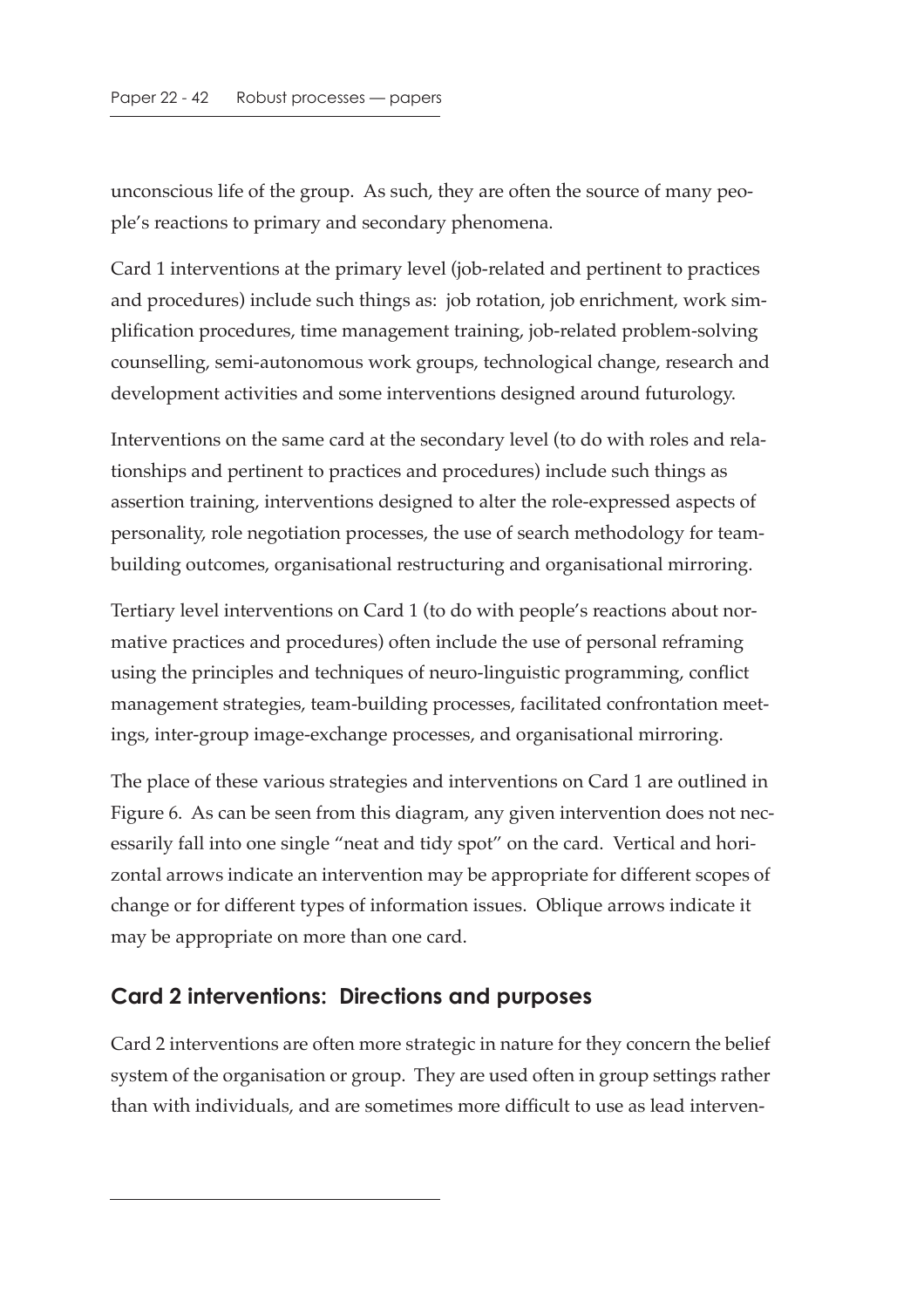tions, for the average manager or client is usually engaging in a change process in order to "fix up" some visible, immediate and hurting "problem" and therefore may be reluctant to take the time out which is commonly necessary for many Card 2 interventions. For example, we are reminded of the chief executive officer of a large highly career-oriented bureaucratic work environment. A number of senior managers within the organisation had just been told that their future career development was to be halted due to major "downsizing" and restructuring.

The officer concerned was offered the opportunity for the managers to come to terms with what the changes would mean for their own future purpose and roles within the organisation, and to experience new images of their place in it. She refused and insisted instead that what was needed was straight "input" for the managers concerning the actual tasks and day-to-day responsibilities they would face in their new roles.

This was certainly a necessity. But her response failed to recognize that the managers had very strong feelings and beliefs about the changes and the effects on them personally. This tertiary level data about secondary level changes to purposes and directions led to a great deal of organisational confusion and loss of corporate identity —it promoted ethical doubt.

Card 2 interventions at the primary level (i.e. job-related and pertinent to directions and purposes) include such things as use of adult-learning strategies for improving the strategic understanding of jobs, climate-setting, strategic planning, management by objectives and the use of programs, plans and budget systems.

Interventions on the same card at the secondary level (to do with roles and relationships and pertinent to directions and purposes) include such things as personal career and life planning processes, goal-setting techniques, search methodologies, LENS (leadership, effectiveness and new strategies), nominal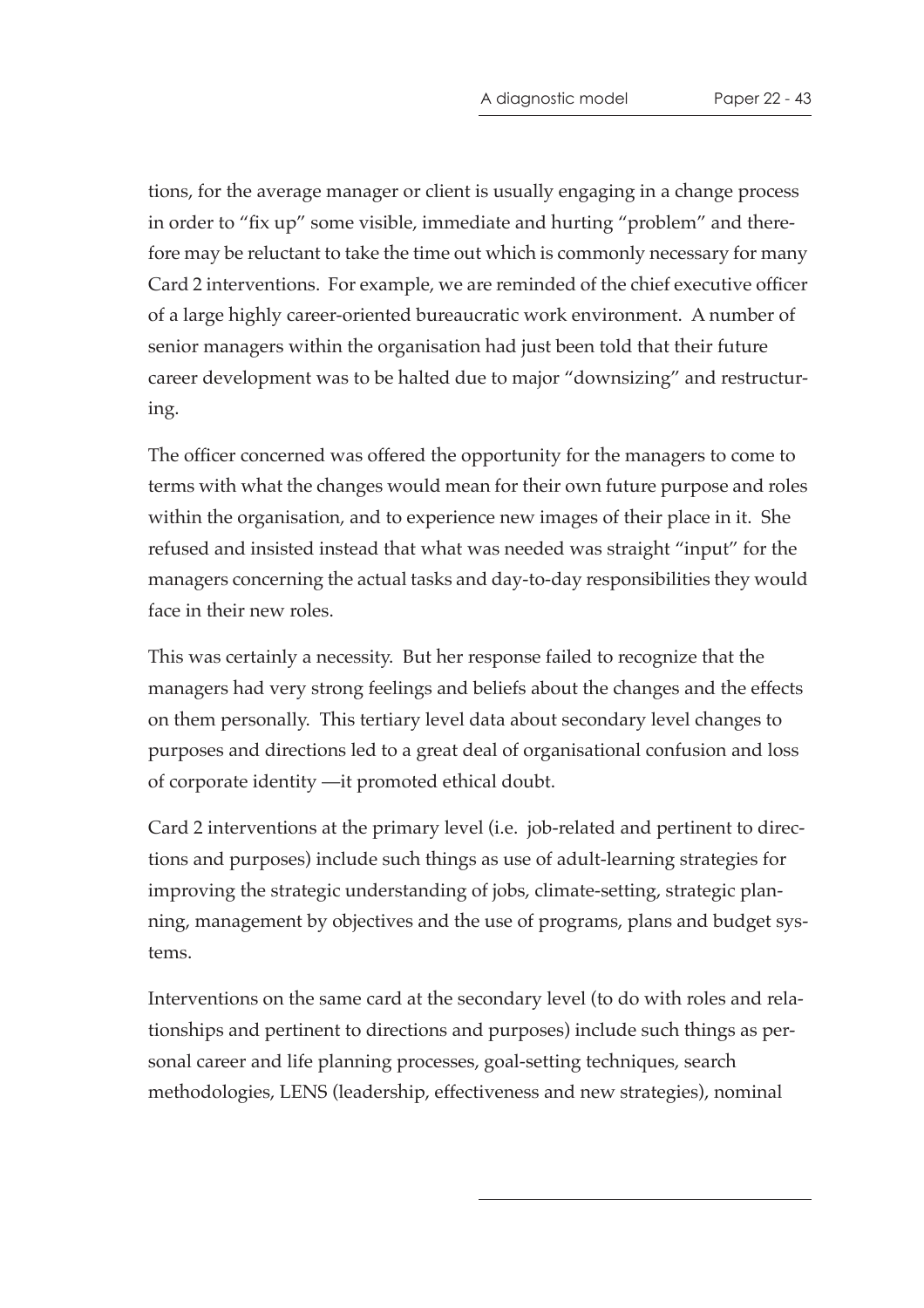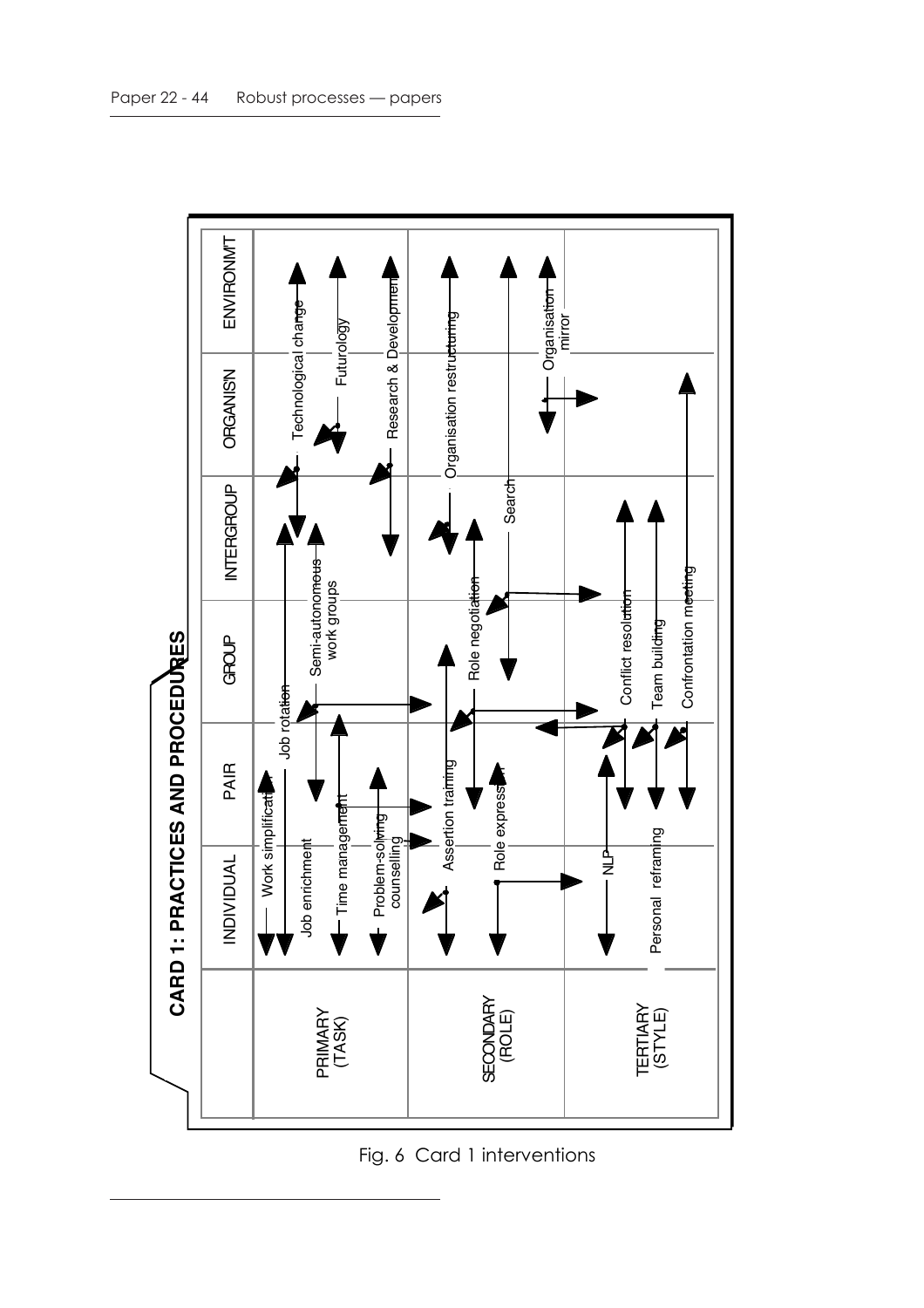group technique, belief-based conflict resolution strategies, delphi techniques, assumption analysis and image-exchange processes.

Tertiary level interventions on Card 2 (to do with people's reactions about directions and purposes) often include the use of more personal forms of counselling, psychotherapy, the use of training in contingency and situational leadership strategies.

The use of interventions which address directions and purposes at the tertiary level seem to pose some special difficulties, particularly in organisational and environmental arenas. They tap into people's beliefs about organisational and social norms and their reactions to them. In Part I of this document, mention was made of the work of Argyris and Schön. In particular, we mentioned their proposition that in western cultures we tend to be "reared" in a Model I culture with its prevailing set of competitive and exploitive social norms and governing variables. It is as if we only have one set of organisational and social beliefs within our "societal repertoire". It is hence very difficult to initiate change when most people have not experienced alternative realities.

It seems to us that strategies based on the work of Argyris & Schön offer some promise here. The notion of the "second watershed" (see Dick, 1984b) provides a framework for discovering the rationale behind existing beliefs in this area. It can help groups and organisations to discover alternative options.

Furthermore, we have a sense that one cannot rashly intervene only at the tertiary level on Card 2 in the organisational and environmental arenas. It seems to us that some parallel Card 3 intervention is also needed.

As an example, consider the implementation of equal employment opportunity legislation by the federal government. We believe that this implementation is unlikely to lead to radical change in the lived experience of women and other "minority" groups — not unless it is accompanied by wide and far-reaching changes in people's beliefs about equity generally. This is unlikely to occur until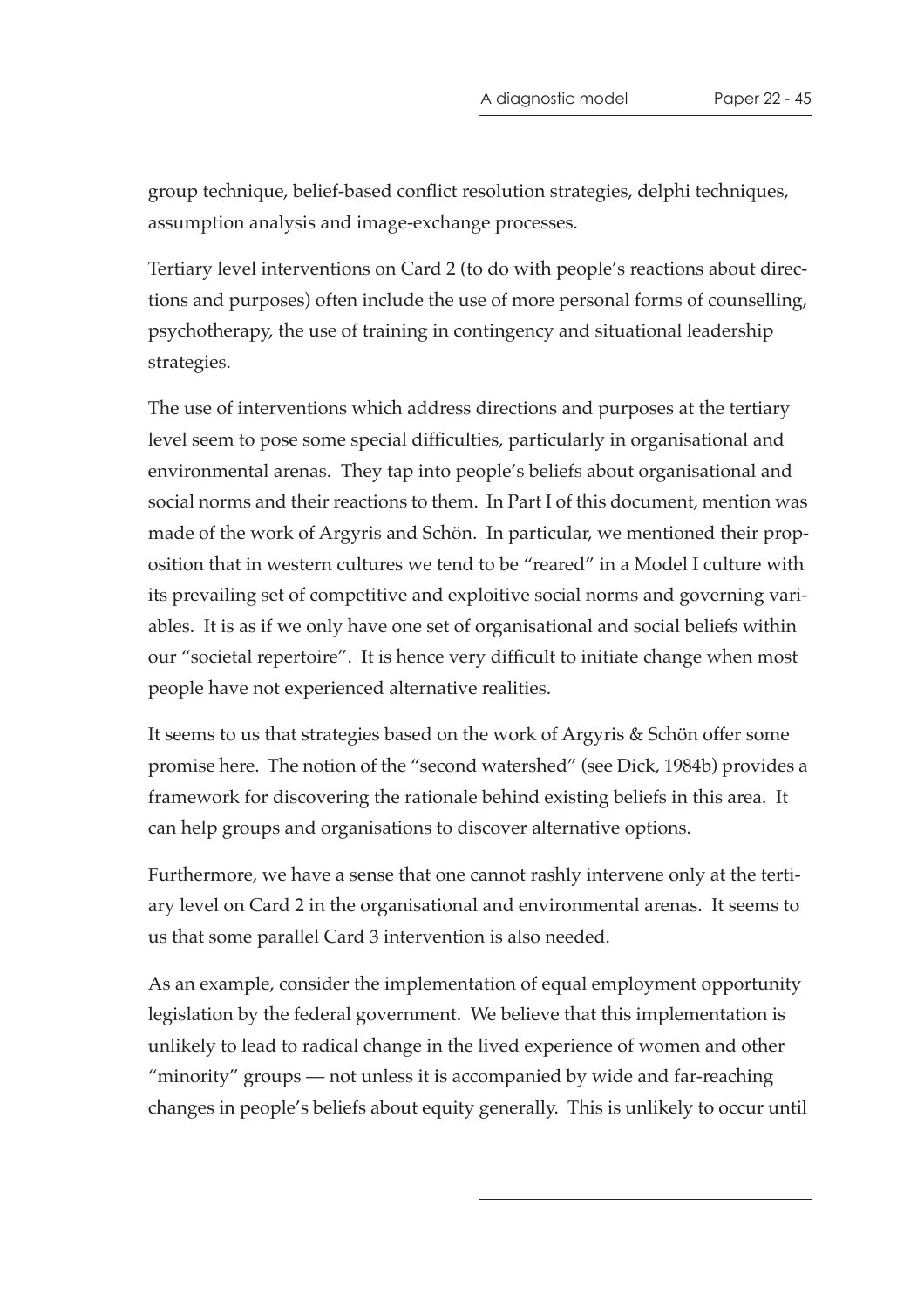new and salient images and symbols are developed. Alternative visions of relationships between men and women, blacks and whites, able and disabled, and so on, are needed. These are Card 3 changes.

The place of these various strategies and interventions on Card 2 are outlined in Figure 7.

#### **Card 3 interventions: Identity and unity**

Interventions on Card 3, as has already been mentioned, are designed to work with the unconscious both individually and corporately. As such they tend to focus most on tertiary level phenomena, and we find it difficult at this stage in our thinking to imagine interventions on this card appropriate as lead interventions to primary or secondary information issues.

The difficulties experienced by many consultants and change agents in having managers engage with Card 2 issues which have been already noted are magnified substantially when it comes to modifying the corporate unconscious reality of identity and unity. However, we have found that community, educational and religious organisations tend to be more open to this form of change than do public and private sector organisations.

The design and conduct of interventions for Card 3 must necessarily place a large emphasis on issues pertinent to the particular organisation or group under consideration. The particular "corporate personality" of any organisation is paramount. Such interventions, more perhaps than others, need to be "custom designed". Such a condition necessitates the use of creative and non-intellectual approaches to intervention and process design. Nevertheless, it is possible to place a number of the more commonly used strategies on Card 3.

Tertiary level interventions on Card 3 (to do with people's reactions about corporate identity and unity) sometimes include the use of personal therapy based on the principles of depth psychology such as Jungian analysis. They may also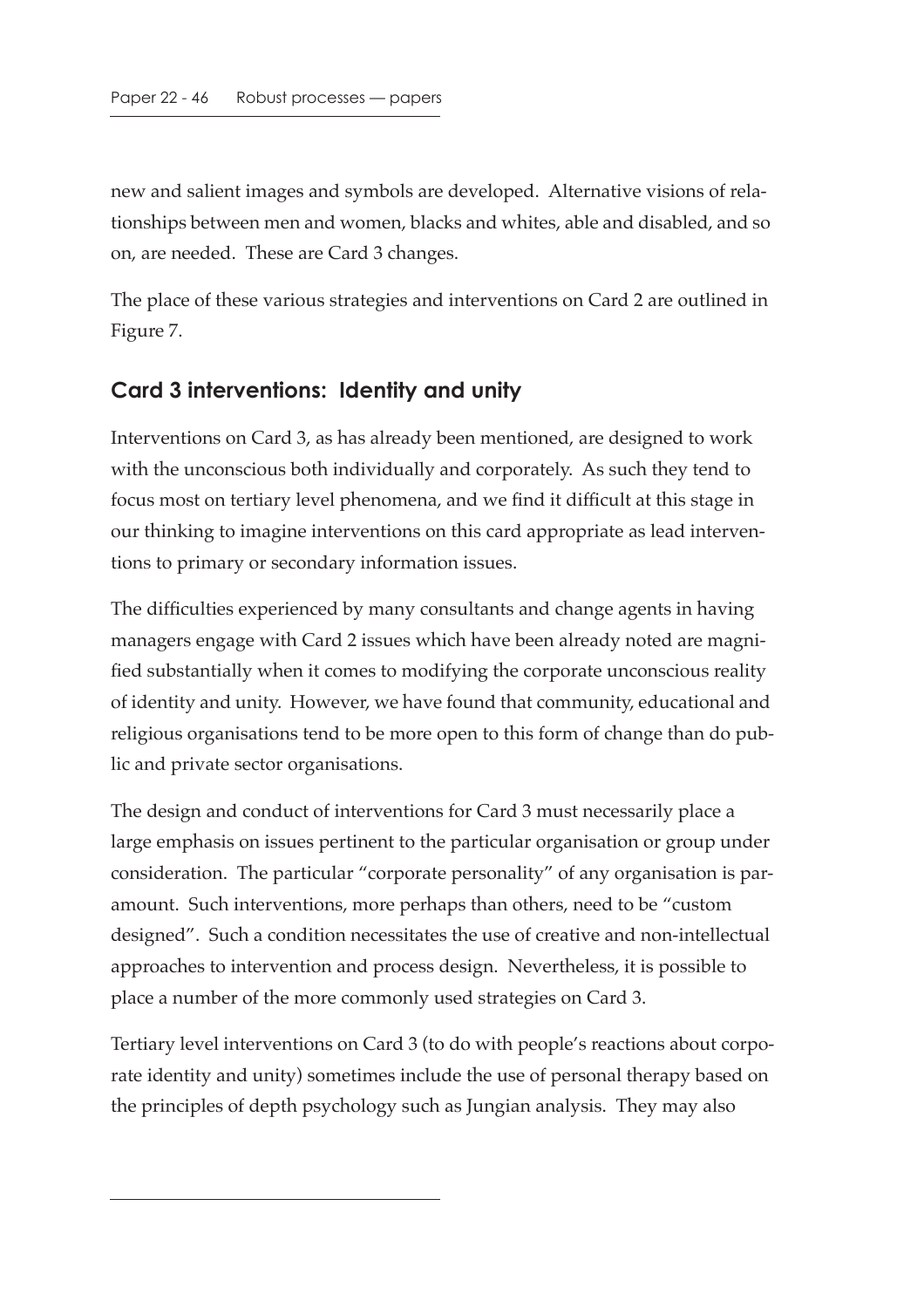

Fig. 7 . Card 2 interventions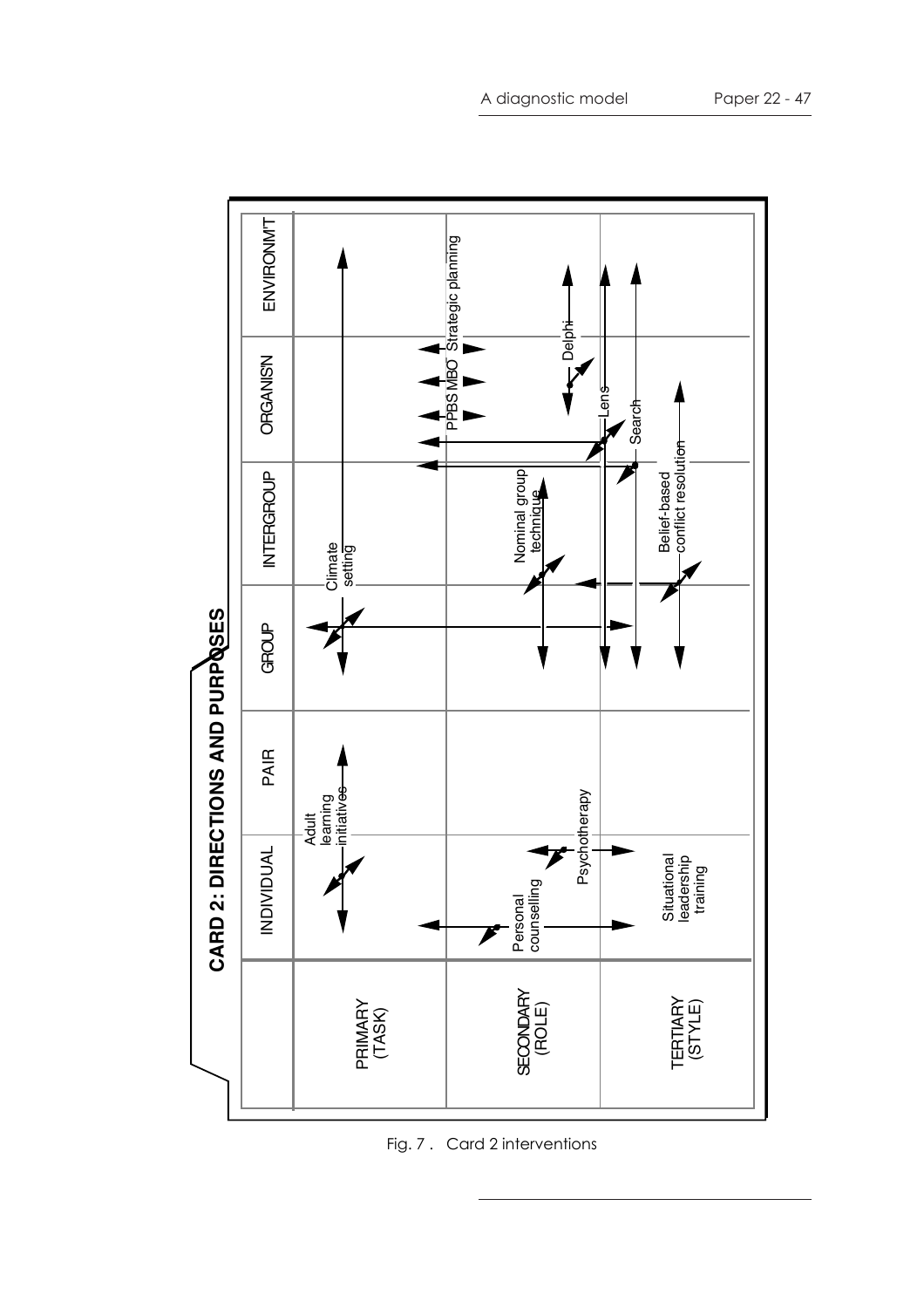include the techniques of neuro-linguistic programming and Eriksonian hypnosis, Progroffian journal workshops, values clarification strategies, history trips, envisioning interventions, the use of charismatic leadership strategies and the use of ritual and celebration.

The place of these various strategies and interventions on Card 3 are outlined in Figure 8.

## **Epilogue**

This paper has attempted to describe and illustrate the use of a diagnostic framework for selecting interventions for change which incorporates some of the more non-rational, unconscious and underlying issues of corporate life in groups and organisations.

It is very much a framework on a journey. We hope that we and others who are interested will be able to take it, develop it further and make it more relevant to the various and sometimes perplexing issues facing anyone trying to decide on approaches to change.

We would encourage the reader to try it on real issues which she faces in the workplace and communicate with us about its efficacy and relevance. In particular, we would value any suggestions and comments.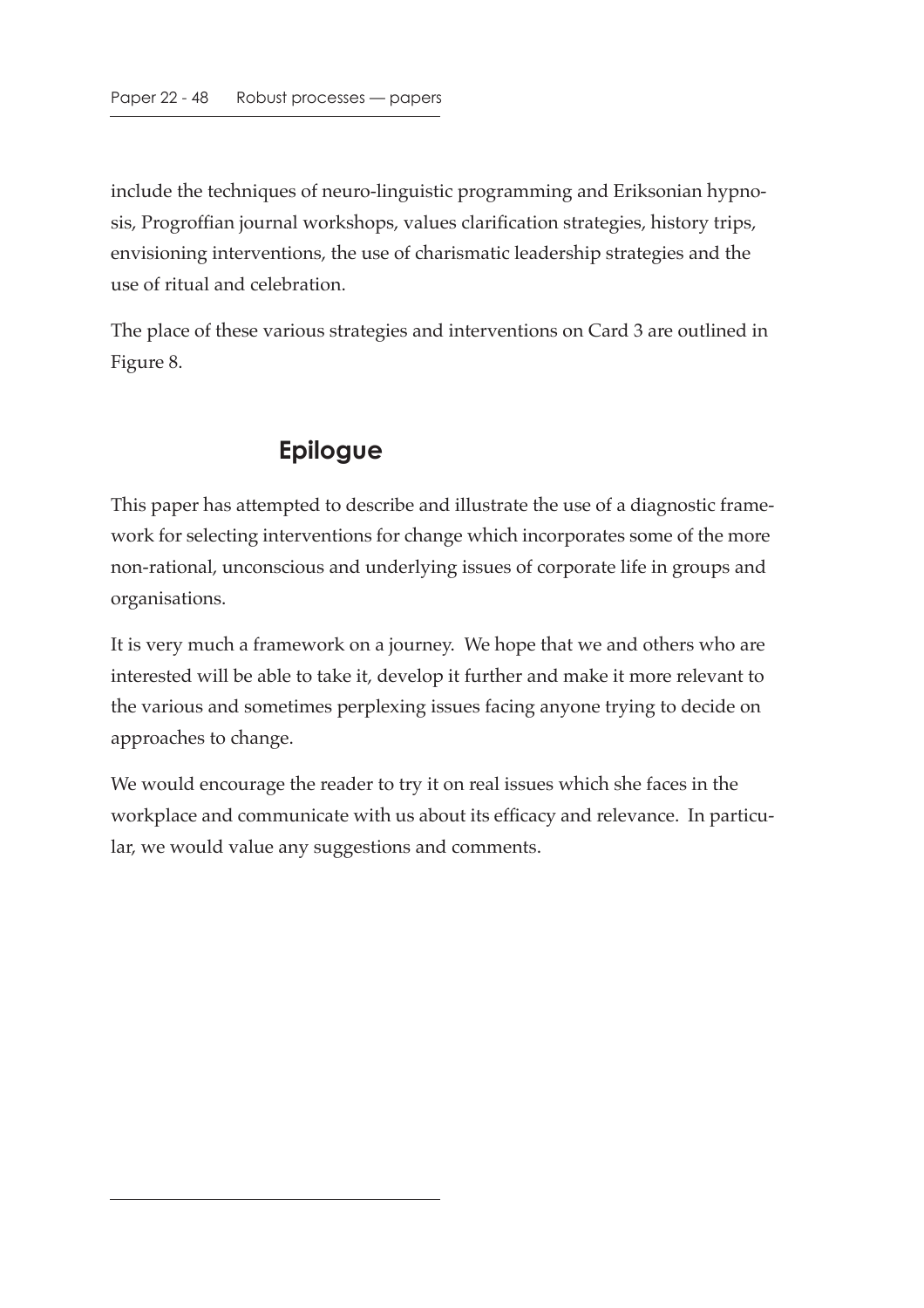

Fig. 8 Card 3 interventions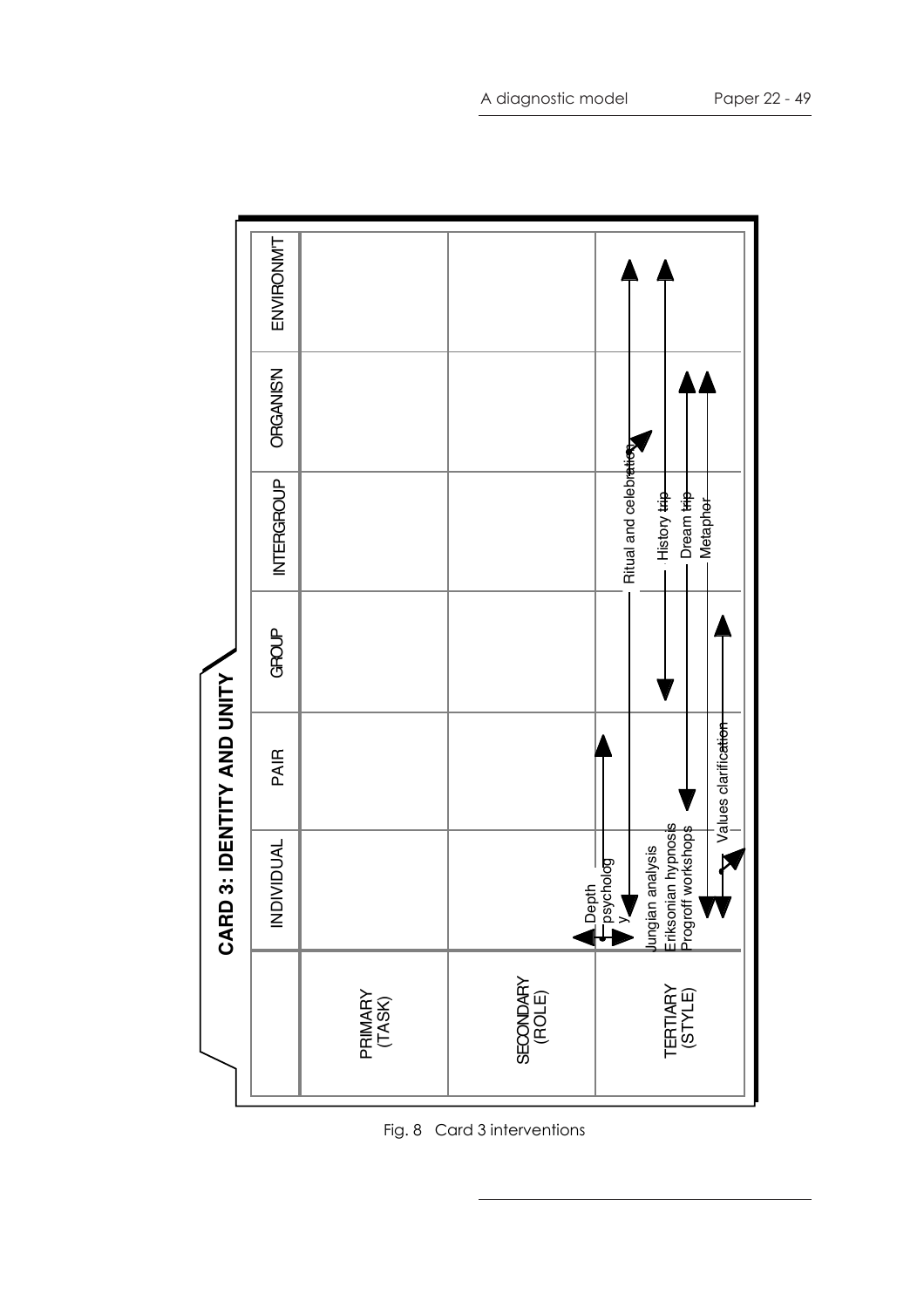#### **Bibliography**

- Argyris, C., *Reasoning, learning and action*. San Francisco: Jossey-Bass, 1982.
- Argyris, C. and Schön, D., *Theory in practice*. San Francisco: Jossey-Bass, 1974.
- Boas, P., *How to turn a frog into a prince(ess): an NLP training manual*. Melbourne: Magic Mouse Publishing, 1984.
- Cunnington, A., *In search of excellence in Australia*. Paper delivered at Management Educators Conference, Griffith University, Brisbane, August, 1984.
- Dalmau, T., *Organisational life cycles*. Paper delivered at Seminar 83, Melbourne Organisation Development Network, Janet Clarke Hall, Melbourne, May 1983
- Dalmau, T., *Training and motivation: an alternative perspective*. Paper delivered at 1984 National Conference, Institute of Mercantile Agents, Brisbane, March, 1984.
- Dalmau, T., *Personnel management and the role of the senior manager in the A.P.S*. Brisbane: Dalmau & Associates Pty Ltd, 1985. (Available from Senior Executive Staffing Unit, Public Service Board, Canberra)
- Dalmau, T. and Dick, B., *Promoting and marketing internal consultancy services in the Australian Public Service: lessons from the private sector*. Brisbane: Dalmau & Associates Pty Ltd, 1984 (a). (Available from Staff Development Branch, Public Service Board, Canberra)
- Dalmau, T. and Dick, B., *Dimensions of change: a consultant's perspective*. Brisbane: Dalmau & Associates Pty Ltd, 1984 (b). (Available from Staff Development Branch, Public Service Board, Canberra)
- Devanna, M. et al., "Strategic planning and human resource management" in *Human Resource Management*. Spring 1982, pp. 11 - 17.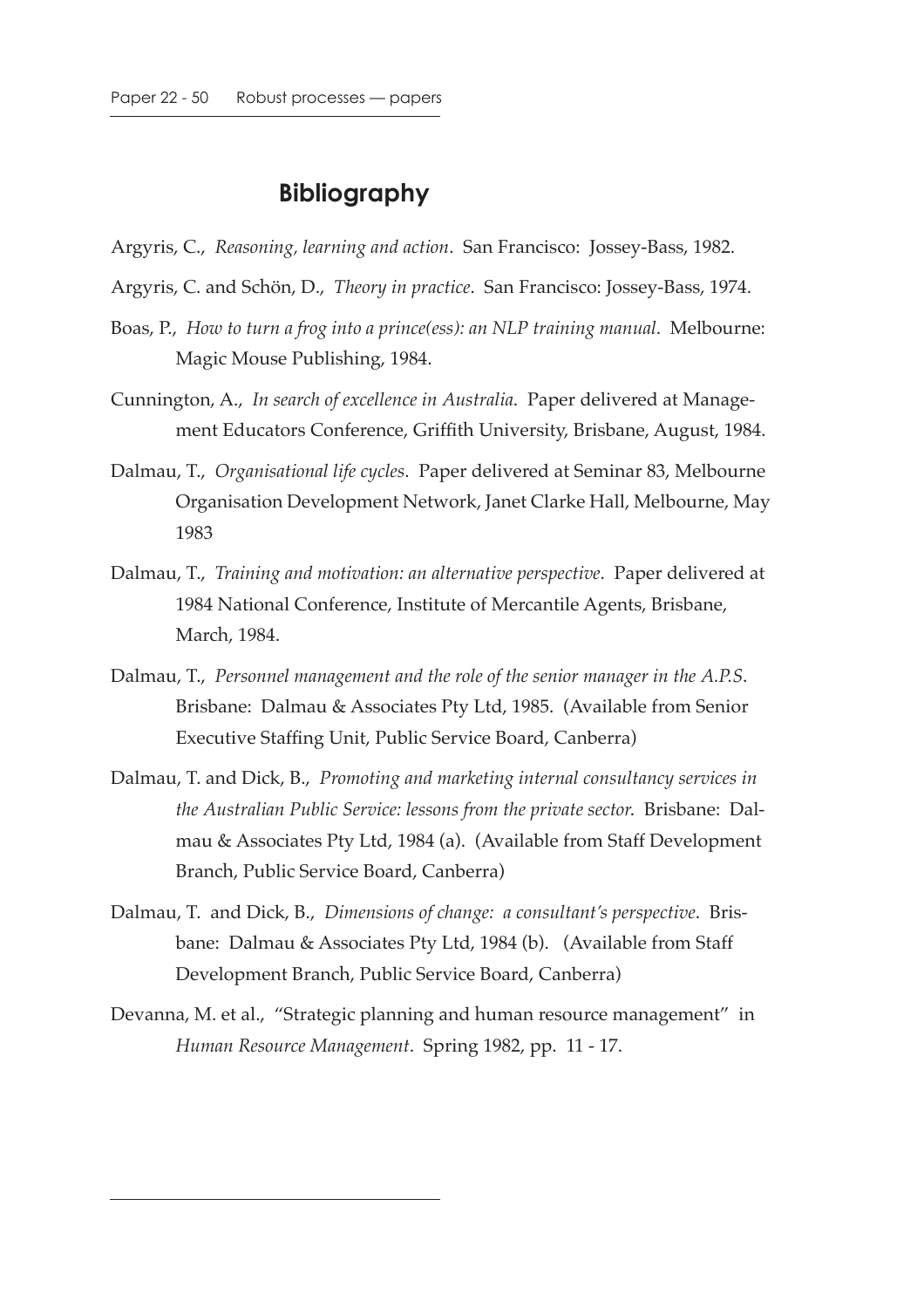- Dick, B., *Communication skills*. St. Lucia: Organisational Studies Unit, Departments of Management and Psychology, University of Queensland, 1979.
- Dick, B., *The management of conflict (unpublished mimeo)*. St. Lucia: Department of Psychology, University of Queensland, 1982.
- Dick, B., *Communication skills workbook*. St. Lucia: Department of Psychology, University of Queensland, 1982. (Since reissued in a revised version as Learning to communicate, Brisbane: Interchange and University of Queensland Bookshop, 1986.)
- Dick, B., *Helping groups to be effective: skills, processes and concepts for group facilitation*. Brisbane: Department of Psychology, University of Queensland, 1984 (a). Reissued as an Interchange publication, 1987.
- Dick, B., *Notes on the second watershed (unpublished discussion paper)*. St. Lucia: Department of Psychology, University of Queensland, February 1984(b).
- Dick, B., Search: a participative community planning process. Chapel Hill: Interchange, 1989.
- Dick, B. & Peter, H., *Implementing participative personnel practices*. Canberra: Department Of Science And Technology, 1982
- Dilts, R., *Applications of neuro-linguistic programming*. Cupertino, Calif.: Meta Publications, 1983.
- Dunphy, D. in collaboration with Dick, R., *Organisational change by choice*. Sydney: McGraw-Hill, 1981
- Egan, G., *Change agents skills I. (preliminary manuscript)* Chicago: Loyola University, 1983.
- *Government policy information paper: Reforming the Australian Public Service*. Canberra: Australian Government Publishing Service, 1983.
- Industrial Democracy Unit, *Industrial Democracy seminar guide: training resources*. Canberra: Office Of The Public Service Board, 1984.